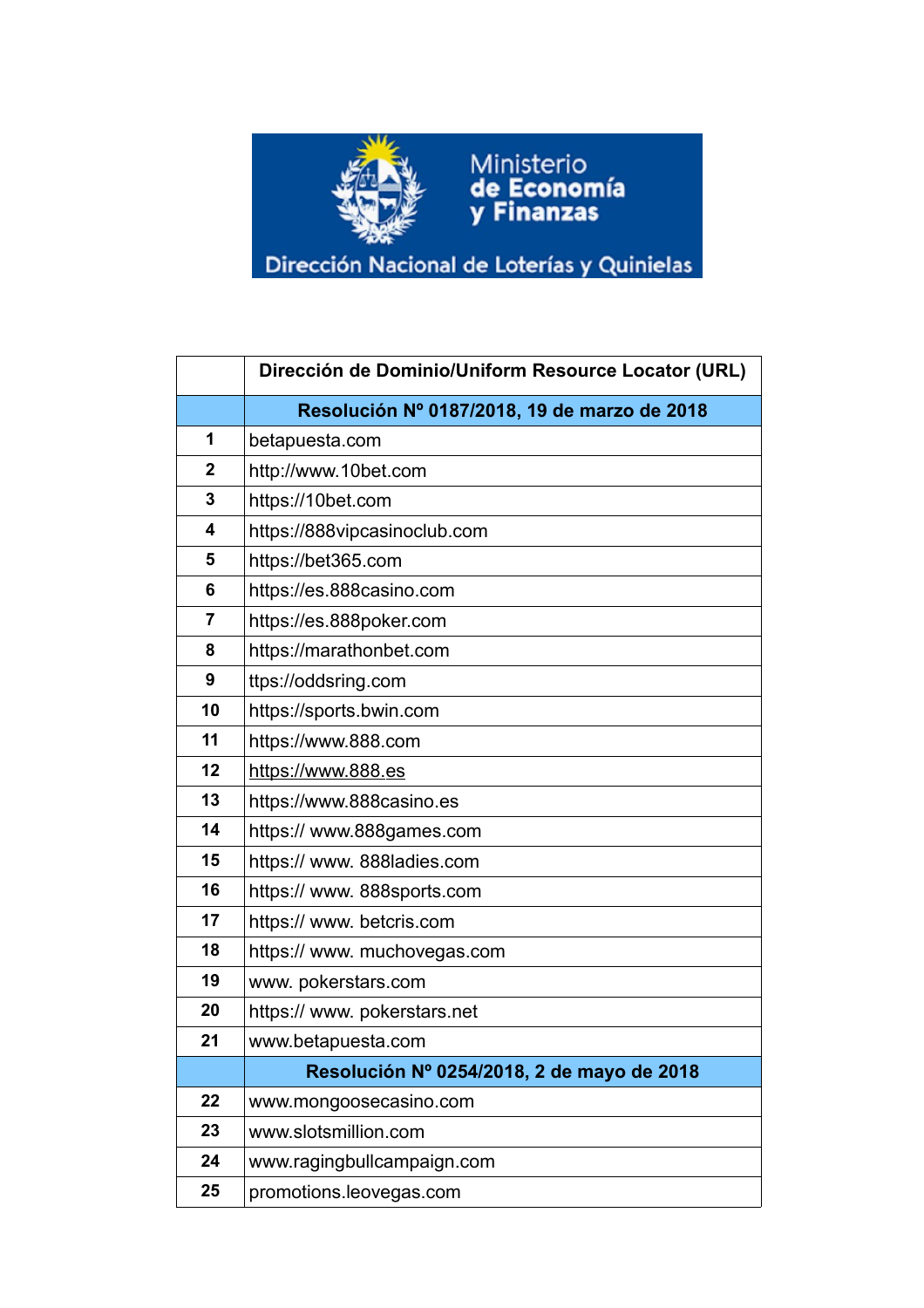| 26 | www.gdaycasino.com                           |
|----|----------------------------------------------|
| 27 | www.guts.com                                 |
| 28 | www.betmotion.com                            |
| 29 | www.sportingbet.com                          |
| 30 | www.betastars.com                            |
| 31 | www.casino777.es                             |
| 32 | www.williamhillcasino.com                    |
| 33 | spanish.euromania.com                        |
| 34 | casino.williamhill.com                       |
| 35 | casino.betfair.es                            |
| 36 | sports.sportium.es                           |
| 37 | www.betplatino.com                           |
| 38 | www.planetwin365.com                         |
| 39 | www.betstars.com                             |
| 40 | www.pokerstarscasino.com                     |
|    | Resolución Nº 0497/2018, 27 de julio de 2018 |
| 41 | www.32red.com                                |
| 42 | www.apuesta24.com                            |
| 43 | www.askgamblers.com                          |
| 44 | casino.netbet.com                            |
| 45 | www.redbet.com                               |
| 46 | www.colbet.co                                |
| 47 | www.jackpotcitycasino.com                    |
| 48 | www.premierpokerclub.com                     |
| 49 | slotu.com                                    |
| 50 | sport-win.com                                |
| 51 | wplay.co                                     |
| 52 | www.zamba.co                                 |
| 53 | www.thelotter.com                            |
| 54 | www.thelotter.uy                             |
| 55 | thelotter.com                                |
| 56 | www.paston.es                                |
| 57 | sports.sportium.es                           |
| 58 | www.ijuego.es                                |
| 59 |                                              |
|    | apuestas.retabet.es                          |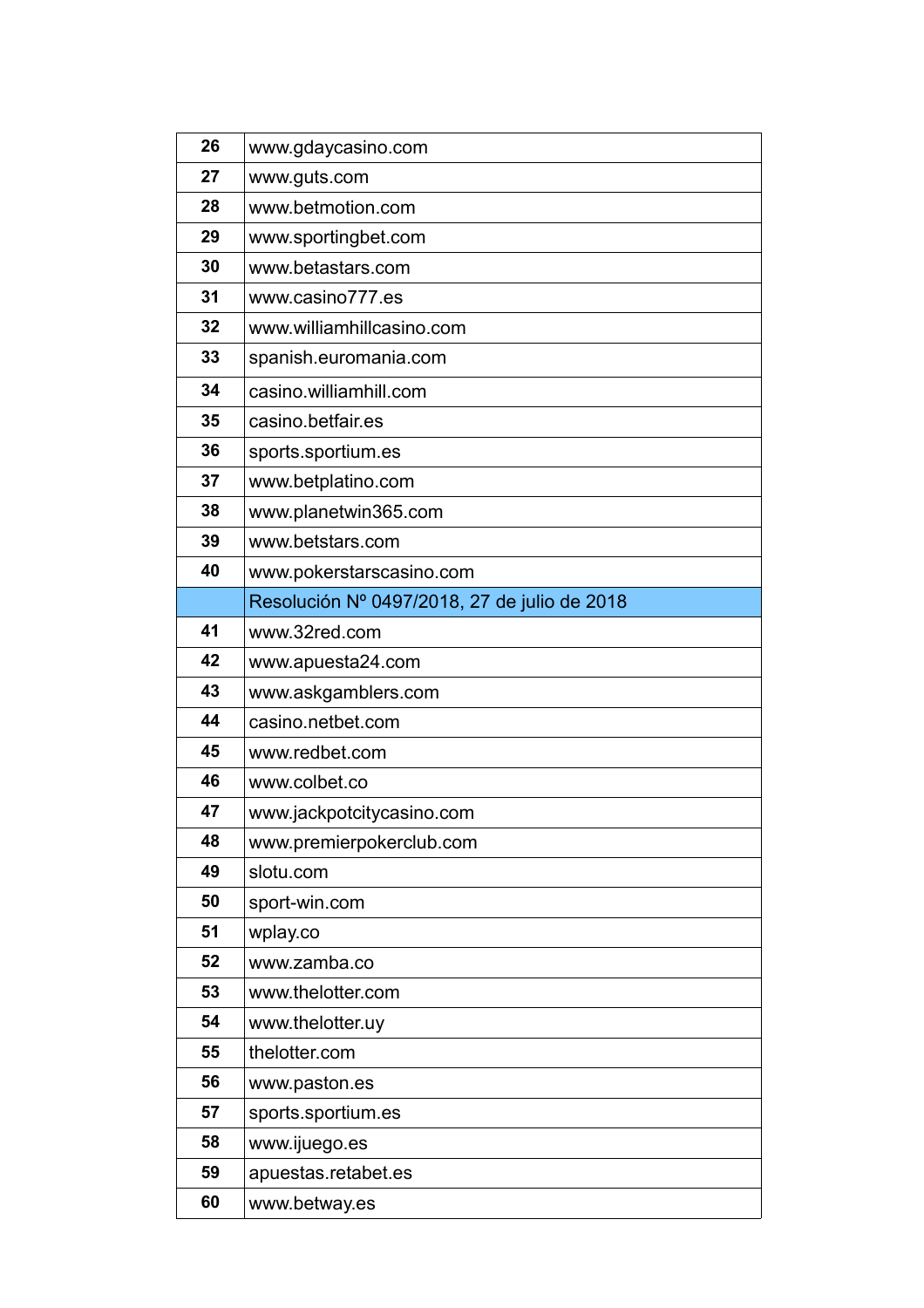| 61 | es.royalvegascasino.com                          |
|----|--------------------------------------------------|
| 62 | www.cleopatracasino.com                          |
| 63 | www.juegos-casino.org                            |
|    | Resolución Nº 0584/2018, 11 de setiembre de 2018 |
| 64 | es.casinotop10.net                               |
| 65 | www.machancecasino.com                           |
| 66 | www.casinoestrella100.com                        |
| 67 | www.casinomidas.com                              |
| 68 | www.casinoking.com                               |
| 69 | www.estorilsolcasinos.pt                         |
| 70 | es.spinpalace.com                                |
| 71 | www.rubyfortune.com                              |
| 72 | www.mansioncasino.com                            |
| 73 | casino.betway.com                                |
| 74 | www.gamingclub.com                               |
| 75 | es.johnnybet.com                                 |
| 76 | www.mrgreen.com                                  |
| 77 | www.cashmio.com                                  |
| 78 | 1xbet.com                                        |
| 79 | www.rivalo.com                                   |
| 80 | www.titancasino.com                              |
| 81 | www.casinotropez.com                             |
| 82 | www.casinoepoca.com                              |
| 83 | www.redkings.com                                 |
| 84 | spanish.eucasino.com                             |
| 85 | www.elcasinointernet.com                         |
| 86 | www.luckynuggetcasino.com                        |
| 87 | es.royalvegascasino.com                          |
| 88 | www.betchain.com                                 |
| 89 | www.slotsmagic.com                               |
| 90 | 7bet.com.do                                      |
| 91 | www.exbeteu.com                                  |
| 92 | www.pinnacle.com                                 |
| 93 | es.casino.guru                                   |
| 94 | www.magiccitycasino.com                          |
| 95 | www.miamidice.com                                |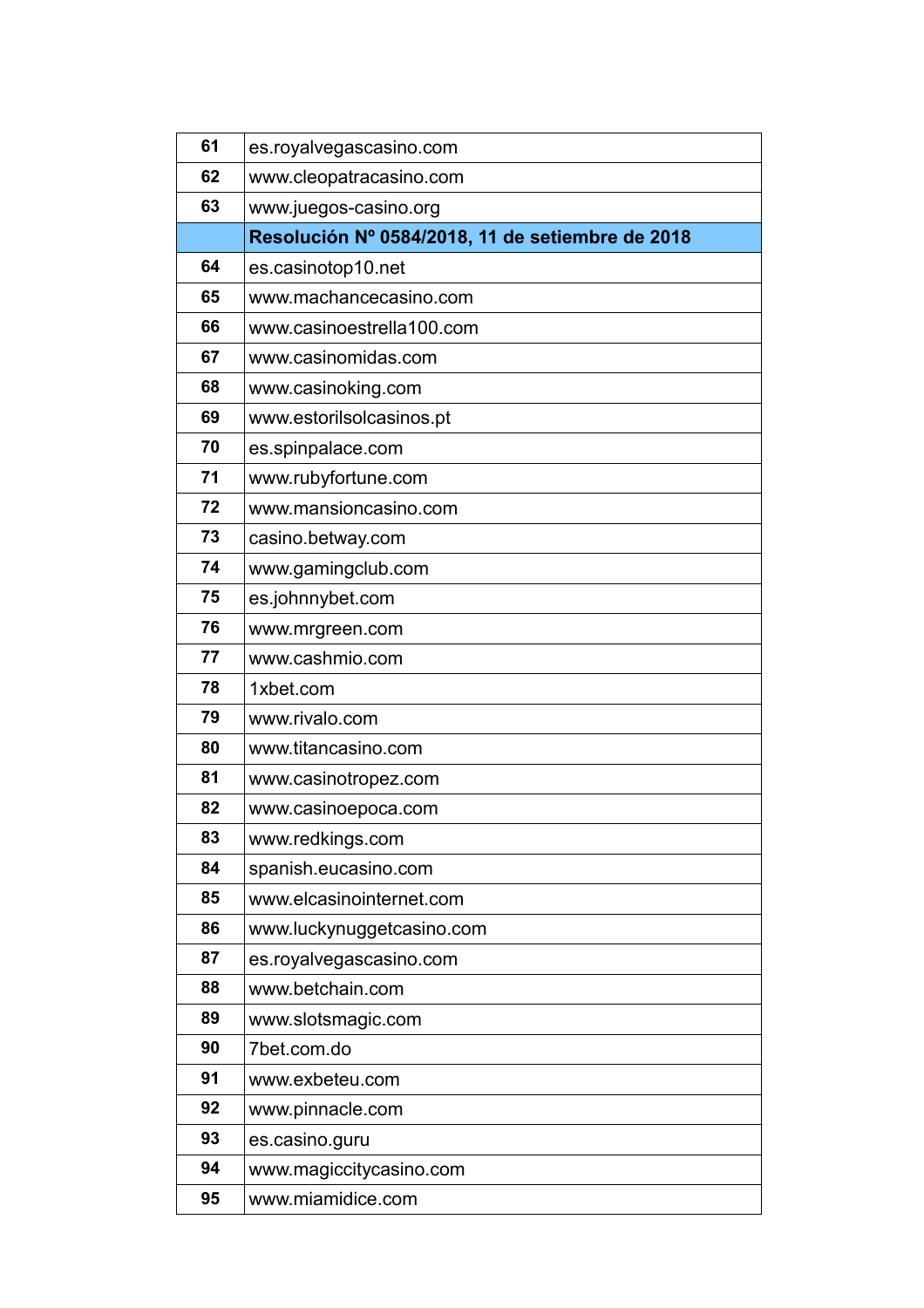| 96  | calvincasino.com                               |
|-----|------------------------------------------------|
| 97  | bodog.net                                      |
|     | Resolución Nº 0755/2018, 22 de octubre de 2018 |
| 98  | www.sharplotto.com                             |
| 99  | www.dunder.com                                 |
| 100 | www.casumo.com                                 |
| 101 | www.casimba.com                                |
| 102 | www.genesiscasino.com                          |
| 103 | join.casino.com                                |
| 104 | www.dreamvegas.com                             |
| 105 | www.playfrank.com                              |
| 106 | start.nyspins.com                              |
| 107 | start.voodoodreams.com                         |
| 108 | www.spinrider.com                              |
| 109 | www.playojo.com                                |
| 110 | offers.mrplay.com                              |
| 111 | www.sloty.com                                  |
| 112 | www.casinopop.com                              |
| 113 | www.videoslots.com                             |
| 114 | www.shadowbetcasino.com                        |
| 115 | www.casinoland.com                             |
| 116 | www.betsafe.com                                |
| 117 | www.joreels.com                                |
| 118 | www.spinit.com                                 |
| 119 | www.ikibu.com                                  |
| 120 | www.royalpanda.com                             |
| 121 | www.slotocash.im                               |
| 122 | energycasino.com                               |
| 123 | www.bwin.es                                    |
| 124 | www.freespinscasino.com                        |
| 125 | lp.casinocruise.com                            |
| 126 | www.bgo.com                                    |
| 127 | play.slotsheaven.com                           |
| 128 | www.betchan.com                                |
| 129 | www.allslotscasino.com                         |
| 130 | www.redstagcasino.eu                           |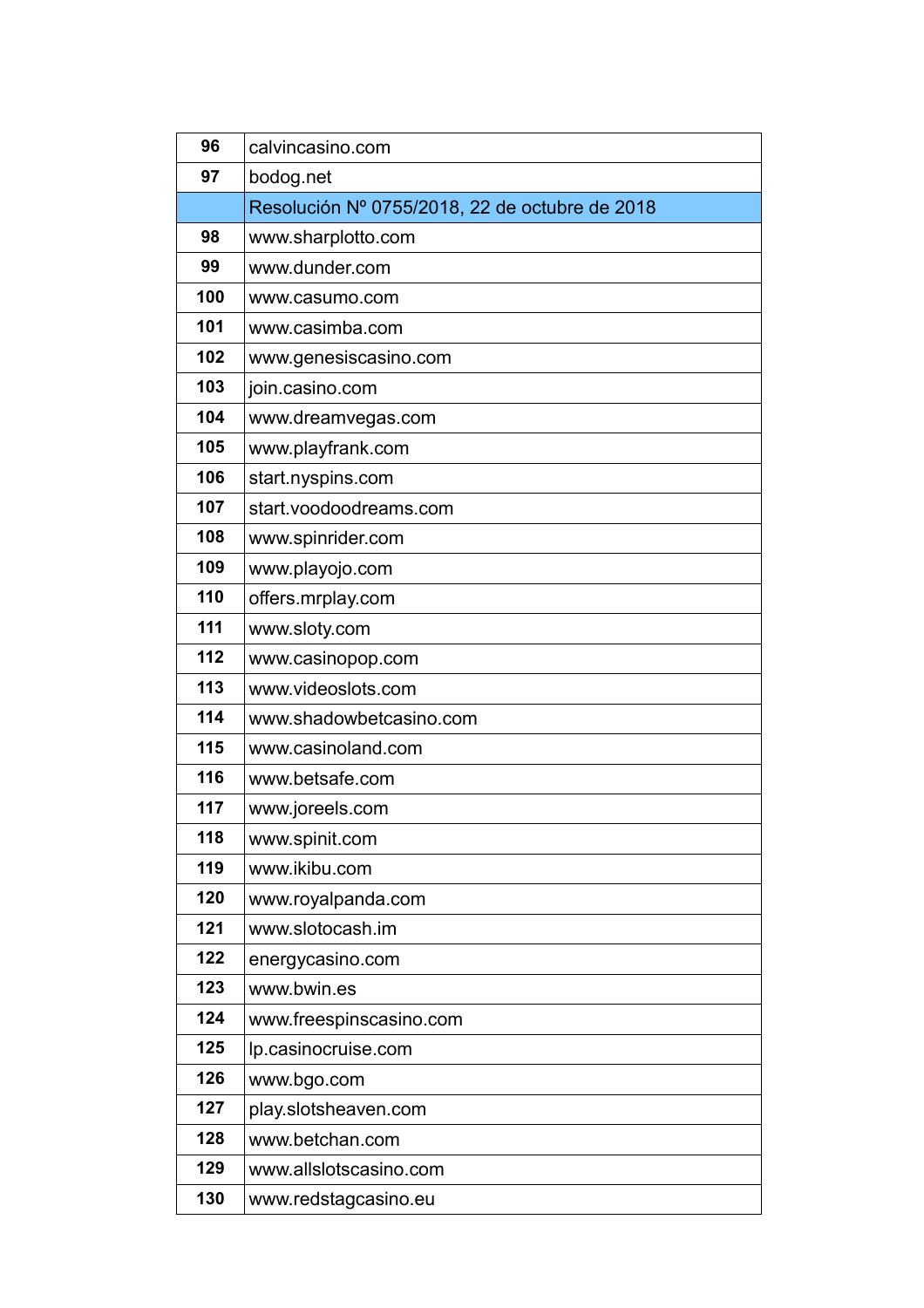| 131 | www.nobonuscasino.com                            |
|-----|--------------------------------------------------|
| 132 | www.casinotopsonline.com                         |
| 133 | www.drakecasino.eu                               |
| 134 | www.instacasino.com                              |
| 135 | www.spartanslots.com                             |
| 136 | www.allirishcasino.com                           |
| 137 | www.allbritishcasino.com                         |
| 138 | www.box24casino.com                              |
|     | Resolución Nº 0769/2018, 23 de noviembre de 2018 |
| 139 | www.vegashero.com                                |
| 140 | start.duelz.com                                  |
| 141 | www.eucasino.com                                 |
| 142 | www.luckyniki.com                                |
| 143 | www.drueckglueck.com                             |
| 144 | www.gentingcasino.com                            |
| 145 | www.dragonaraonline.com                          |
| 146 | codeta.com                                       |
| 147 | www.roxypalace.com                               |
| 148 | www.betsson.com                                  |
| 149 | www.casinoluck.com                               |
| 150 | www.casinoroom.com                               |
| 151 | zingerspins.com                                  |
| 152 | mrsmithcasino.co.uk                              |
| 153 | www.betway.lat                                   |
| 154 | www.jetbull.com                                  |
| 155 | www.europalace.com                               |
| 156 | www.nextcasino.com                               |
| 157 | www.yakocasino.com                               |
| 158 | www.eurogrand.com                                |
| 159 | lvbet.com                                        |
| 160 | promo.galacasino.com                             |
| 161 | galacasino.com                                   |
| 162 | www.krooncasino.com                              |
| 163 | es.platinumplaycasino.com                        |
| 164 | lp.coral.co.uk                                   |
| 165 | luckydino.com                                    |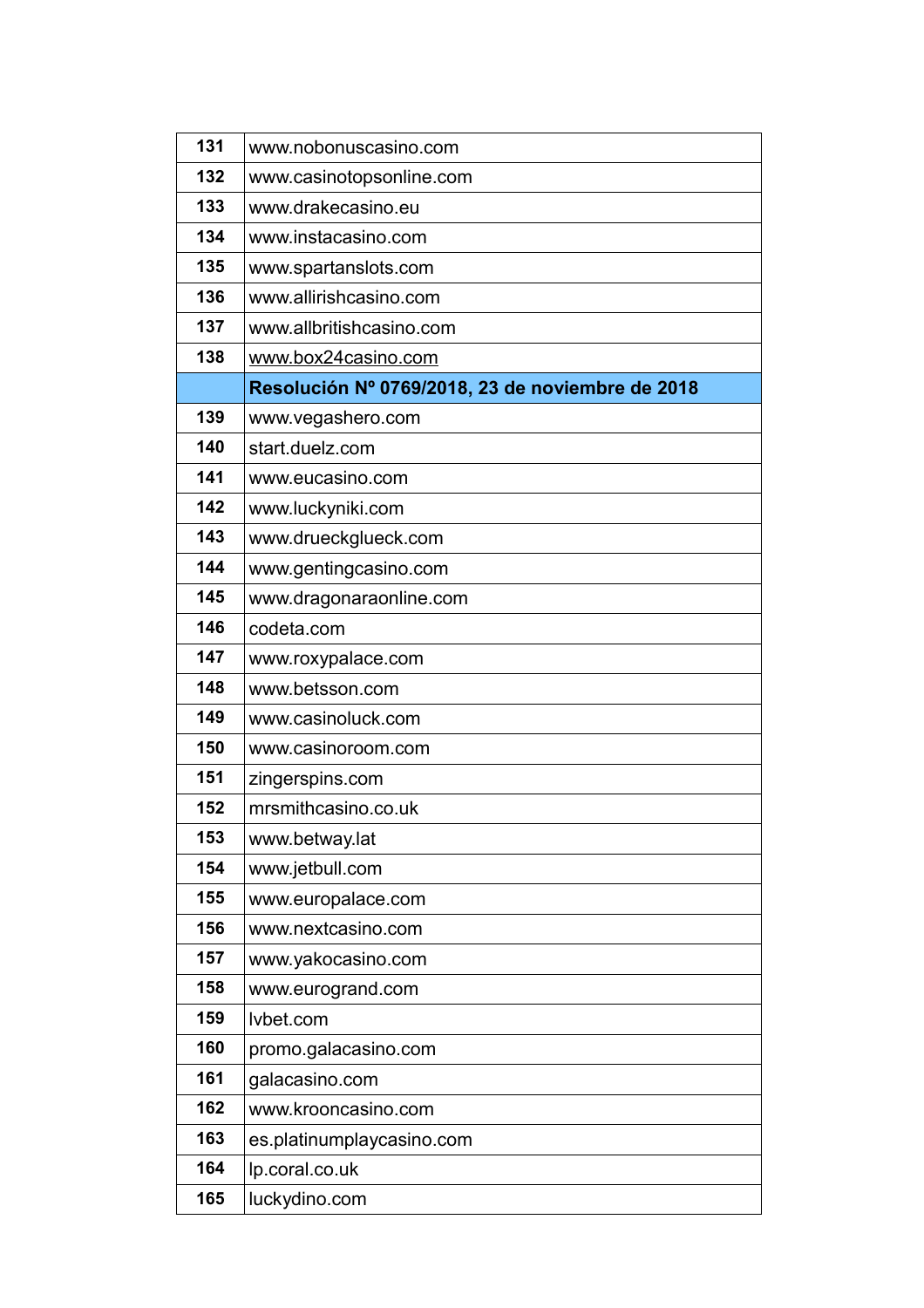| 166 | www.winner.com                             |
|-----|--------------------------------------------|
| 167 | new.wildjackpots.net                       |
| 168 | www.cherrycasino.com                       |
| 169 | www.betrally.com                           |
| 170 | lps.ladbrokes.com                          |
| 171 | www.vegasparadise.com                      |
| 172 | www.slotscapital.lv                        |
| 173 | www.desertnightscasino.com                 |
| 174 | www.casinoaction.com                       |
| 175 | www.europacasino.com                       |
| 176 | www.gowild.com                             |
| 177 | betatcasino.com                            |
| 178 | www.omnicasino.com                         |
|     | Resolución Nº 50/2019, 24 de enero de 2019 |
| 179 | es.slotsup.com                             |
| 180 | goldenstar-casino.com                      |
| 181 | www.winner.co.uk                           |
| 182 | www.merkurmagic.es                         |
| 183 | www.marcaapuestas.es                       |
| 184 | www.casinogranmadridonline.es              |
| 185 | omnislots.com                              |
| 186 | www.wanabet.es                             |
| 187 | www.casinoeuro.com                         |
| 188 | www.mrwin.com                              |
| 189 | es.europalace.com                          |
| 190 | www.royalvegascasino.com                   |
| 191 | www.bovada.lv                              |
| 192 | www.jokerbet.es                            |
| 193 | www.luckia.es                              |
| 194 | www.botemania.es                           |
| 195 | www.caliente.mx                            |
| 196 | www.casino.com                             |
| 197 | www.gametwist.com                          |
| 198 | www.cardschat.com                          |
| 199 | casino.nj.playmgm.com                      |
| 200 | www.slotpark.com                           |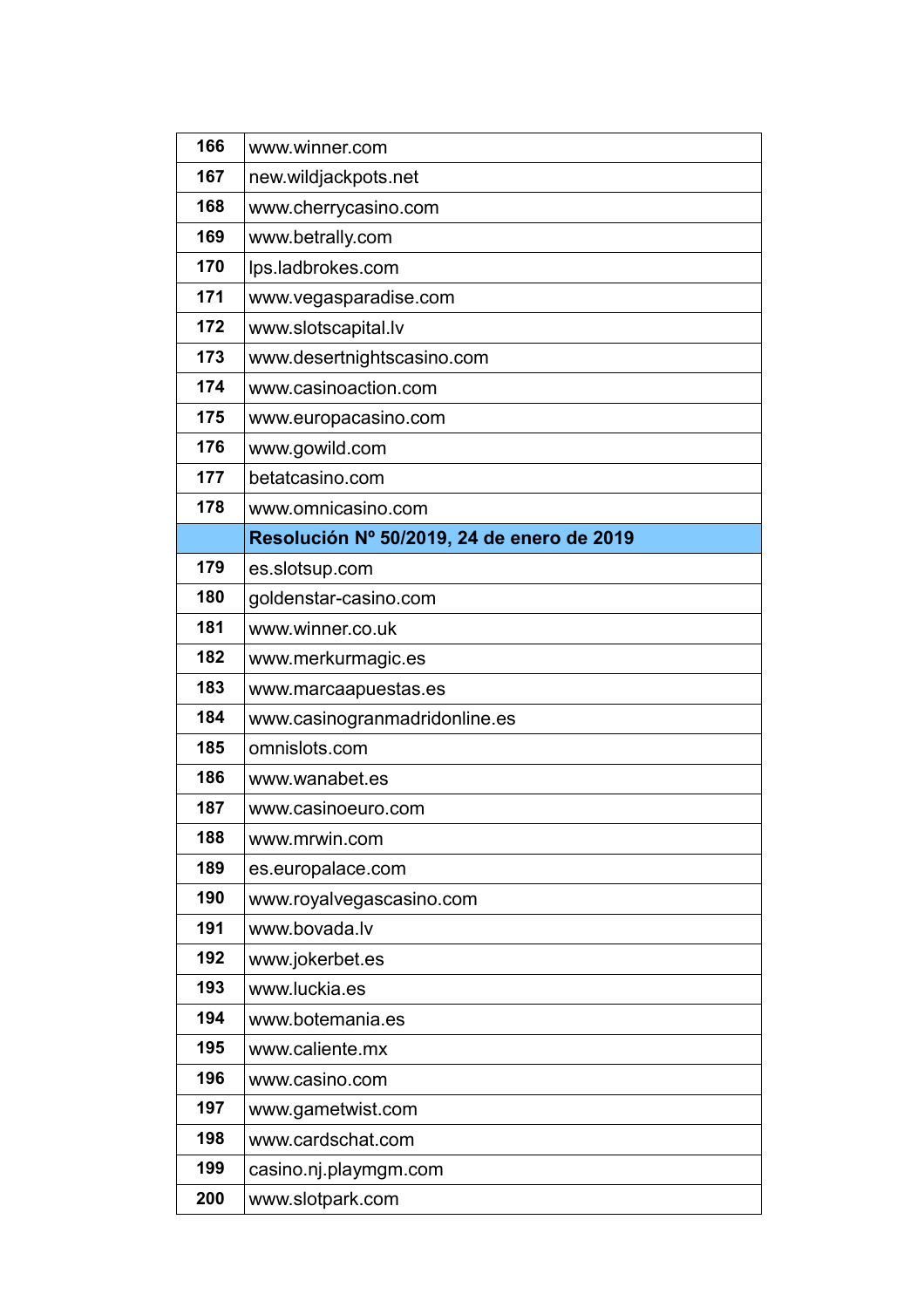| 201 | www.caesarscasino.com                      |
|-----|--------------------------------------------|
| 202 | www.bestingame.it                          |
| 203 | omnislots.com                              |
| 204 | www.wcasino-online.com                     |
| 205 | www.casino777.be                           |
| 206 | www.enracha.es                             |
| 207 | es.casinoonlinemidas.com                   |
| 208 | www.casinoportugal.pt                      |
| 209 | casino.borgataonline.com                   |
| 210 | www.bigfishgames.com                       |
| 211 | www.tangierscasino.com                     |
| 212 | www.jackpotcity.org                        |
| 213 | www.bet.pt                                 |
| 214 | www.onlinebigbola.mx                       |
| 215 | www.totosi.it                              |
| 216 | www.casinoenchile.com                      |
| 217 | www.aspers.com                             |
| 218 | theoceanac.com                             |
|     |                                            |
|     | Resolución Nº 80/2019, 14 de marzo de 2019 |
| 219 | www.uniquecasino.com                       |
| 220 | www.casino-estrellas.com                   |
| 221 | 22bet2.com                                 |
| 222 | 1xvbcj.host                                |
| 223 | promociones betfair es                     |
| 224 | promo.verajohn.com                         |
| 225 | www.elcasinocaribe.com                     |
| 226 | www.47millones.com                         |
| 227 | www.bodog.com                              |
| 228 | www.juegaenlinea.com                       |
| 229 | somospokerycasino.com                      |
| 230 | joycasino.com                              |
| 231 | www.mummysgold.com                         |
| 232 | www.vbet.com                               |
| 233 | enz-kit.com                                |
| 234 | jb-mkt.com                                 |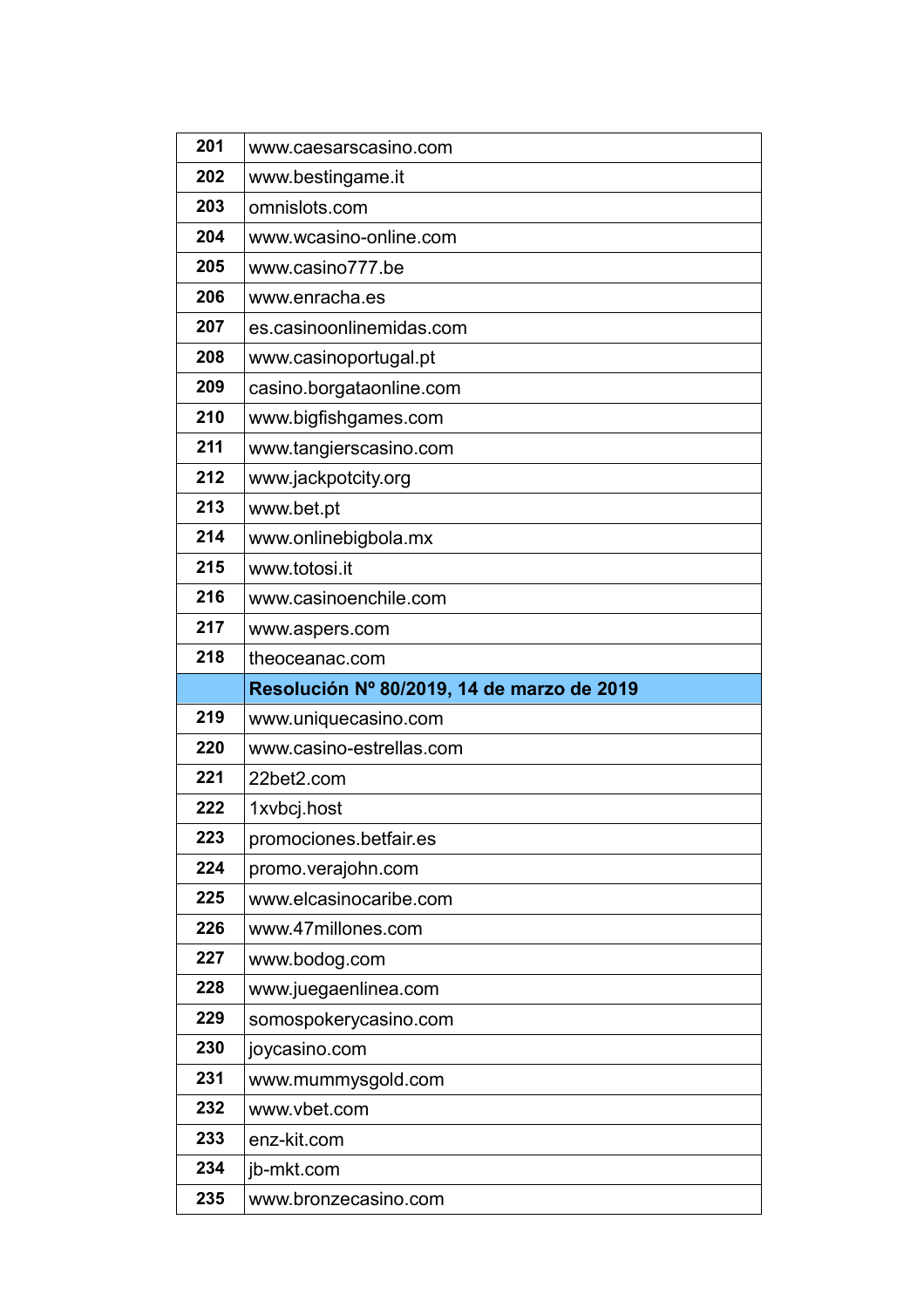| 236 | www.ts-casinoclub.com                      |
|-----|--------------------------------------------|
| 237 | www.circus.es                              |
| 238 | promos.sportium.es                         |
| 239 | static.williamhill.es                      |
| 240 | promociones.todoslots.es                   |
| 241 | www.vivelasuerte.es                        |
| 242 | promo.magicred.com                         |
| 243 | promo.partycasino.com                      |
| 244 | promotions.paddypower.com                  |
| 245 | www.nossaaposta.pt                         |
| 246 | www.pokerstars.pt                          |
| 247 | www.lucky-31.com                           |
| 248 | www.playzee.com                            |
| 249 | www.dafabet.com                            |
| 250 | free-cash.dg668.club                       |
| 251 | www.webet779.com                           |
| 252 | www.wang368.net                            |
| 253 | www.12betng.com                            |
| 254 | www.sportium.es                            |
| 255 | www.oceanonlinecasino.com                  |
| 256 | www.casinogranmadrid.es                    |
| 257 | www.lottomatica.it                         |
| 258 | delrionline.com                            |
| 259 | casinomagic.com.ar                         |
| 260 | pokerstarts.es                             |
|     | Resolución Nº 211/2019, 16 de mayo de 2019 |
| 261 | www.spinupcasino.com                       |
| 262 | bet535casino.com                           |
| 263 | www.williamhill.com                        |
| 264 | www.suertia.es                             |
| 265 | www.inkabet.pe                             |
| 266 | www.fruitycasa.com                         |
| 267 | www.verajohn.com                           |
| 268 | www.sportimba.com                          |
| 269 | www.shadowbet.com                          |
| 270 | downloads.scratchmania.com                 |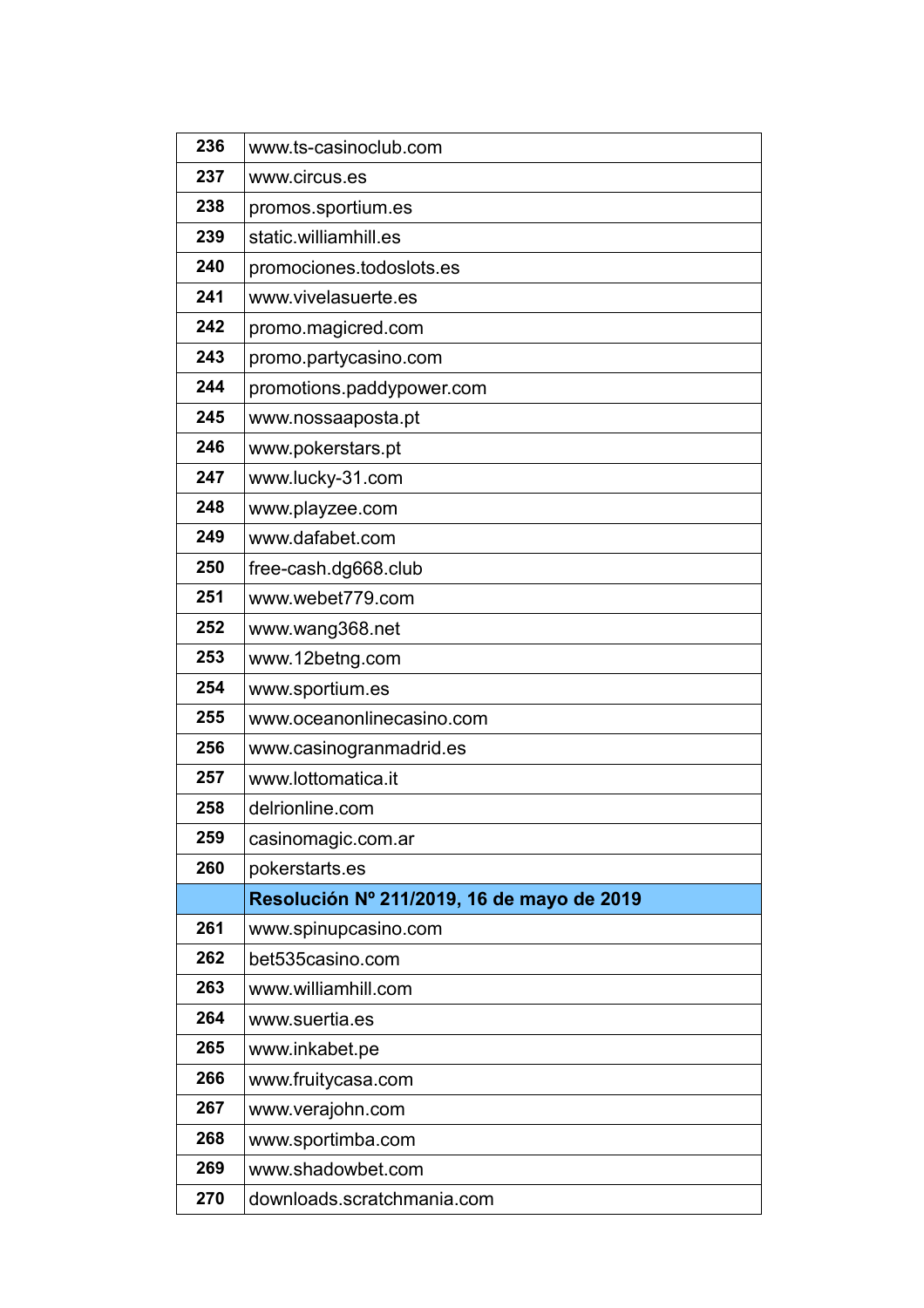| 271 | www.playbonds.com         |
|-----|---------------------------|
| 272 | igamingpartners.com       |
| 273 | www.betboro.com           |
| 274 | welcome.unibet.com        |
| 275 | www.codere.es             |
| 276 | www.paradisecasino.com    |
| 277 | www.strendus.com.mx       |
| 278 | rushbet.com               |
| 279 | rushbet.co                |
| 280 | www.jubilee.com.mx        |
| 281 | 1xnag.world               |
| 282 | www.lsbet709.com          |
| 283 | www.spinpalacesports.com  |
| 284 | www.llamagaming.com       |
| 285 | es.unibet.com             |
| 286 | www.lafiestacasino.com    |
| 287 | www.majesticslotsclub.com |
| 288 | www.starvegas.es          |
| 289 | es.spinsamba.com          |
| 290 | www.splitacecasino.net    |
| 291 | www.magicred.com          |
| 292 | www.casinoestrellavip.com |
| 293 | 24 vipcasino.com          |
| 294 | www.lapalingo.com         |
| 295 | www.gunsbet.com           |
| 296 | uptownaces.eu             |
| 297 | www.legolas.bet           |
| 298 | www.eurokingclub.com      |
| 299 | www.pwr.bet               |
| 300 | www.playamo.com           |
| 301 | www.sunvegascasino.com    |
| 302 | www.winwardcasino.ag      |
| 303 | www.rockbet.com           |
| 304 | www.vegasred.com          |
| 305 | www.maria.com             |
| 306 | www.21nova.es             |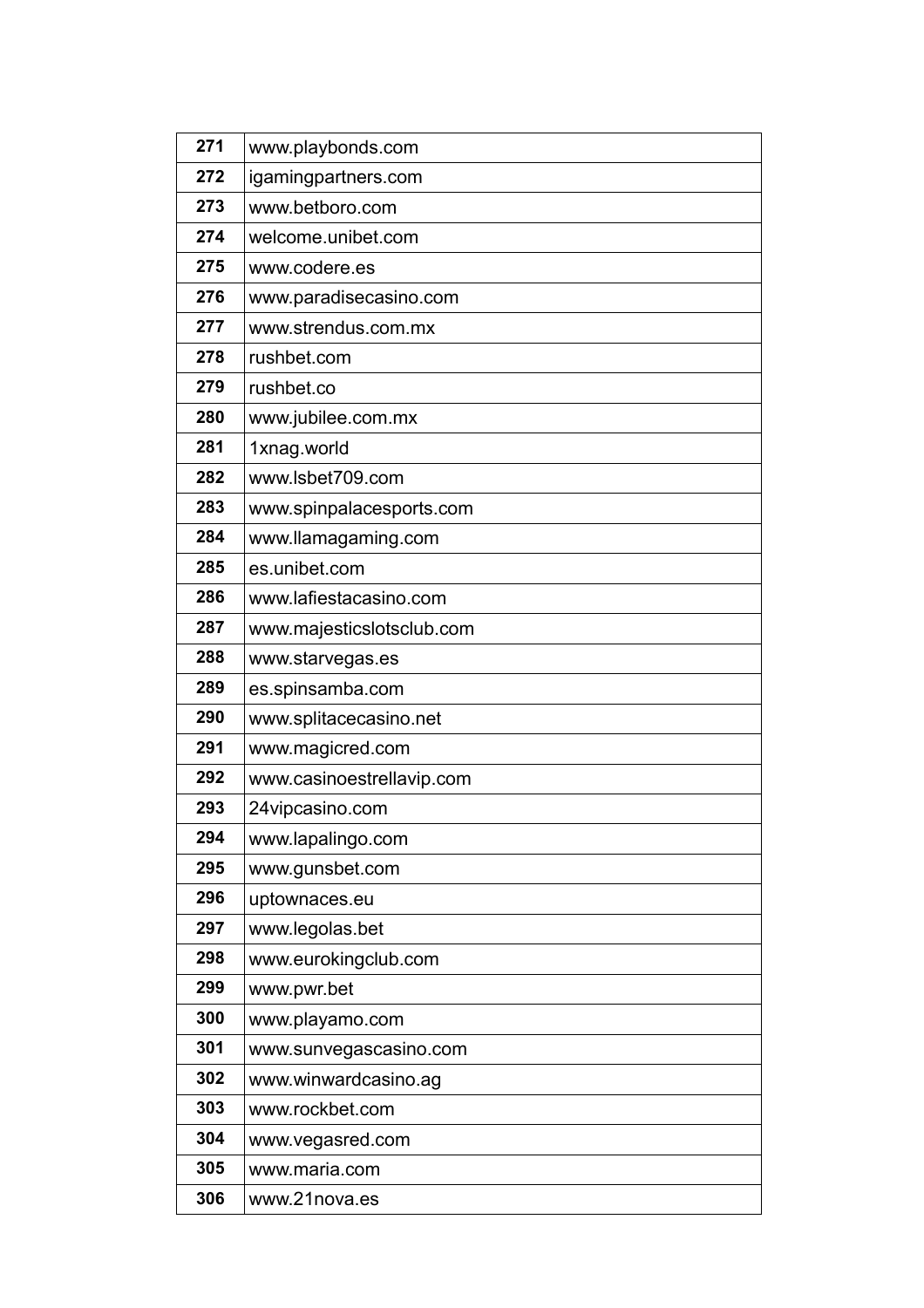| 307 | www.unibet.com             |
|-----|----------------------------|
| 308 | es.777.com                 |
| 309 | poker.betfair.com          |
| 310 | www.tombola.es             |
| 311 | online.bingo.com           |
| 312 | www.costabingo.com         |
| 313 | www.foxybingo.com          |
| 314 | www.tastybingo.com         |
| 315 | es.winnings.com            |
| 316 | bingo.paddypower.com       |
| 317 | www.mirrorbingo.com        |
| 318 | www.charitybingo.com       |
| 319 | www.goldenpark.es          |
| 320 | www.moonbingo.com          |
| 321 | www.carltonbingo.com       |
| 322 | www.yesbingo.co.uk         |
| 323 | casinocolombia.com.co      |
| 324 | es goldenrivieracasino com |
| 325 | www.vegasslotcasino.es     |
| 326 | www.moneygaming.com        |
| 327 | www.138sungame.com         |
| 328 | www.gowildcasino.com       |
| 329 | www.redflushcasino.eu      |
| 330 | www.luxurycasino.com       |
| 331 | www.richreels.com          |
| 332 | www.bet-at.eu              |
| 333 | www.goldencherry.com       |
| 334 | www.highnooncasino.com     |
| 335 | www.aladdinsgoldcasino.com |
| 336 | www.casinolavida.com       |
| 337 | www.titanpoker.com         |
| 338 | www.williamhill.es         |
| 339 | www.intercasino.com        |
| 340 | es.partycasino.com         |
| 341 | www.grandmondial.eu        |
| 342 | www.ukcasino-club.co.uk    |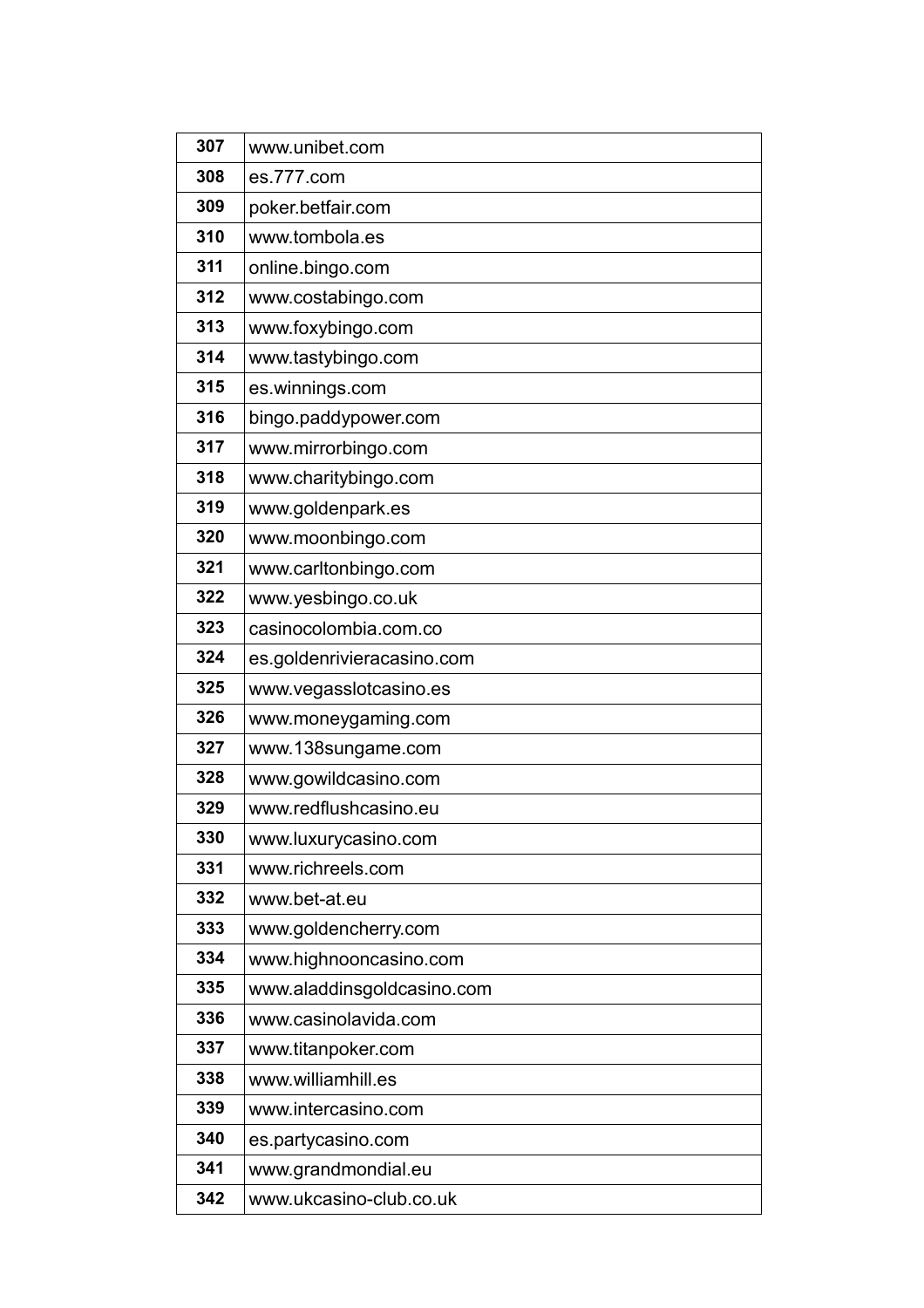| 343 | www.blackjackballroom.es    |
|-----|-----------------------------|
| 344 | www.desertnightscasino.im   |
| 345 | www.scasino.com             |
| 346 | www.yukongoldcasino.eu      |
| 347 | www.zodiaccasino.com        |
| 348 | www.boylesports.com         |
| 349 | es.cabaretclub.com          |
| 350 | promo2.c-rewards.com        |
| 351 | www.challengecasino.com     |
| 352 | www.clubworldcasinos.com    |
| 353 | www.manhattanslots.com      |
| 354 | www.phoeniciancasino.eu     |
| 355 | www.riverbellecasino.com    |
| 356 | www.thisisvegas.com         |
| 357 | www.7sultanscasino.com      |
| 358 | www.casinolasvegas.com      |
| 359 | www.dashcasino.com          |
| 360 | www.grosvenorcasinos.com    |
| 361 | gnuf.com                    |
| 362 | www.jackpotcity.com         |
| 363 | www.davincisgold.com        |
| 364 | www.grandhotelcasino.com    |
| 365 | www.intertops.eu            |
| 366 |                             |
|     | tropicacasino.com           |
| 367 | www.vegasdays.com           |
| 368 | www.24ktgoldcasino.com      |
| 369 | www.flamingoclub.com        |
| 370 | www.losjuegosdeazar.es      |
| 371 | www.scasino.com             |
| 372 | www.vegasred.com            |
| 373 | www.casinobellini.com       |
| 374 | www.vernons.com             |
| 375 | www.casinodelrio.com        |
| 376 | www.grandonline.com         |
| 377 | www.onlinecasinocentral.com |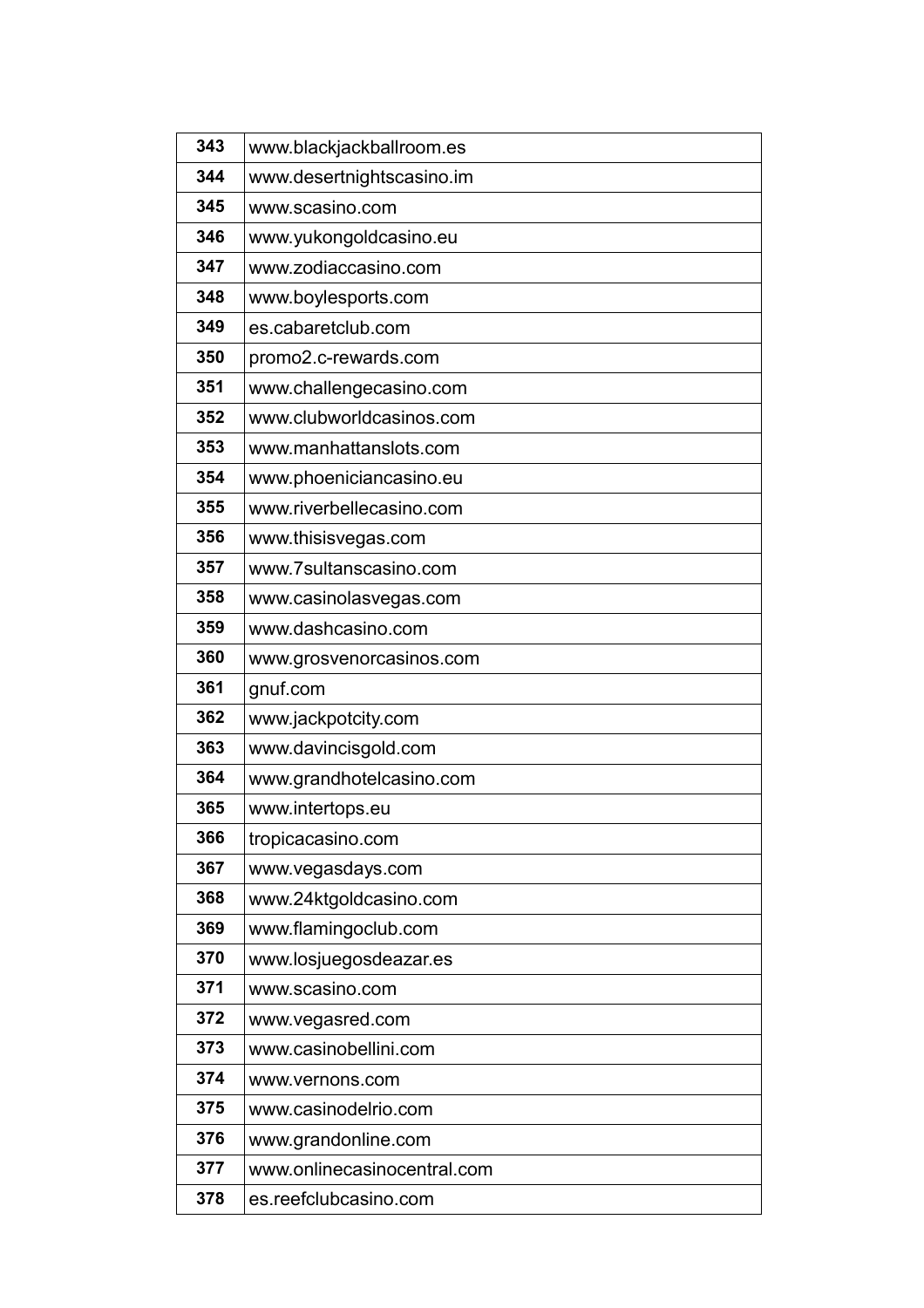| 379 | es.pacificpoker.com       |
|-----|---------------------------|
| 380 | www.partygammon.com       |
| 381 | es.partypoker.com         |
| 382 | www.premierpoker.es       |
| 383 | www.thepokerpractice.com  |
| 384 | es.casino-on-net.com      |
| 385 | es.eucitycasino.com       |
| 386 | www.yobingo.es            |
| 387 | www.bingo-rumba.com       |
| 388 | www.lotoplay.com          |
| 389 | www.binguez.com           |
| 390 | www.dreambingo.co.uk      |
| 391 | www.fabulousbingo.co.uk   |
| 392 | www.dailyrecordbingo.com  |
| 393 | www.luckylivecasino.com   |
| 394 | www.123bingoonline.com    |
| 395 | www.buckybingo.co.uk      |
| 396 | www.caesarsbingo.com      |
| 397 | www.betfred.com           |
| 398 | www.club777.com           |
| 399 | www.casinoencolombia.com  |
| 400 | www.llanobet.com          |
| 401 | www.winbet.club           |
| 402 | www.casinocolombia.com.co |
| 403 | www.betmotion.com.co      |
| 404 | es.playbonds.com          |
| 405 | www.spinpalace.com        |
| 406 | www.188bet.com            |
| 407 | www.vegasslotcasino.es    |
| 408 | betway.com                |
| 409 | www.alljackpotscasino.com |
| 410 | www.bodog.eu              |
| 411 | www.play2wincasino.com    |
| 412 | www.villento.com          |
| 413 | www.gamingzion.com        |
| 414 | www.inetbet.com           |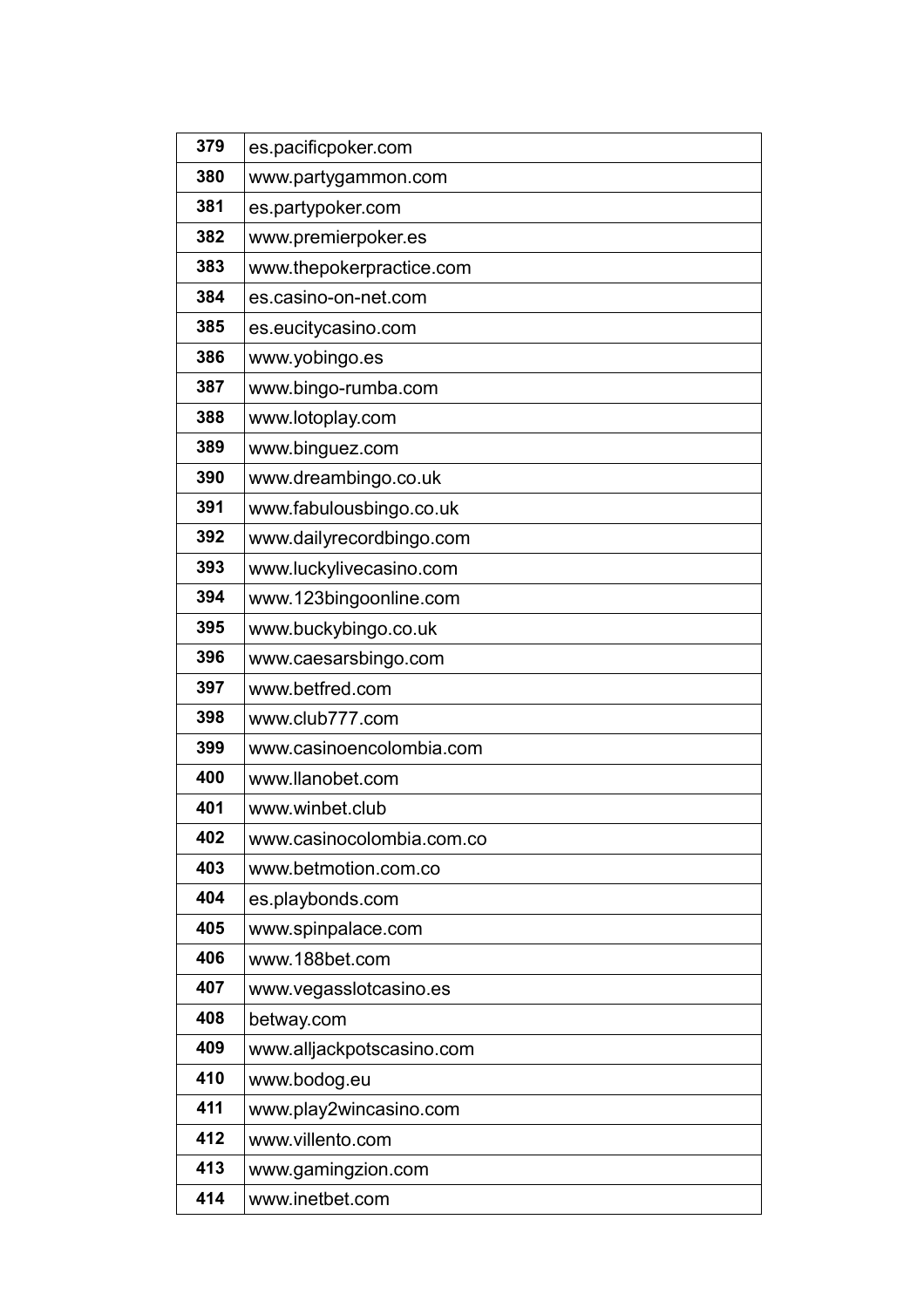| 415 | casinobonuscenter.com                        |
|-----|----------------------------------------------|
| 416 | casino.titanbet.es                           |
| 417 | www.wildjackcasino.com                       |
| 418 | www.betcasinograndbay.com                    |
| 419 | www.winpalace.im                             |
| 420 | www.buzzluck.com                             |
| 421 | www.goldentigercasino.com                    |
| 422 | www.rivernilecasino.net                      |
| 423 | www.canbet.com                               |
| 424 | www.luckyredcasino.com                       |
| 425 | www.777dragoncasino.com                      |
| 426 | www.maplecasino.ca                           |
| 427 | www.vegaspalmscasino.com                     |
| 428 | www.virgingames.com                          |
| 429 | www.crowneeurope.com.com                     |
| 430 | www.superiorcasino.com                       |
| 431 | www.citytowerscasino.com                     |
| 432 | www.grosvenorcasino.com                      |
| 433 | www.magicboxcasino.com                       |
| 434 | www.lsports.eu                               |
| 435 | client.Isports.eu                            |
| 436 | www.llanosportbet.co                         |
| 437 | Www.mysoftbet.com                            |
| 438 | www.winplay.co                               |
| 439 | www.iapuestas.com                            |
| 440 | apuestasdeportivas.jimdo.com                 |
| 441 | www.apuesteenlinea.com                       |
| 442 | sistemaparley.com                            |
| 443 | hdsportbet.com                               |
| 444 | www.playbet.com.co                           |
| 445 | www.foxfoxbet.com                            |
| 446 | www.prontobet.club                           |
| 447 | tcol.247jugar.com                            |
| 448 | colbet.com                                   |
|     | Resolución Nº 1423/2019, 2 de agosto de 2019 |
| 449 | newcasinos.bg                                |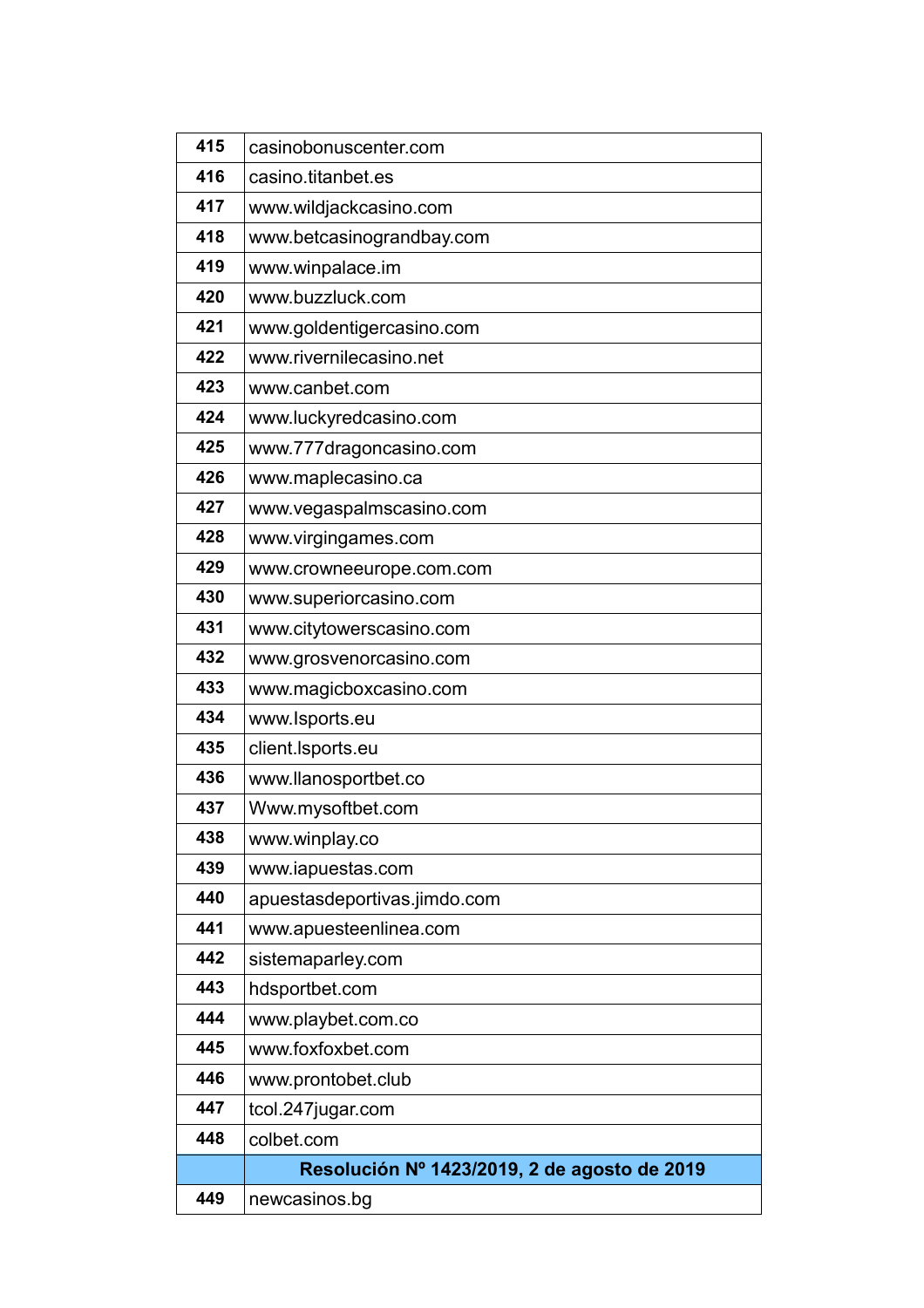| 450 | casinoonlineperu.pe          |
|-----|------------------------------|
| 451 | casinoadvisor.com            |
| 452 | tiplix.com                   |
| 453 | legal-gambling-usa.com       |
| 454 | pokerforums.org              |
| 455 | casinos.com.es               |
| 456 | mbitcasino.com               |
| 457 | 247bets.co.za                |
| 458 | forvetbet70.com              |
| 459 | luckybetz.com                |
| 460 | casinoperu.pe                |
| 461 | uspokersites.com             |
| 462 | casinoguide.com              |
| 463 | webxcon.com                  |
| 464 | gossipslots.eu               |
| 465 | casinoguide.co.uk            |
| 466 | goonersguide.com             |
| 467 | onlinecasino-games.com       |
| 468 | casinochecklist.com          |
| 469 | 777lounge.com                |
| 470 | betabet88.net                |
| 471 | onlinecasinoreportspa.com    |
| 472 | onlinecasinowebsite.org      |
| 473 | onlinebingounitedkingdom.net |
| 474 | casinodave.com               |
| 475 | allfreechips.com             |
| 476 | casinoza.com                 |
| 477 | onlinegamblingbible.com      |
| 478 | onlinecasino.ca              |
| 479 | winchile.com                 |
| 480 | casinotoplists.com           |
| 481 | bigbonus.it                  |
| 482 | playcasinogames.com          |
| 483 | adjarabet.com                |
| 484 | casinorella.com              |
| 485 | karlcasino.com               |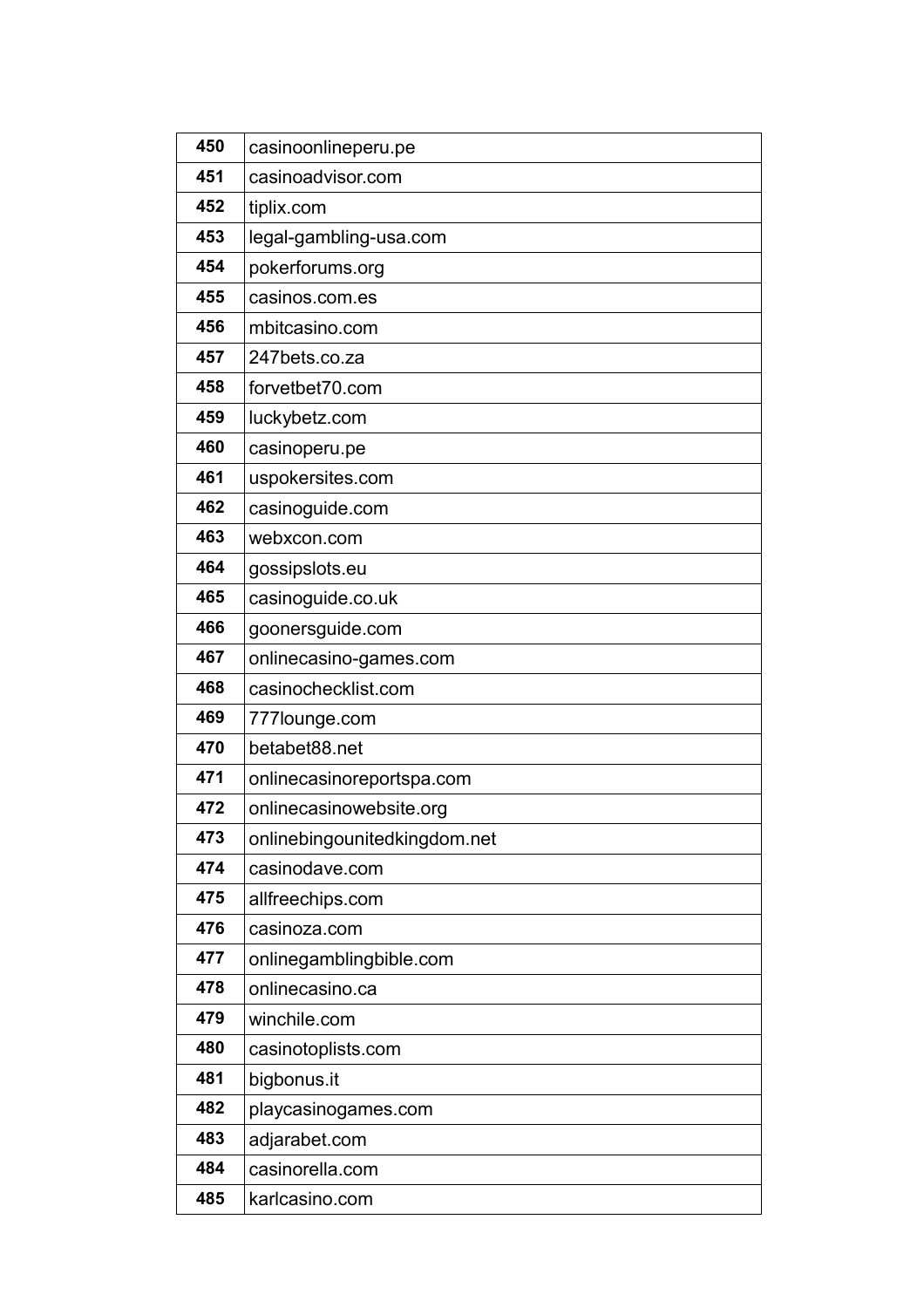| 486 | kazinokaralis.com           |
|-----|-----------------------------|
| 487 | roulette77.lv               |
| 488 | onlinecasinoreports.lv      |
| 489 | luckynuggetcasino.org       |
| 490 | ukcasinoguide.com           |
| 491 | banditmanchot.com           |
| 492 | mobocasino.com              |
| 493 | bingoboom.ru                |
| 494 | usa-casino-online.com       |
| 495 | quasargaming.com            |
| 496 | ruletoyunculari.co          |
| 497 | siteler.biz                 |
| 498 | turkcecasino777.com         |
| 499 | cepbahissitesi.com          |
| 500 | bitcoincasinoaffiliates.com |
| 501 | betdsi.com                  |
| 502 | gobahisguvenli.com          |
| 503 | bitcoinrush.io              |
| 504 | klub-vulkan-stavka.net      |
| 505 | casino2.netentslotoyna.net  |
| 506 | casinoonline.de             |
| 507 | casino545.com               |
| 508 | ttrcasino39.su              |
| 509 | tr-casino4.com              |
| 510 | casino.bwin.be              |
| 511 | baymavi165.com              |
| 512 | stake7.com                  |
| 513 | casinoslot41.com            |
| 514 | 1xslot1.xyz                 |
| 515 | diamontbet.com              |
| 516 | sportbook.com               |
| 517 | ahacasino.com               |
| 518 | bemybet.com                 |
| 519 | compare-bet.fr              |
| 520 | lamejorcasadeapuestas.es    |
| 521 |                             |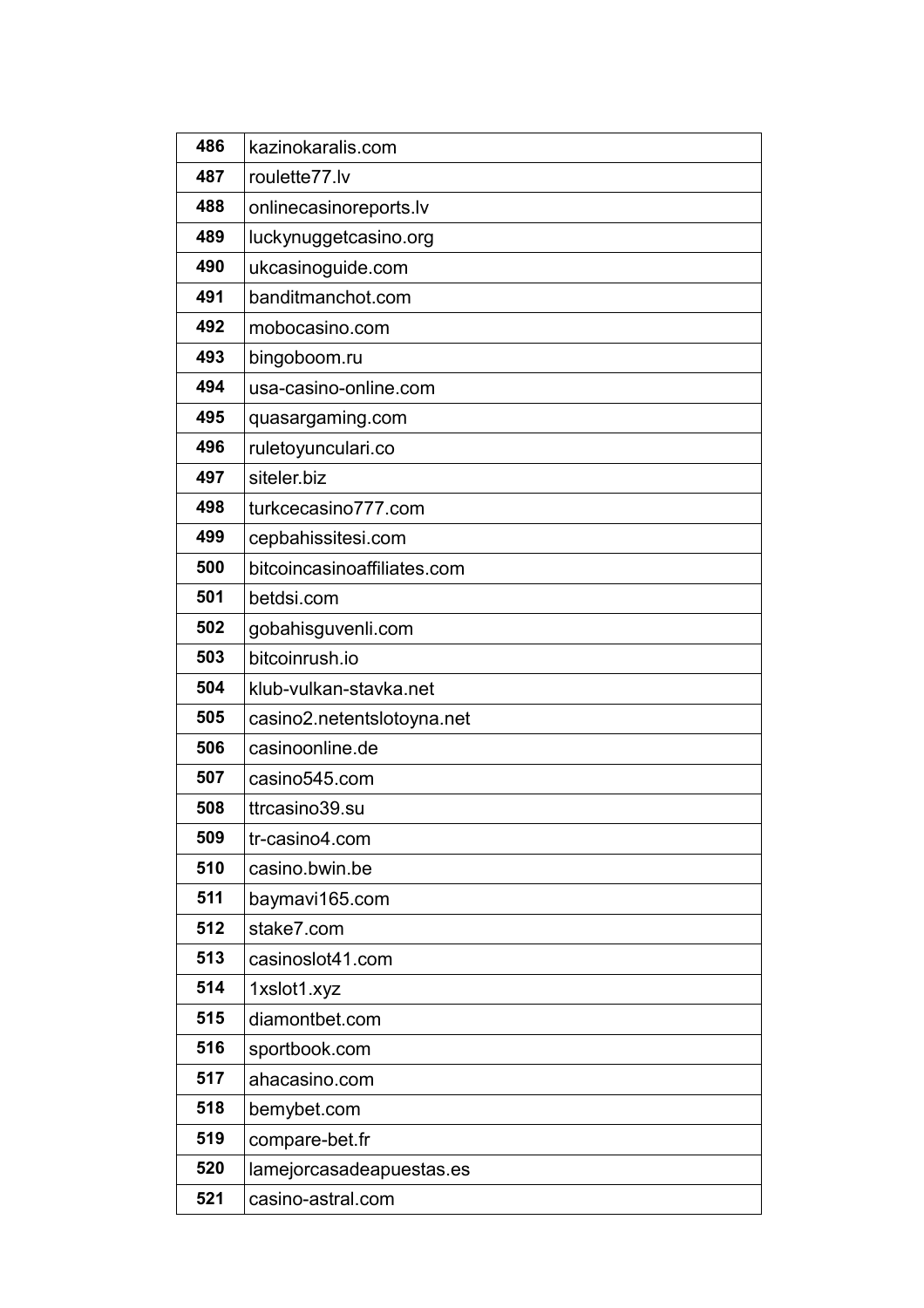| 522 | etgfc.com              |
|-----|------------------------|
| 523 | sportwetten.org        |
| 524 | neuecasinos24.com      |
| 525 | wett-bonus.net         |
| 526 | wettenerfahrungen.com  |
| 527 | sportwettenbonus.de    |
| 528 | sportwettenschweiz.org |
| 529 | intersportwetten.net   |
| 530 | tippswetten.de         |
| 531 | esportwetten.pro       |
| 532 | slots33.com            |
| 533 | betpas238.com          |
| 534 | winmasters.com         |
| 535 | bitcasino.io           |
| 536 | dafatiyu.net           |
| 537 | superlenny.com         |
| 538 | matchbook.com          |
| 539 | blacktype.bet          |
| 540 | mybookie.ag            |
| 541 | xbet.ag                |
| 542 | topbet.eu              |
| 543 | spingenie.com          |
| 544 | apuestasfree.com       |
| 545 | merrybet.com           |
| 546 | dhnet.be               |
| 547 | brucebetting.com       |
| 548 | mrxbet.net             |
| 549 | getsbet.ro             |
| 550 | toals.com              |
| 551 | casinocasino.com       |
| 552 | netbet.ro              |
| 553 | scommesse.netbet.it    |
| 554 | funcasino.com          |
| 555 | eskimocasino.com       |
| 556 | 7reels.com             |
| 557 | wunderino.com          |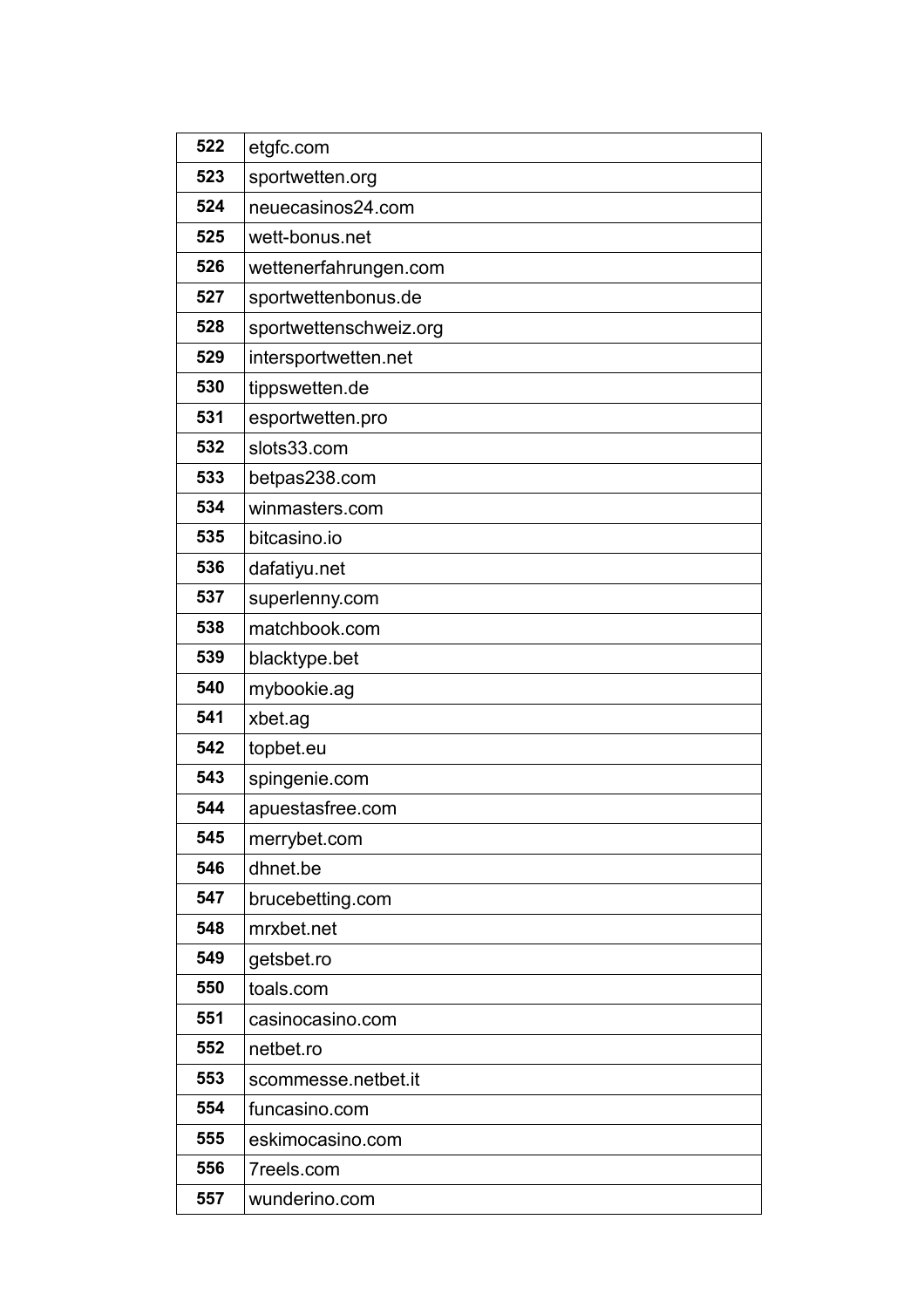| 558 | yoyocasino.com           |
|-----|--------------------------|
| 559 | easybet.com              |
| 560 | playdoit.mx              |
| 561 | gratischancer.dk         |
| 562 | miamiclubcasino.im       |
| 563 | harrahscasino.com        |
| 564 | dublinbet1.com           |
| 565 | casinoextra100.com       |
| 566 | sportsbet.io             |
| 567 | pokerenchile.com         |
| 568 | casiniabet.com           |
| 569 | malinacasino.com         |
| 570 | betfinal.com             |
| 571 | betser.com               |
| 572 | casinoenligne-fr.fr      |
| 573 | reactcasino.com          |
| 574 | luckycasino.com          |
| 575 | 24bettle.com             |
| 576 | slotsons.com             |
| 577 | cy.usa-casino-online.com |
| 578 | adlercasino.com          |
| 579 | yeticasino.com           |
| 580 | gwcasino.com             |
| 581 | 21dukes.com              |
| 582 | 7spins.com               |
| 583 | casino.slotfruity.com    |
| 584 | casinolistings.com       |
| 585 | prospecthallcasino.com   |
| 586 | slotplanet.com           |
| 587 | games.egyptslots.com     |
| 588 | casino.redspins.com      |
| 589 | giochi24.it              |
| 590 | ajedrezelsauzal.com      |
| 591 | feniksscasino.lv         |
| 592 | hlv88.com                |
| 593 | betzest.com              |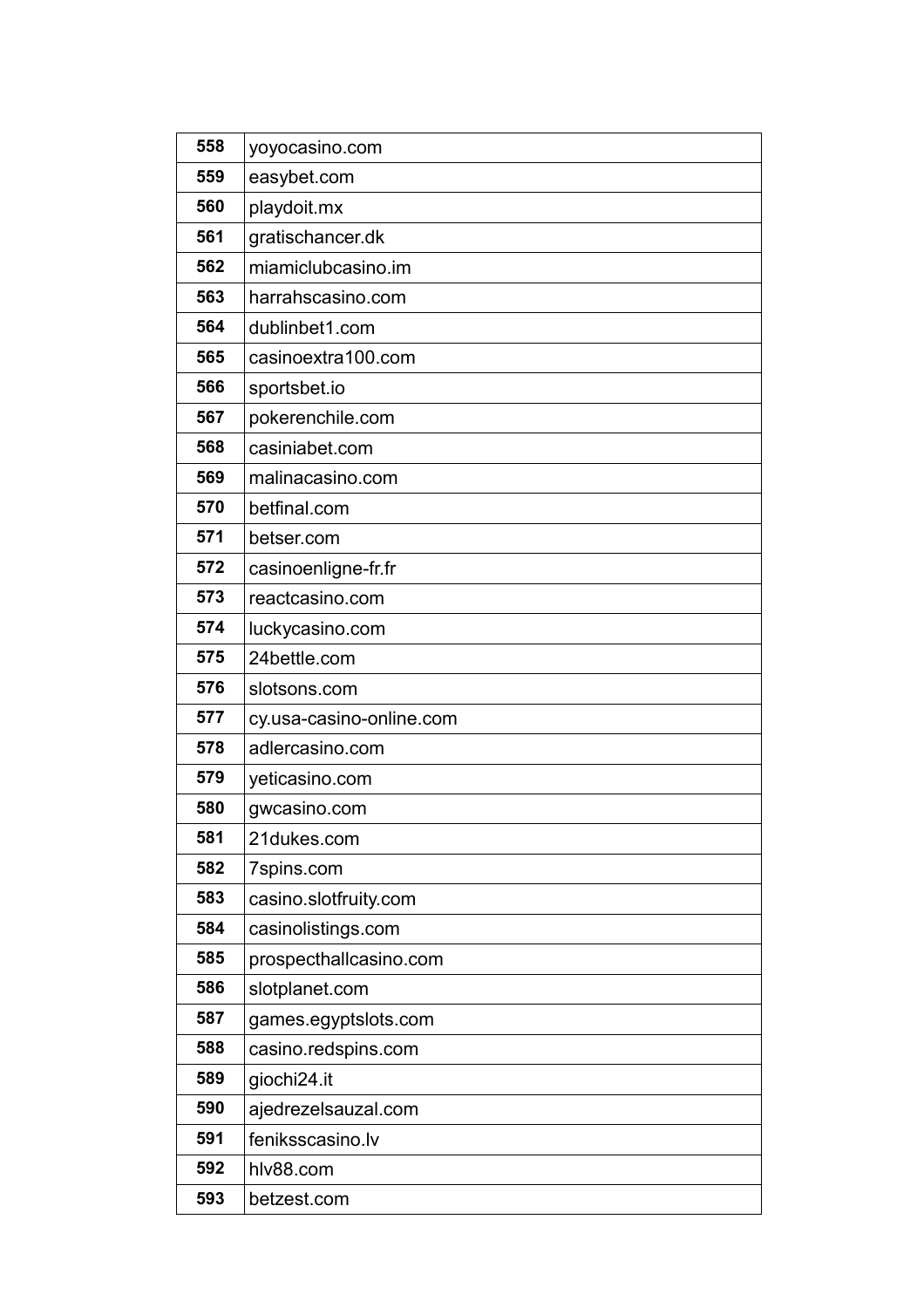| 594 | thebescasino.com          |
|-----|---------------------------|
| 595 | clovercasino.com          |
| 596 | diamondclubvip.com        |
| 597 | slotsvillage.ag           |
| 598 | winomania.co.uk           |
| 599 | casinomoons.com           |
| 600 | planetfruity.com          |
| 601 | vogliadivincere.it        |
| 602 | casino.superscommesse.it  |
| 603 | svedalacasino.com         |
| 604 | spinsroyale.com           |
| 605 | latvijaskazino.com        |
| 606 | lv.usa-casino-online.com  |
| 607 | 14red.com                 |
| 608 | casinobueno.com           |
| 609 | blackdiamondcasino.net    |
| 610 | strictlyslots.co.uk       |
| 611 | slotfruit.co.uk           |
| 612 | xn--jmfrcasino-q5a2t.se   |
| 613 | droidslots.com            |
| 614 | slotsdevil.com            |
| 615 | playcosmo.com             |
| 616 | stanleysports.ro          |
| 617 | 5legjobbonlinekaszino.com |
| 618 | cz-casino.cz              |
| 619 | multilotto.net            |
| 620 | nonstopbonus.com          |
| 621 | partypoker.es             |
| 622 | cazinoonline.com          |
| 623 | superbet.ro               |
| 624 | onlinecasino.co.za        |
| 625 | 10pariuri.ro              |
| 626 | worldbet13.com            |
| 627 | pariuri.com               |
| 628 | rezultate-sportive.com    |
| 629 | pariati.com               |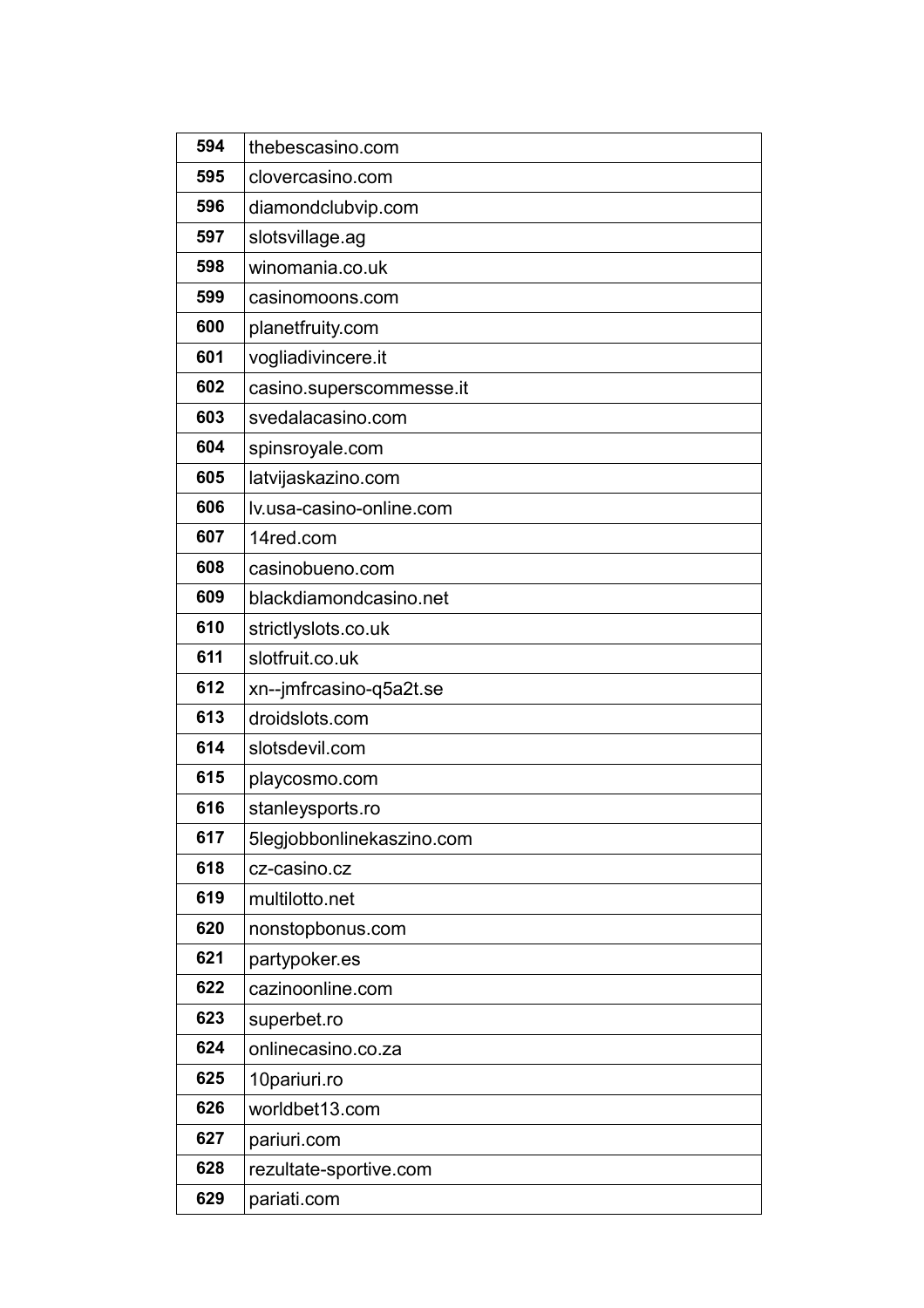| 630 | indiabet.com         |
|-----|----------------------|
| 631 | ponturi-bune.ro      |
| 632 | case-pariuri.net     |
| 633 | casedepariuri.online |
| 634 | 5dimes.eu            |
| 635 | pariuri.md           |
| 636 | xpressbet.com        |
| 637 | efortuna.ro          |
| 638 | betbird.com          |
| 639 | pariurix.com         |
| 640 | bonusuri-pariuri.com |
| 641 | tirage-gagnant.com   |
| 642 | casepariurilor.net   |
| 643 | pariuri.co.uk        |
| 644 | casapariuri.net      |
| 645 | winplay.com          |
| 646 | casinoestrella.com   |
| 647 | casinosup.com        |
| 648 | empirepoker.com      |
| 649 | fulltiltpoker.com    |
| 650 | casino770.com        |
| 651 | betlinee.com         |
| 652 | championbet.club     |
| 653 | bet365.es            |
| 654 | 888casino.com        |
| 655 | thelotter.es         |
| 656 | thelotter.com.mx     |
| 657 | tinbet.net           |
| 658 | pokerstar.com        |
| 659 | 888poker.com         |
| 660 | juegging es          |
| 661 | ebingo.es            |
| 662 | aztecrichescasino.eu |
| 663 | cosmocasino.com      |
| 664 | quatrocasino.com     |
| 665 | fantasticbet.com     |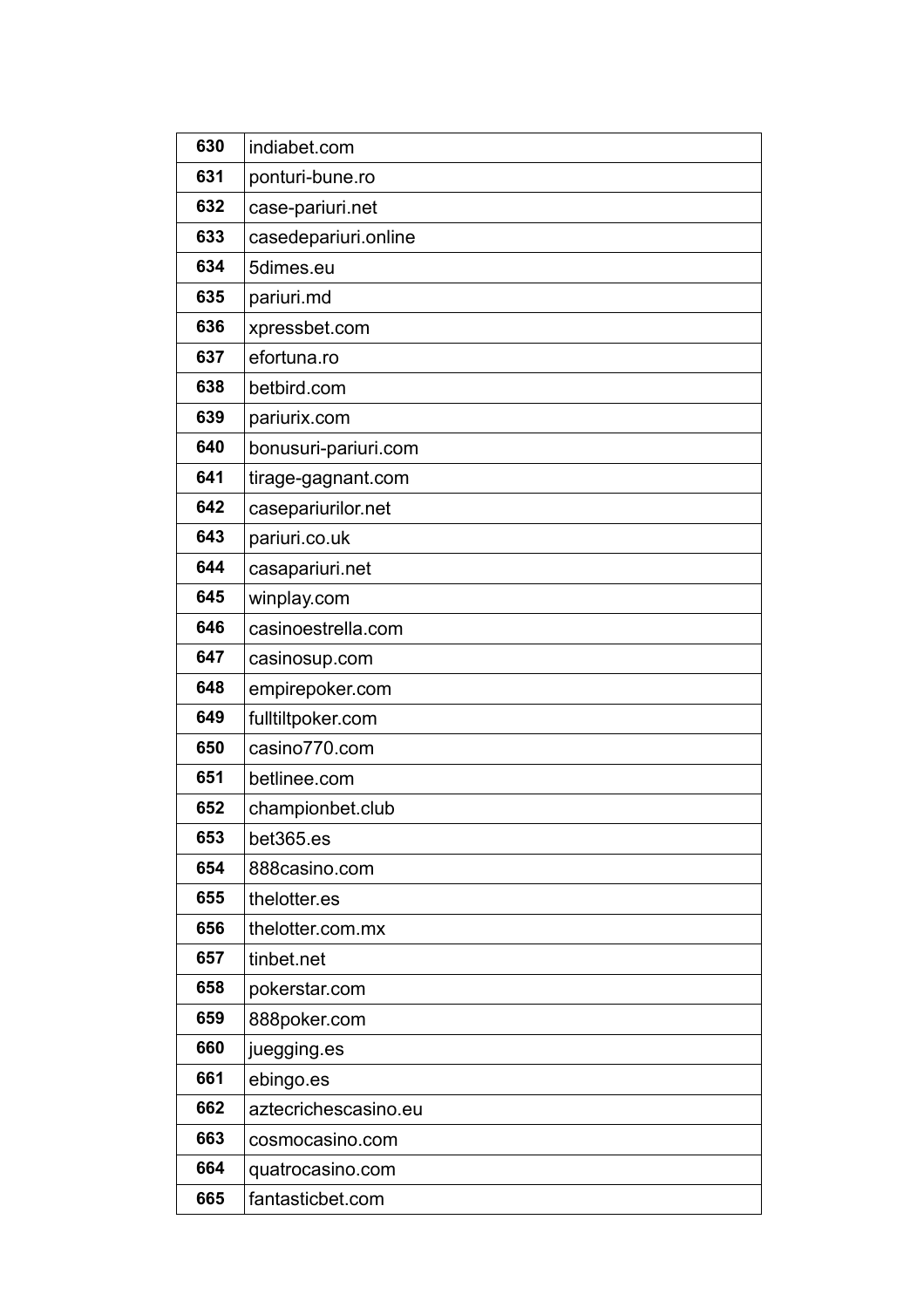| 666 | crazyvegas.com         |
|-----|------------------------|
| 667 | fulltilt.com           |
| 668 | kirolbet.es            |
| 669 | pyckio.com             |
| 670 | winnermillion.com      |
| 671 | bobcasino.com          |
| 672 | betkool.com            |
| 673 | geniobet.com           |
| 674 | blogabet.com           |
| 675 | goldenlion.im          |
| 676 | www4.casino770.com     |
| 677 | bet2u.com              |
| 678 | champions.com.co       |
| 679 | winnersport.com.co     |
| 680 | betlinee.com.co        |
| 681 | apuestasdeportivas.com |
| 682 | apuestas1.us.to        |
| 683 | sportium365.bet        |
| 684 | caesarsgames.com       |
| 685 | goldennuggetcasino.com |
| 686 | queenvegas.com         |
| 687 | richcasino.com         |
| 688 | dublinbet10.com        |
| 689 | casinoextra2.com       |
| 690 | gigglebingo.com        |
| 691 | bitstarz.com           |
| 692 | betsson.es             |
| 693 | doradobet.com          |
| 694 | vbetlatam.com          |
| 695 | bet90.com              |
| 696 | sbobet.com             |
| 697 | deportbet.com          |
| 698 | apuestas-deportivas.es |
| 699 | 888sport.es            |
| 700 | apuestasonline.net     |
| 701 | trillonario.com        |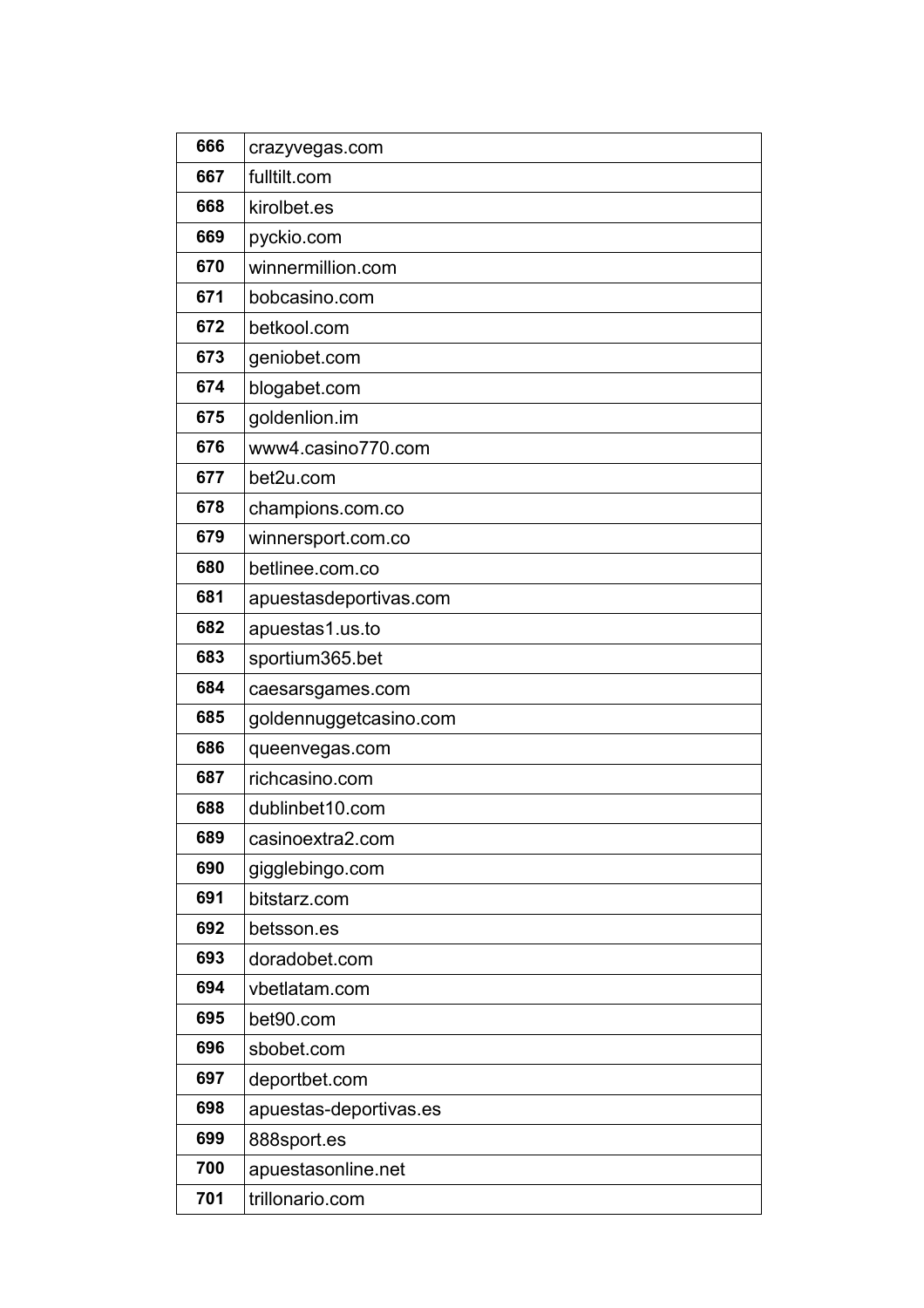| 702 | marathonbet.es           |
|-----|--------------------------|
| 703 | apuestaenlinea.com.ve    |
| 704 | apuestasonline.net       |
| 705 | apuesta.com.co           |
| 706 | apuesta.com.py           |
| 707 | apuestas.pe              |
| 708 | apuestas.bo              |
| 709 | apostasonline.com.br     |
| 710 | apuestas.com.ec          |
| 711 | fablecasino.com          |
| 712 | heavychips.com           |
| 713 | online-casino-bonus.es   |
| 714 | tragaperras24.com        |
| 715 | casinosonline.cl         |
| 716 | bettingexpert.com        |
| 717 | thegreek.com             |
| 718 | betus.com.pa             |
| 719 | es.winorama.com          |
| 720 | thebookiesoffers.co.uk   |
| 721 | karamba.com              |
| 722 | apuesta.mx               |
| 723 | apuestas.cl              |
| 724 | juegos-casino-gratis.org |
| 725 | casinobillions.com       |
| 726 | colombiacasinoonline.com |
| 727 | vegasslotsonline.com     |
| 728 | stargames.com            |
| 729 | apuestafutbol.net        |
| 730 | gg.bet                   |
| 731 | sportingindex.com        |
| 732 | thepunterspage.com       |
| 733 | betdaq.com               |
| 734 | tombola.co.uk            |
| 735 | winkbingo.com            |
| 736 | 138.com                  |
| 737 | bethelp.com              |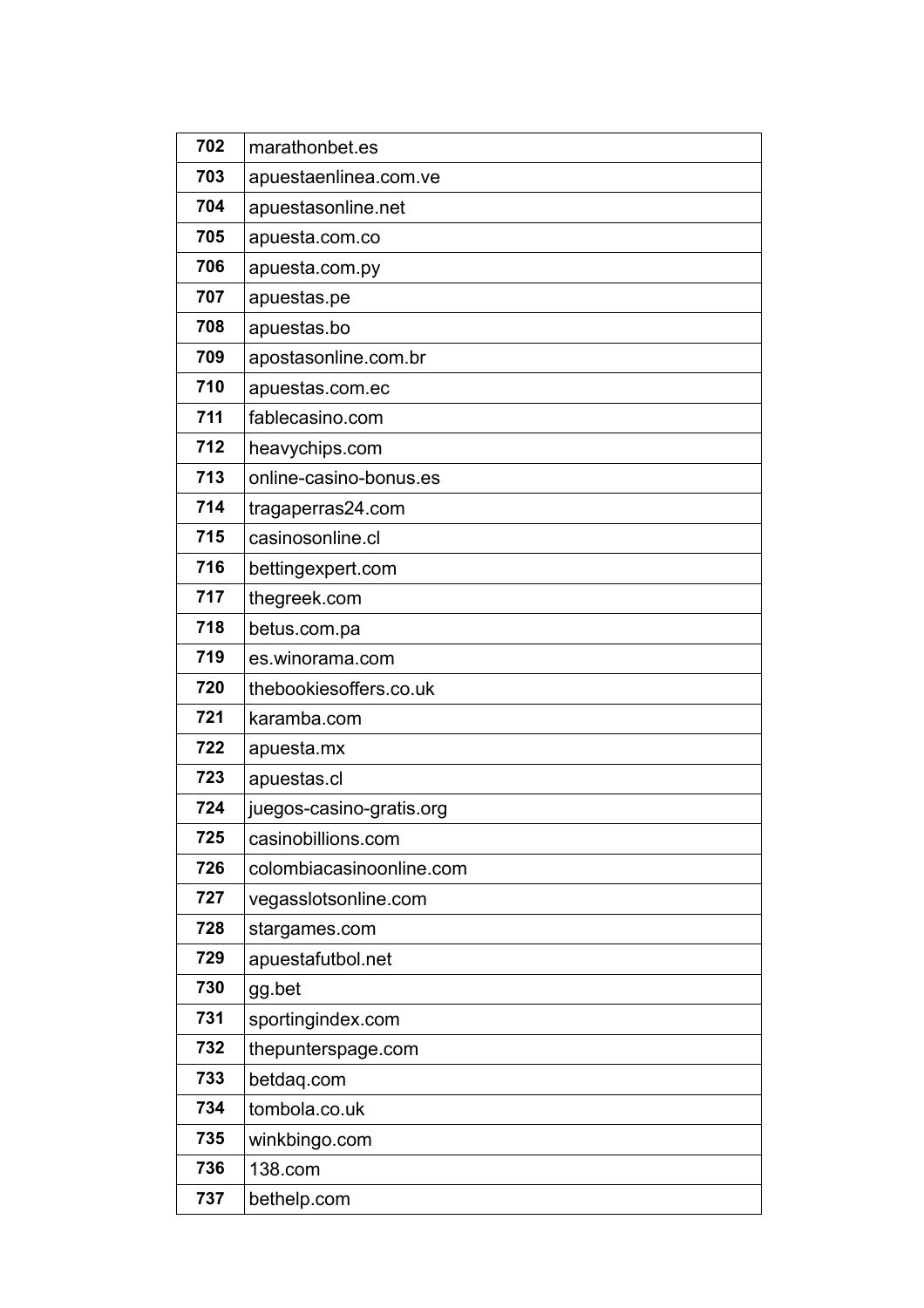| 738 | betstudy.com          |
|-----|-----------------------|
| 739 | online-betting.me.uk  |
| 740 | bettingfellow.com     |
| 741 | tipbet.gr             |
| 742 | livebestodds.com      |
| 743 | tipbet.com            |
| 744 | skybook.ag            |
| 745 | tipgol.com            |
| 746 | africabet.com         |
| 747 | asianhandicapbets.com |
| 748 | sportsbetting.ag      |
| 749 | gtbets.eu             |
| 750 | betnow.eu             |
| 751 | primeslots.com        |
| 752 | onlinegambling.com    |
| 753 | cashbet.com           |
| 754 | fairgocasino.com      |
| 755 | ragingbullcasino.com  |
| 756 | megacasino.com        |
| 757 | tivolicasino.dk       |
| 758 | casinosuperlines.com  |
| 759 | vivemoncasino.com     |
| 760 | casinounique.com      |
| 761 | atlanticspins.com     |
| 762 | merkur-win.it         |
| 763 | 888casino.it          |
| 764 | intercasino.co.uk     |
| 765 | vulkan24klyb.one      |
| 766 | argocasino39.com      |
| 767 | sbo.net               |
| 768 | bookmaker.eu          |
| 769 | casinospiele77.de     |
| 770 | casinogiochi24.it     |
| 771 | jeuxcasino24.com      |
| 772 | kazinopaixnidia24.gr  |
| 773 | betmclean.com         |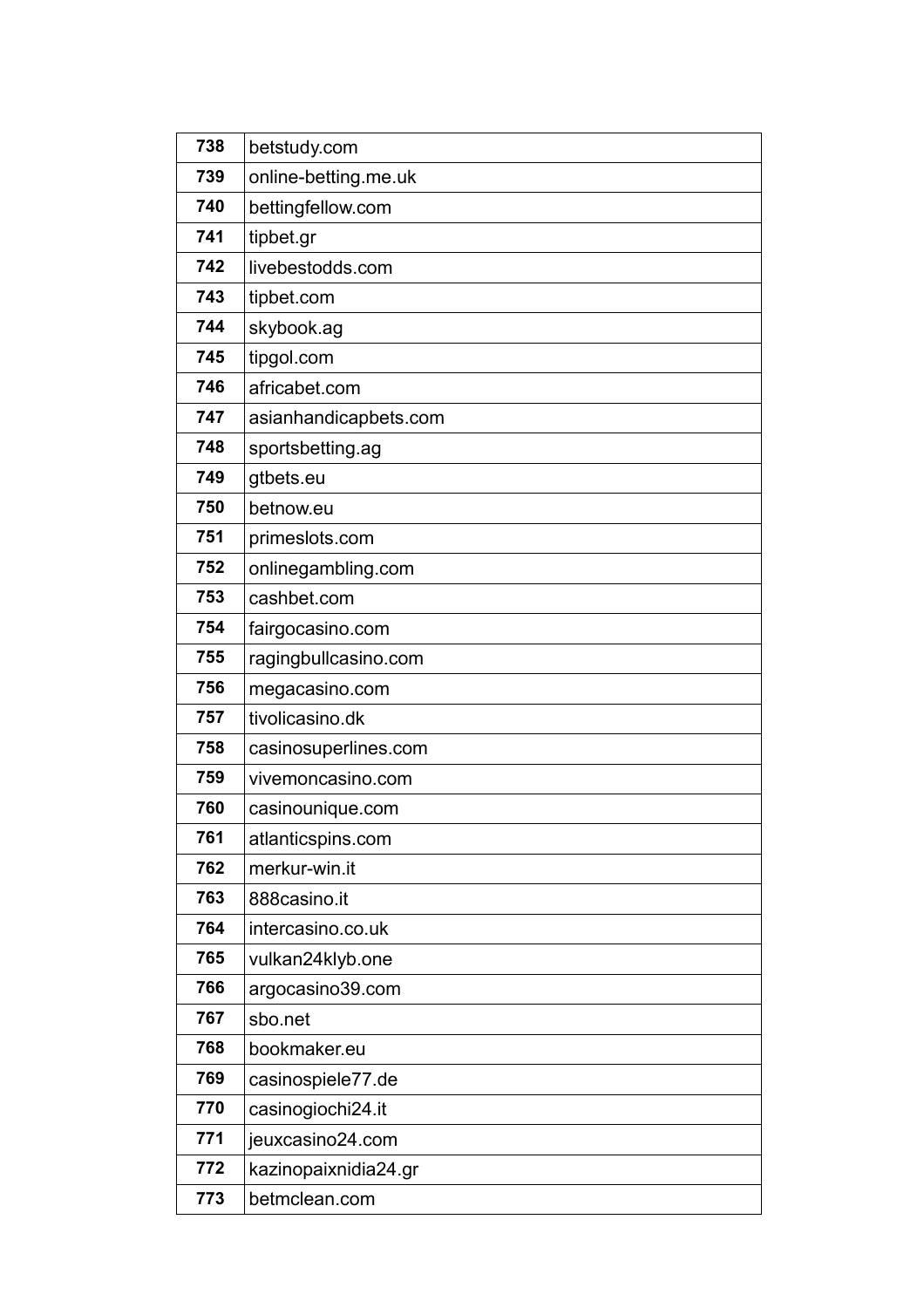| 774 | sportsbook.ag                       |
|-----|-------------------------------------|
| 775 | punters.com.au                      |
| 776 | bethard.com                         |
| 777 | oddsportal.com                      |
| 778 | openodds.com                        |
| 779 | energybet.com                       |
| 780 | lottostar.co.za                     |
| 781 | myapuesta.com                       |
| 782 | kasynogry24.pl                      |
| 783 | bet9ja.com                          |
| 784 | winnersgoldenbet.com                |
| 785 | apuestaslatinoamerica.com           |
| 786 | betcruise.com                       |
| 787 | freesupertips.co.uk                 |
| 788 | aposta.la                           |
| 789 | juegosdecasinoonlinecolombia.com.co |
| 790 | neds.com.au                         |
| 791 | betmylines.com                      |
| 792 | gbets.co.za                         |
| 793 | bettingworld.co.za                  |
| 794 | betusa.ag                           |
| 795 | cloudbet.com                        |
| 796 | bclc.com                            |
| 797 | centroapuesta.com                   |
| 798 | betbanks.com                        |
| 799 | keenelandselect.com                 |
| 800 | sportpesa.uk                        |
| 801 | apuestas-deportivas.com             |
| 802 | playnow.com                         |
| 803 | premierbet.com                      |
| 804 | betcenter.be                        |
| 805 | olybet.ee                           |
| 806 | tattsbet.ubet.com                   |
| 807 | worldsportsbetting.co.za            |
| 808 | apuestele.com                       |
| 809 | thesportsgeek.com                   |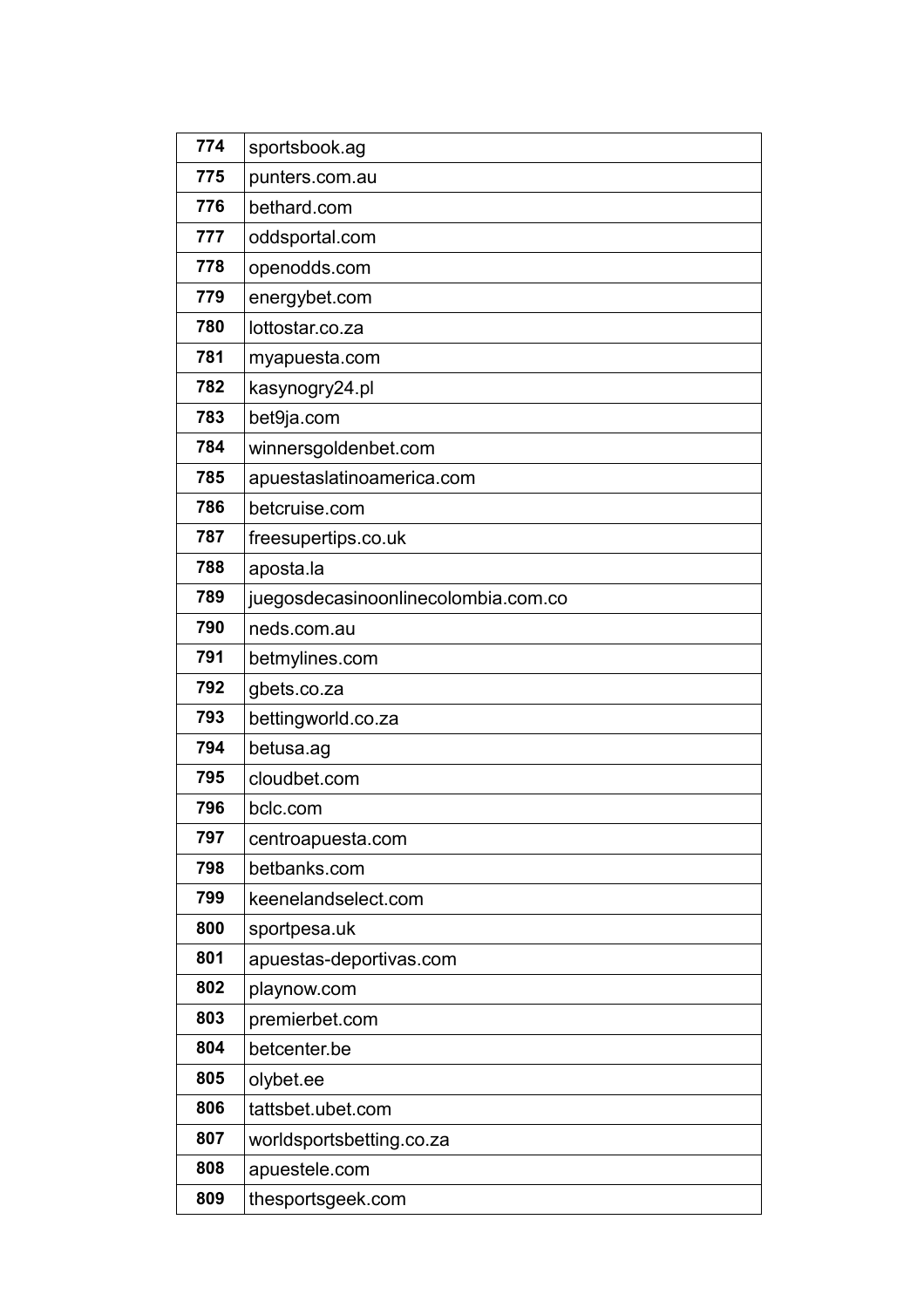| 810 | letou.co.uk             |
|-----|-------------------------|
| 811 | lowvig.ag               |
| 812 | allyoubet.ag            |
| 813 | rosportsvip.com         |
| 814 | ohmbet.com              |
| 815 | apuestasfutbol.com      |
| 816 | webapuestas.com         |
| 817 | nethive.com             |
| 818 | casinohry24.cz          |
| 819 | casinospellen24.nl      |
| 820 | xperto.polla.cl         |
| 821 | sports.ladbrokes.be     |
| 822 | onlinegambling.ca       |
| 823 | bet9.com                |
| 824 | safestbettingsites.com  |
| 825 | sbgglobal.eu            |
| 826 | betroyal.com            |
| 827 | stakers.com             |
| 828 | realmoneycasinosite.com |
| 829 | winningpoker.org        |
| 830 | lite.soccabet.com       |
| 831 | jumbabet.com            |
| 832 | miseojeu.lotoquebec.com |
| 833 | pdn.apuesteria.com.mx   |
| 834 | sportytrader.es         |
| 835 | ganabet.mx              |
| 836 | tonybet.com             |
| 837 | juegoscasino24.com      |
| 838 | es.gratorama.com        |
| 839 | betsuites.com           |
| 840 | casino1club.com         |
| 841 | france-pari.fr          |
| 842 | parissportifs.com       |
| 843 | parklaneecasino.com     |
| 844 | cashpotcasino.com       |
| 845 | winamax.fr              |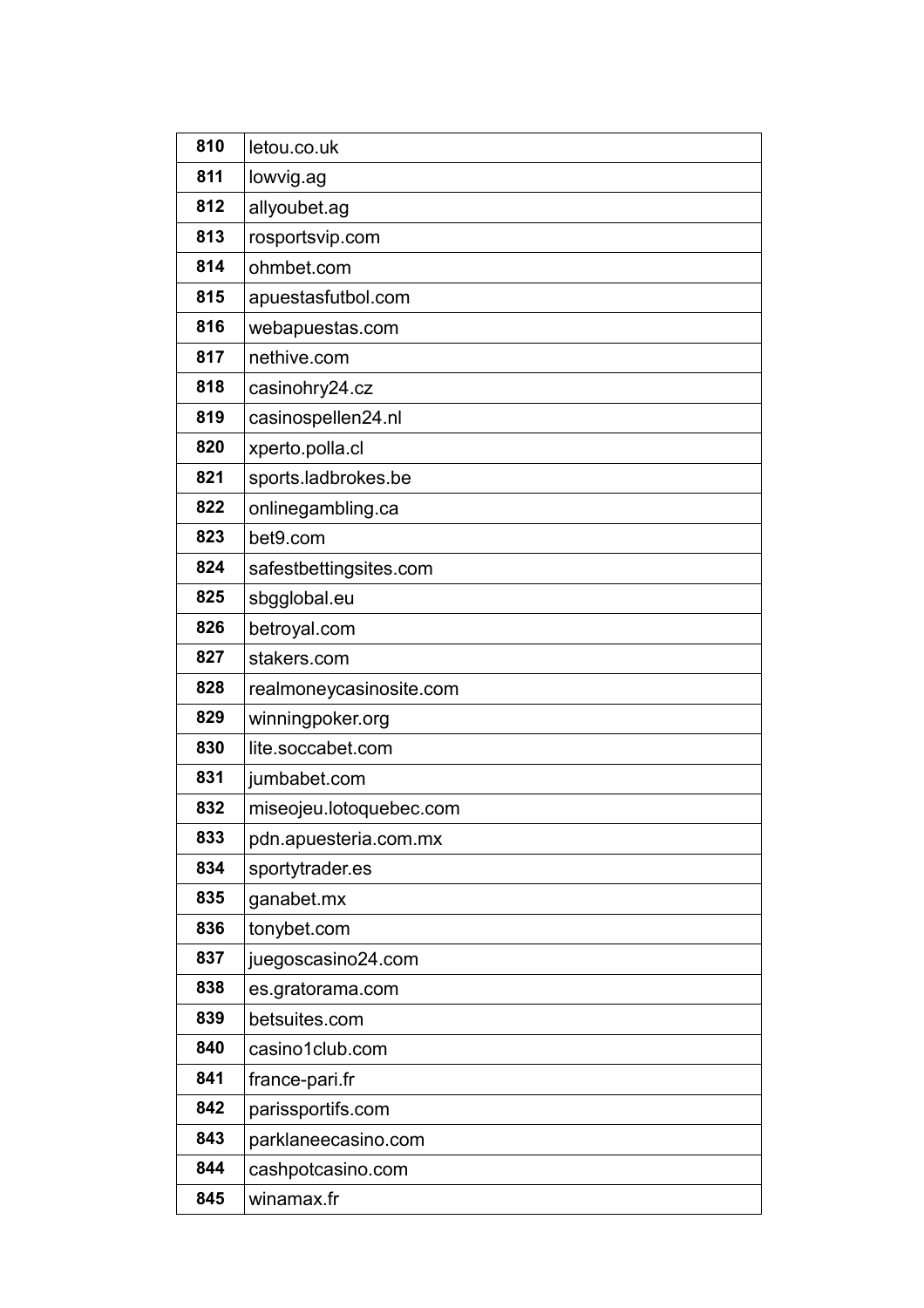| 846 | joa-online.fr                      |
|-----|------------------------------------|
| 847 | genybet.fr                         |
| 848 | parierensuisse.com                 |
| 849 | parieraucanada.ca                  |
| 850 | goldenpalace.be                    |
| 851 | pariscasino.com                    |
| 852 | casino-en-ligne.lu                 |
| 853 | sportytrader.com                   |
| 854 | fr-be.napoleongames.be             |
| 855 | feelingbet.fr                      |
| 856 | zeturf.fr                          |
| 857 | sisal.it                           |
| 858 | snai.it                            |
| 859 | giochitelematici.it                |
| 860 | online.betitaly.it                 |
| 861 | gtcasino.com                       |
| 862 | goldenpalace.com                   |
| 863 | tutti-bonus-scommesse-sportive.com |
| 864 | extragame.it                       |
| 865 | isibet.it                          |
| 866 | gamenet.it                         |
| 867 | unibet.it                          |
| 868 | bwin.it                            |
| 869 | superscommesse.it                  |
| 870 | domusbet.it                        |
| 871 | terrybet.it                        |
| 872 | giocodigitale.it                   |
| 873 | affidabile.org                     |
| 874 | casino.peoples.it                  |
| 875 | chancebet.it                       |
| 876 | bet365.it                          |
| 877 | sportpesa.it                       |
| 878 | sports.betway.it                   |
| 879 | lafenicebet.it                     |
| 880 | mediabet.it                        |
| 881 | betpoint.it                        |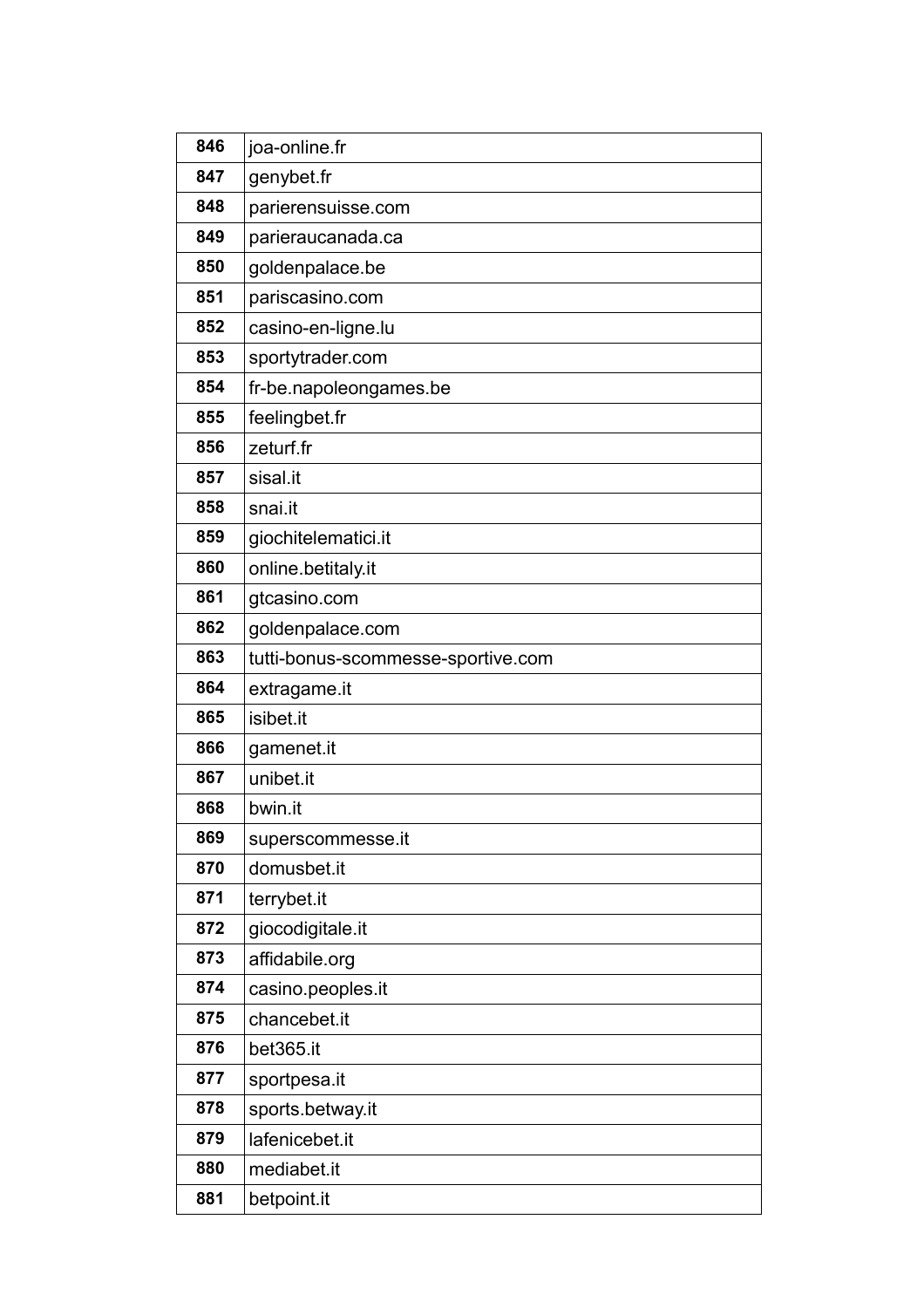| 882 | clubgames.it             |
|-----|--------------------------|
| 883 | bettime.it               |
| 884 | i-bookmakers.it          |
| 885 | livetipsportal.com       |
| 886 | www1.winbrokes.com       |
| 887 | puntoscommesse.it        |
| 888 | venetianbet.it           |
| 889 | tigerbet.it              |
| 890 | betpremium.it            |
| 891 | trovacasinoonline.it     |
| 892 | casinonewsdaily.it       |
| 893 | casinosaintvincent.it    |
| 894 | casinoonlinechile.info   |
| 895 | bettingtop10.com         |
| 896 | andromedabet.it          |
| 897 | bigwin.it                |
| 898 | acbet.it                 |
| 899 | laverascommessa.com      |
| 900 | casinoonlinesantiago.com |
| 901 | intralot.it              |
| 902 | fullwin.it               |
| 903 | kamiguelu.com            |
| 904 | scommessesulweb.com      |
| 905 | betflag.it               |
| 906 | mondosportbet2.it        |
| 907 | clickandplay.it          |
| 908 | melbet.org               |
| 909 | sportytrader.it          |
| 910 | scommettendo.it          |
| 911 | italiapokerclub.com      |
| 912 | n1casino.com             |
| 913 | sunnyplayer.com          |
| 914 | spinstation.com          |
| 915 | sverigekronan.com        |
| 916 | interaccess.cl           |
| 917 | scandibet.com            |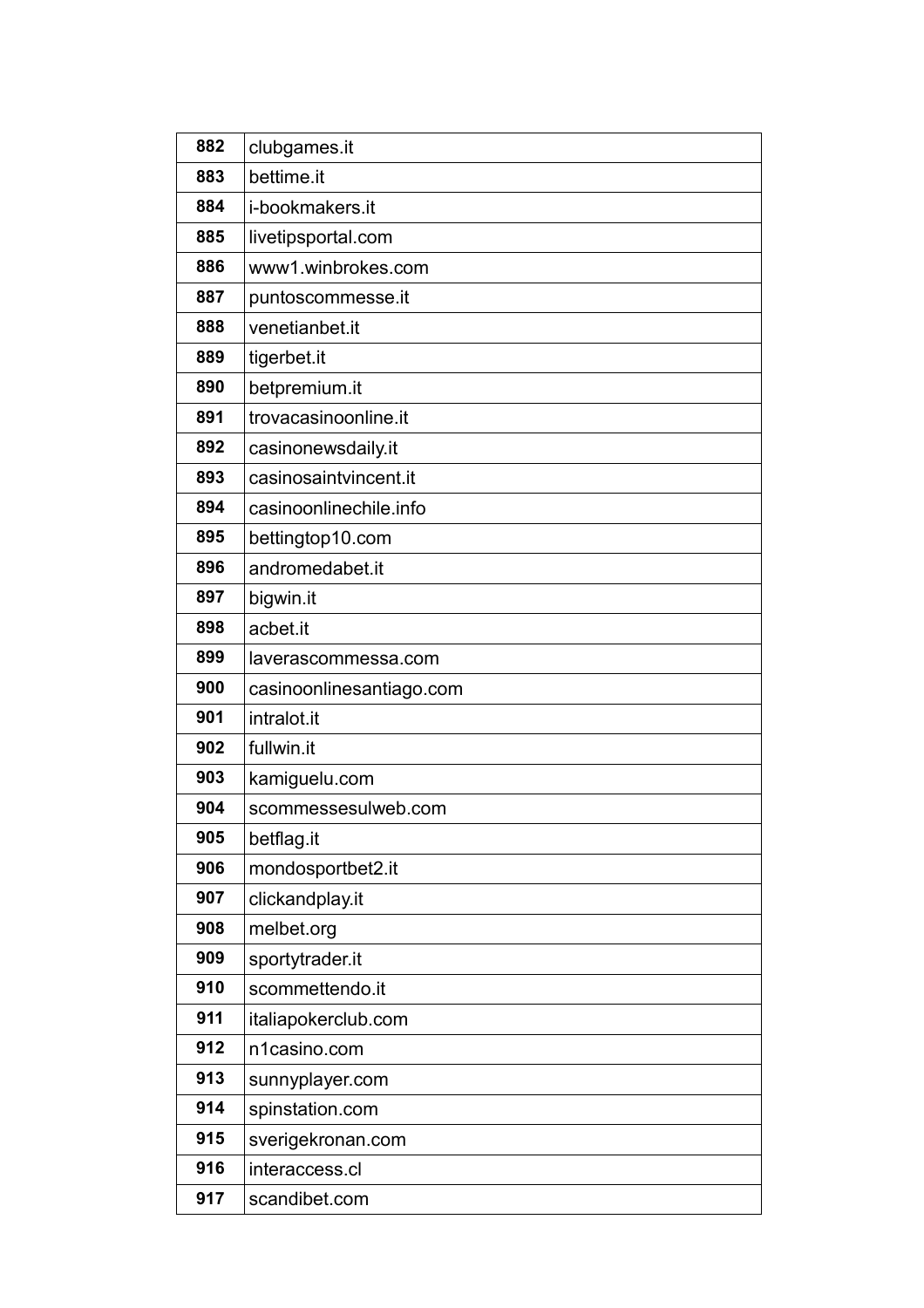| 918 | svenskkasinon.se         |
|-----|--------------------------|
| 919 | nightrush.com            |
| 920 | sirjackpot.com           |
| 921 | onlinecasinoveilig.com   |
| 922 | bcasino.co.uk            |
| 923 | tradacasino.com          |
| 924 | playgrandcasino.com      |
| 925 | treasuremile.com         |
| 926 | thunderboltcasino.com    |
| 927 | freeslots.theborgata.com |
| 928 | lokicasino.com           |
| 929 | 21.co.uk                 |
| 930 | kingjackcasino.com       |
| 931 | w88club.com              |
| 932 | palaceofchance.com       |
| 933 | casino.partycasino.com   |
| 934 | regalwins.com            |
| 935 | goldruncasino.com        |
| 936 | myjackpotcasino.com      |
| 937 | thebigfreechiplist.com   |
| 938 | unovegas.com             |
| 939 | onecasino.com            |
| 940 | cabaretclubcasino.com    |
| 941 | mandarinpalace.com       |
| 942 | orientxpresscasino.com   |
| 943 | cozyno.com               |
| 944 | casinoosiris.com         |
| 945 | castlejackpot.co.uk      |
| 946 | spinland.com             |
| 947 | magicalvegas.com         |
| 948 | silveroakcasino.com      |
| 949 | nbso.ca                  |
| 950 | luckycreek.com           |
| 951 | mohegansuncasino.com     |
| 952 | play.sclv.com            |
| 953 | casinosolverde.pt        |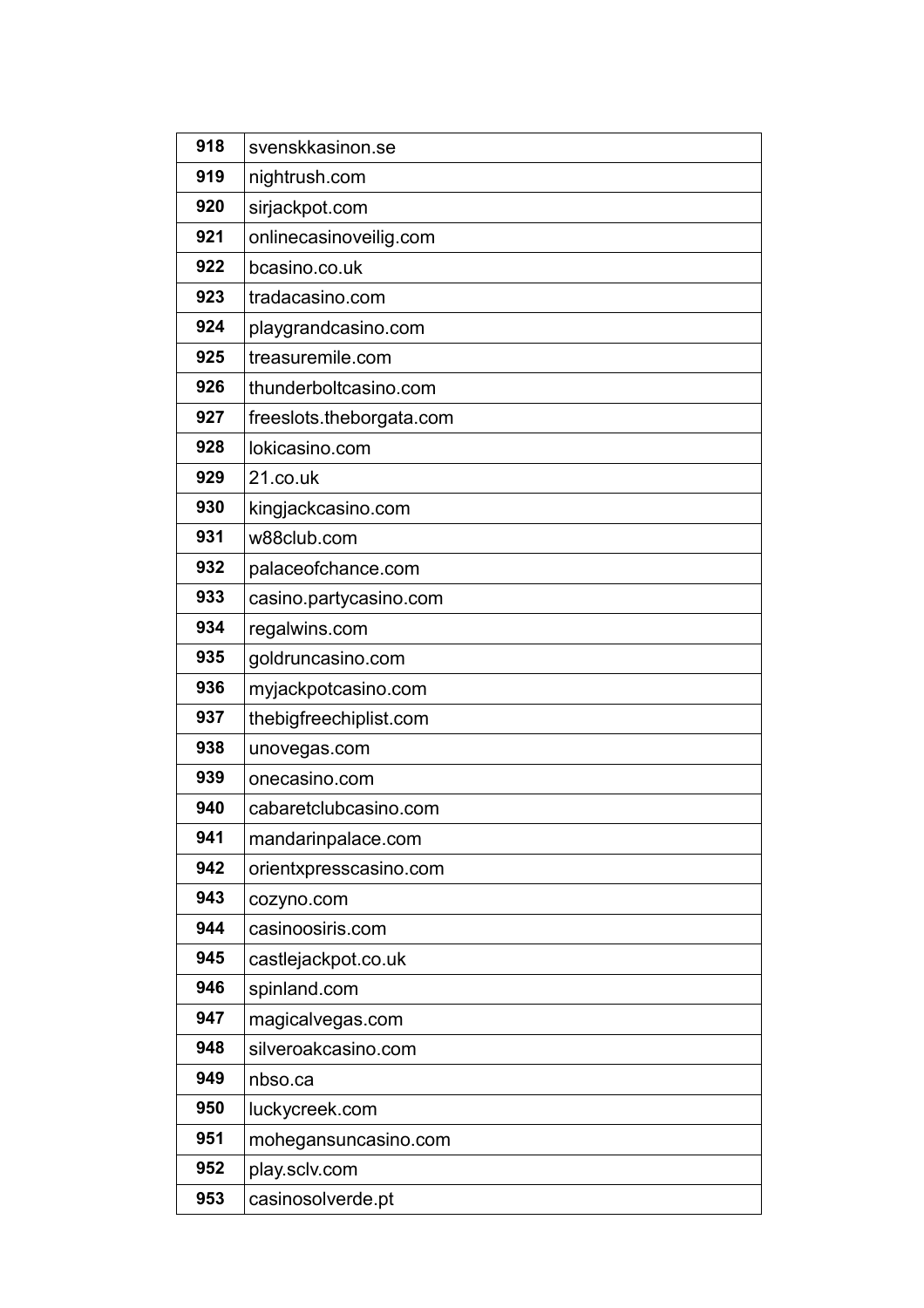| 954 | libertyslots.eu           |
|-----|---------------------------|
| 955 | kajot-casino.com          |
| 956 | icasino.lutrija.hr        |
| 957 | onlinecasino.de           |
| 958 | freeuniquecasino.com      |
| 959 | planet7casino.com         |
| 960 | casinoepoca.org           |
| 961 | springbokcasino.co.za     |
| 962 | ruleta-casino.es          |
| 963 | lordofthespins.com        |
| 964 | empastres.com             |
| 965 | kingcasinobonus.co.uk     |
| 966 | pokerlistings.es          |
| 967 | midaur.com                |
| 968 | verajohn.co.uk            |
| 969 | casinosonlineespana.org   |
| 970 | winkslots.com             |
| 971 | ringmastercasino.com      |
| 972 | dreamscasino.com          |
| 973 | wildvegascasino.com       |
| 974 | captainjackcasino.com     |
| 975 | wetten.com                |
| 976 | tipico.com                |
| 977 | playersrewardscard.com    |
| 978 | spinpalacecasino.com      |
| 979 | bet3000.com               |
| 980 | tragaperras-online.org    |
| 981 | acepokies.com             |
| 982 | blackjack-online.es       |
| 983 | casinowhizz.com           |
| 984 | casinoonlineespana.gratis |
| 985 | es.royale500.com          |
| 986 | mummysgoldcasino.com      |
| 987 | mundijuegos.com.mx        |
| 988 | casino-com.cl             |
| 989 | casino-com.mx             |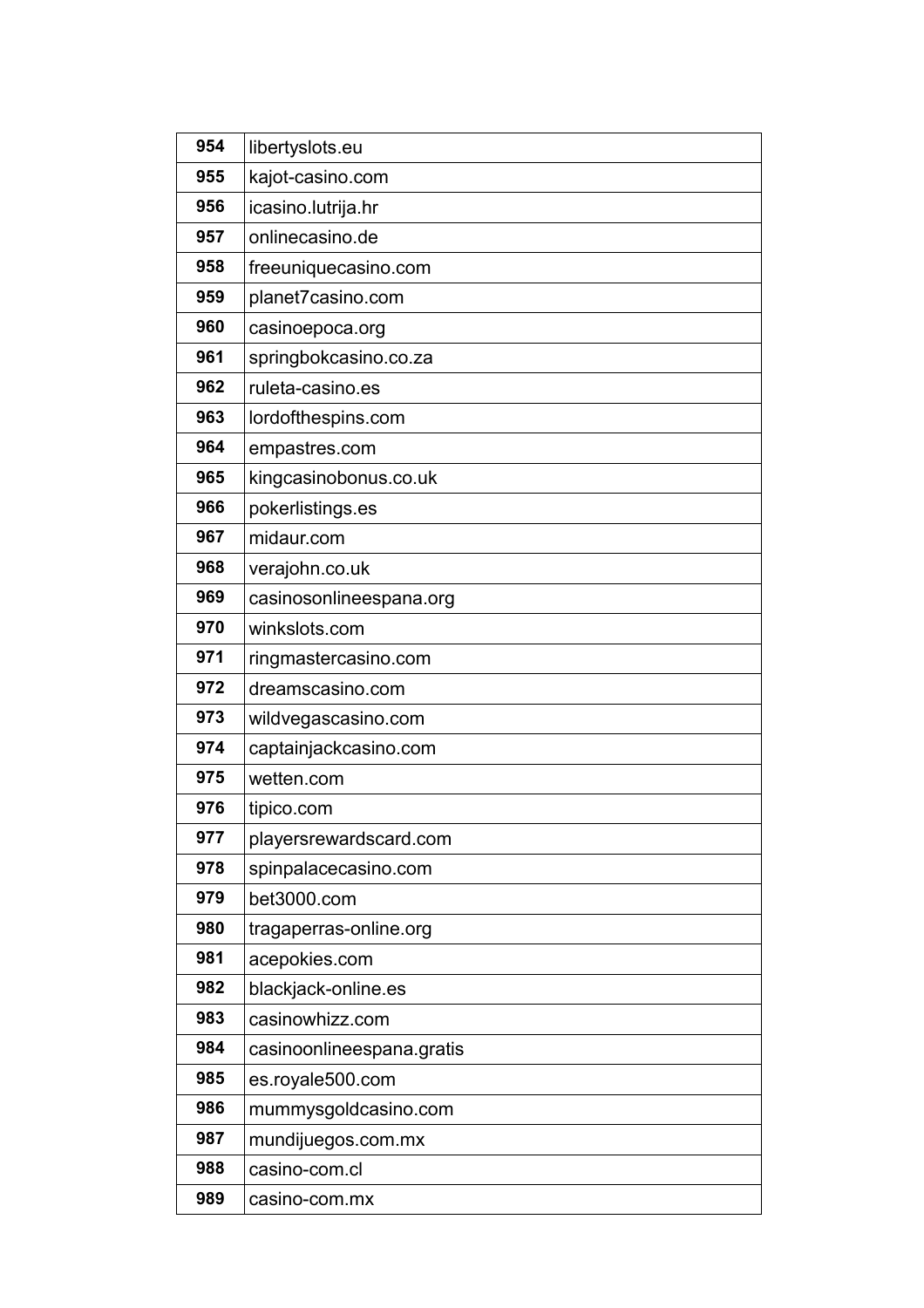| 990  | thecasinocity.mx                                 |
|------|--------------------------------------------------|
| 991  | casino-online-mexico.com.mx                      |
| 992  | casinos.mx                                       |
| 993  | fanaticojuegos.com.ar                            |
| 994  | casinocuentaatras.com                            |
| 995  | casinos.cl                                       |
| 996  | juegosdecasinochile.online                       |
| 997  | pabloodell.com                                   |
| 998  | web-del-amor.com                                 |
| 999  | juegosdecasinopanama.com                         |
|      | Resolución Nº 1355/2019, 27 de noviembre de 2019 |
| 1000 | quibet.win                                       |
| 1001 | swazibet.com                                     |
| 1002 | riobet.com.br                                    |
| 1003 | bet-forecast.com                                 |
| 1004 | flashscore.co.ke                                 |
| 1005 | flashscore.in                                    |
| 1006 | flashscore.com.ng                                |
| 1007 | flashscores.co.uk                                |
| 1008 | flashscore.com.au                                |
| 1009 | flashscore.ca                                    |
| 1010 | flashscore.ro                                    |
| 1011 | flashscore24.co.za                               |
| 1012 | flashscore.ge                                    |
| 1013 | flashscore.dk                                    |
| 1014 | flashscore.pl                                    |
| 1015 | flashscore.sk                                    |
| 1016 | flashscore.at                                    |
| 1017 | flashscore.bg                                    |
| 1018 | flashscore.de                                    |
| 1019 | flashscore.nl                                    |
| 1020 | flashscore.si                                    |
| 1021 | flashscore.se                                    |
| 1022 | flashscore.co.id                                 |
| 1023 | lajugadadelasuerte.com                           |
| 1024 | apostaaqui.com                                   |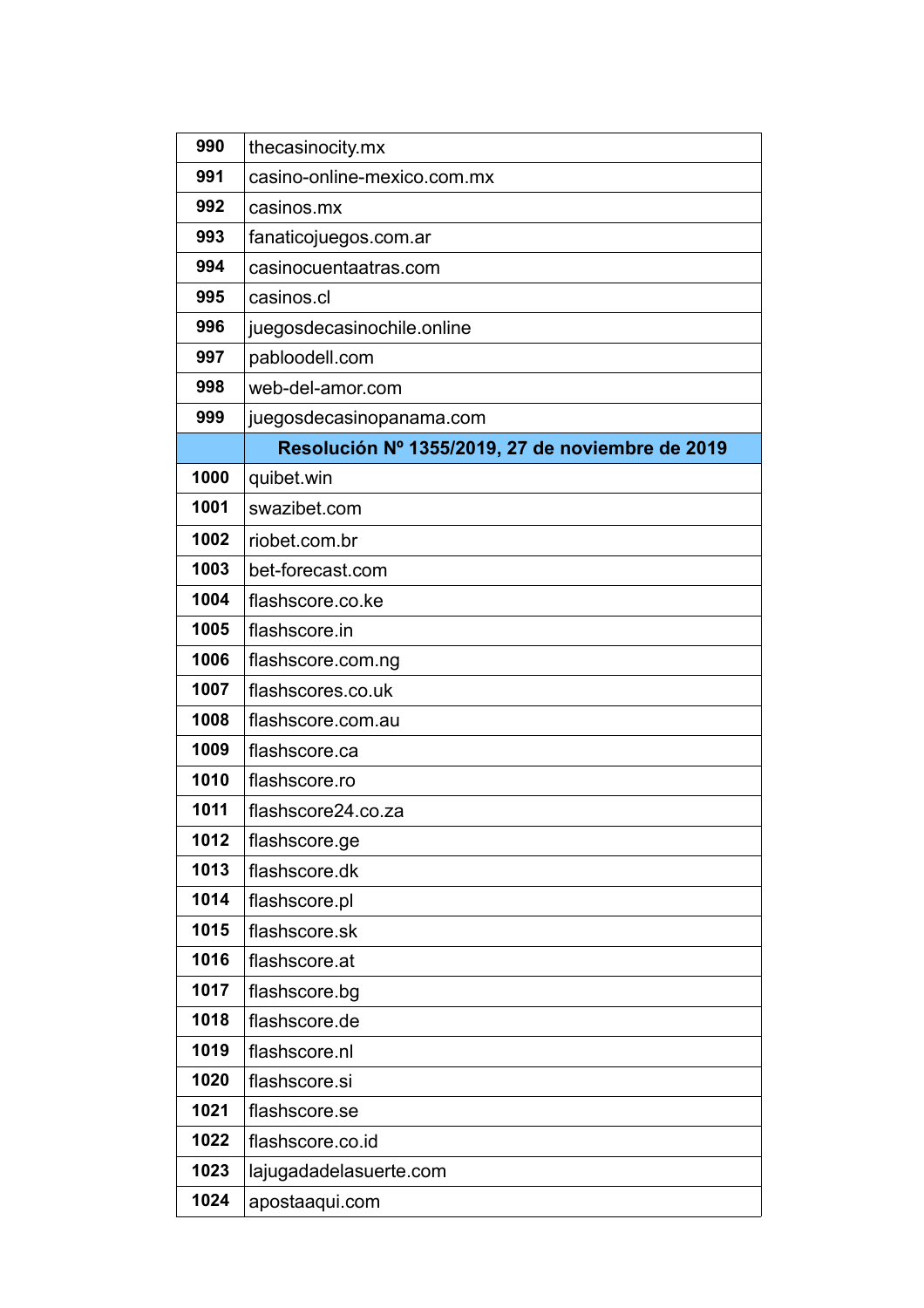| 1025 | winwardcasino.com     |
|------|-----------------------|
| 1026 | canlicasinooynatr.com |
| 1027 | turkcecasino778.com   |
| 1028 | cepbahis2019.com      |
| 1029 | gobahis11.com         |
| 1030 | jollybet.net          |
| 1031 | trbet136.com          |
| 1032 | casinometropol108.com |
| 1033 | casinomaxi110.com     |
| 1034 | 1xofj.world           |
| 1035 | hepsibahis773.com     |
| 1036 | apostando365.com      |
| 1037 | betwinner.com         |
| 1038 | 250bets10.com         |
| 1039 | jackbet365.com        |
| 1040 | mobilbahis136.com     |
| 1041 | soccerstand.com       |
| 1042 | dinamobet91.com       |
| 1043 | vdcasino258.com       |
| 1044 | casinoslot42.com      |
| 1045 | bitcasino999.io       |
| 1046 | pinbahis36.com        |
| 1047 | betexper111.com       |
| 1048 | baymavi198.com        |
| 1049 | ilbet99.com           |
| 1050 | celtabet14.com        |
| 1051 | 107princessbet.com    |
| 1052 | 21bahisnow.com        |
| 1053 | mariobet868.com       |
| 1054 | tamambet45.com        |
| 1055 | betmatik548.com       |
| 1056 | betadonis166.com      |
| 1057 | riccobet32.com        |
| 1058 | supertotobet0196.com  |
| 1059 | sportsbet10.io        |
| 1060 | lavivabet33.com       |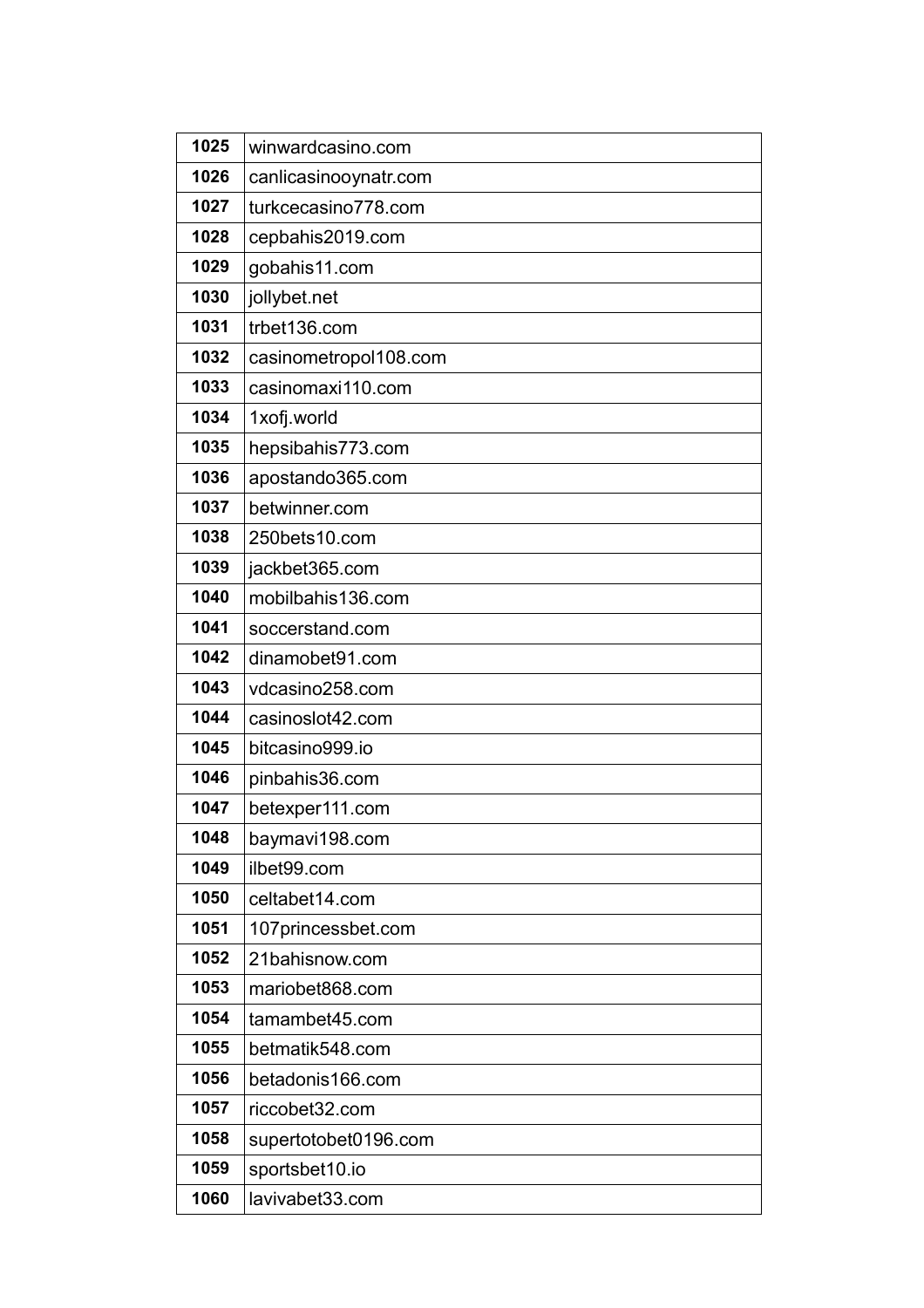| 1061 | 999wonodds.com                 |
|------|--------------------------------|
| 1062 | nakitbahis61.com               |
| 1063 | dinamobet99.com                |
| 1064 | betline.co                     |
| 1065 | gsn.com                        |
| 1066 | marcadoresonline.com           |
| 1067 | poker.com.es                   |
| 1068 | betonline.ag                   |
| 1069 | spinia.com                     |
| 1070 | netbet.co.uk                   |
| 1071 | casinosonline.co.uk            |
| 1072 | top5casinosites.co.uk          |
| 1073 | apuestasdeportivas24.net       |
| 1074 | apuestasdeportivas.cc          |
| 1075 | rinconapuestas.com             |
| 1076 | apuesta07.com                  |
| 1077 | apuestasdeportivas-online.com  |
| 1078 | adeapuestas.com                |
| 1079 | guiadebonos.com                |
| 1080 | apuestas-deportivas-online.com |
| 1081 | apuestas-quinielas.com         |
| 1082 | lasapuestas.com                |
| 1083 | apuestasdeportivasonline.biz   |
| 1084 | apuestas-online.bet-g.com      |
| 1085 | myapuestas.com                 |
| 1086 | casinoer.com                   |
| 1087 | mpthrill.com                   |
| 1088 | 1xxaw.world                    |
| 1089 | apostamax.com                  |
| 1090 | 321-online-casino.com          |
| 1091 | sweetbet.com                   |
| 1092 | gamblux.com                    |
|      |                                |
| 1093 | apuestarapida.com              |
| 1094 | onlinecasino.ie                |
| 1095 | juegodepoker.org.es            |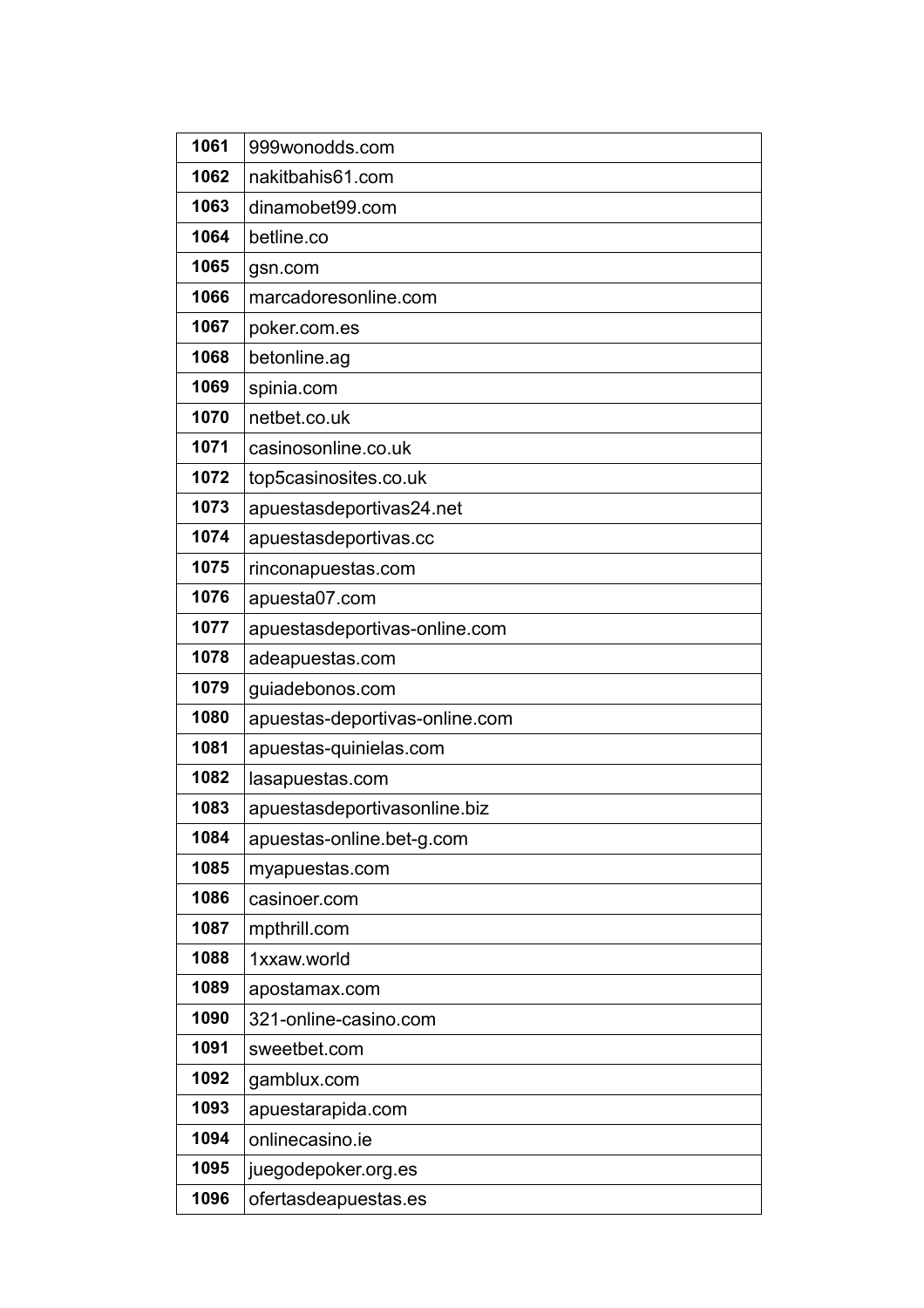| 1097 | reloadbet8.com       |
|------|----------------------|
| 1098 | slbet.com            |
| 1099 | betrebels.com        |
| 1100 | betadria.com         |
| 1101 | onehash.com          |
| 1102 | betbtc.co            |
| 1103 | wagerweb.eu          |
| 1104 | 18bet.com            |
| 1105 | roadbet.com          |
| 1106 | cocoacasino.com      |
| 1107 | vegascasinoonline.eu |
| 1108 | sunpalacecasino.eu   |
| 1109 | 21grandcasino.com    |
| 1110 | mayflowercasino.com  |
| 1111 | vipcasino.ca         |
| 1112 | slotsvillage.com     |
| 1113 | coolcatcampaign.com  |
| 1114 | yachting-casino.com  |
| 1115 | casinos-seguros.com  |
| 1116 | casinolat.com        |
| 1117 | fantasino.com        |
| 1118 | jugada.bet           |
| 1119 | cadoola.com          |
| 1120 | betdeportivo.com     |
| 1121 | boaboa.com           |
| 1122 | 6black.com           |
| 1123 | lasapuestasdeas.com  |
| 1124 | onlinecasinolist.org |
| 1125 | 1xhqk.world          |
| 1126 | supernova.im         |
| 1127 | exclusivecasino.com  |
| 1128 | twoupcasino.com      |
| 1129 | nodepositfriend.com  |
| 1130 | jokaroom.com         |
| 1131 | bonzaspins.com       |
| 1132 | winadaycasino.eu     |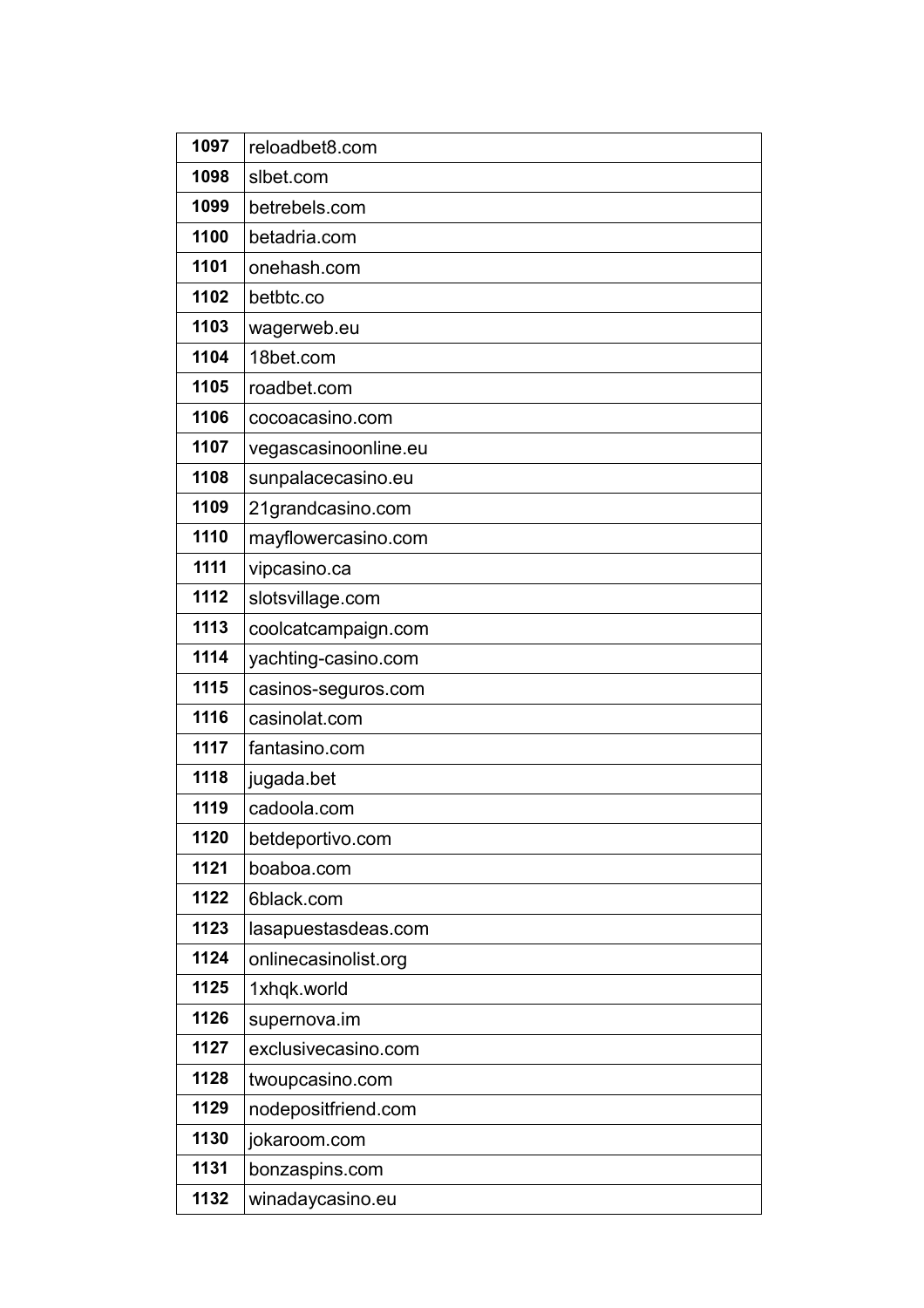| 1133 | protipster.pt                     |
|------|-----------------------------------|
| 1134 | 22bet.com                         |
| 1135 | carbongaming.ag                   |
| 1136 | pokersource.com                   |
| 1137 | casino21.it                       |
| 1138 | thenuts.com                       |
| 1139 | mejorcasinoonlineespanol.com      |
| 1140 | tigergaming.com                   |
| 1141 | jgef.com                          |
| 1142 | rivieraplay.com                   |
| 1143 | madame-casino.com                 |
| 1144 | casinos-onlineargentina.com       |
| 1145 | procasinosonline.com.ar           |
| 1146 | casinosonlinebrasil.com           |
| 1147 | mobilecasinofun.com               |
| 1148 | casinoonlineenchile.cl            |
| 1149 | todosobreeljuego.com              |
| 1150 | trebol-apuestas.com               |
|      |                                   |
| 1151 | apuestasargentina.com.ar          |
| 1152 | apuestasdeportivasla.com          |
| 1153 | paginas-de-apuestas-deportivas.es |
| 1154 | lamejorcasadeapuestas.com         |
| 1155 | apuestasonlineargentina.com       |
| 1156 | juegostragamonedasonline.com      |
| 1157 | criptobet.com                     |
| 1158 | topcasinosespana.com              |
| 1159 | disco-mkt.com                     |
| 1160 | bronze-casino.com                 |
| 1161 | tragamonedasx.com                 |
| 1162 | maquinastragamonedas.net          |
| 1163 | onlinecasinoreports.com.ve        |
| 1164 | onlinecasinoreportsuy.com         |
| 1165 | cleopatra3.com                    |
| 1166 | alfcasino.com                     |
| 1167 | listplayonlinecasino.com          |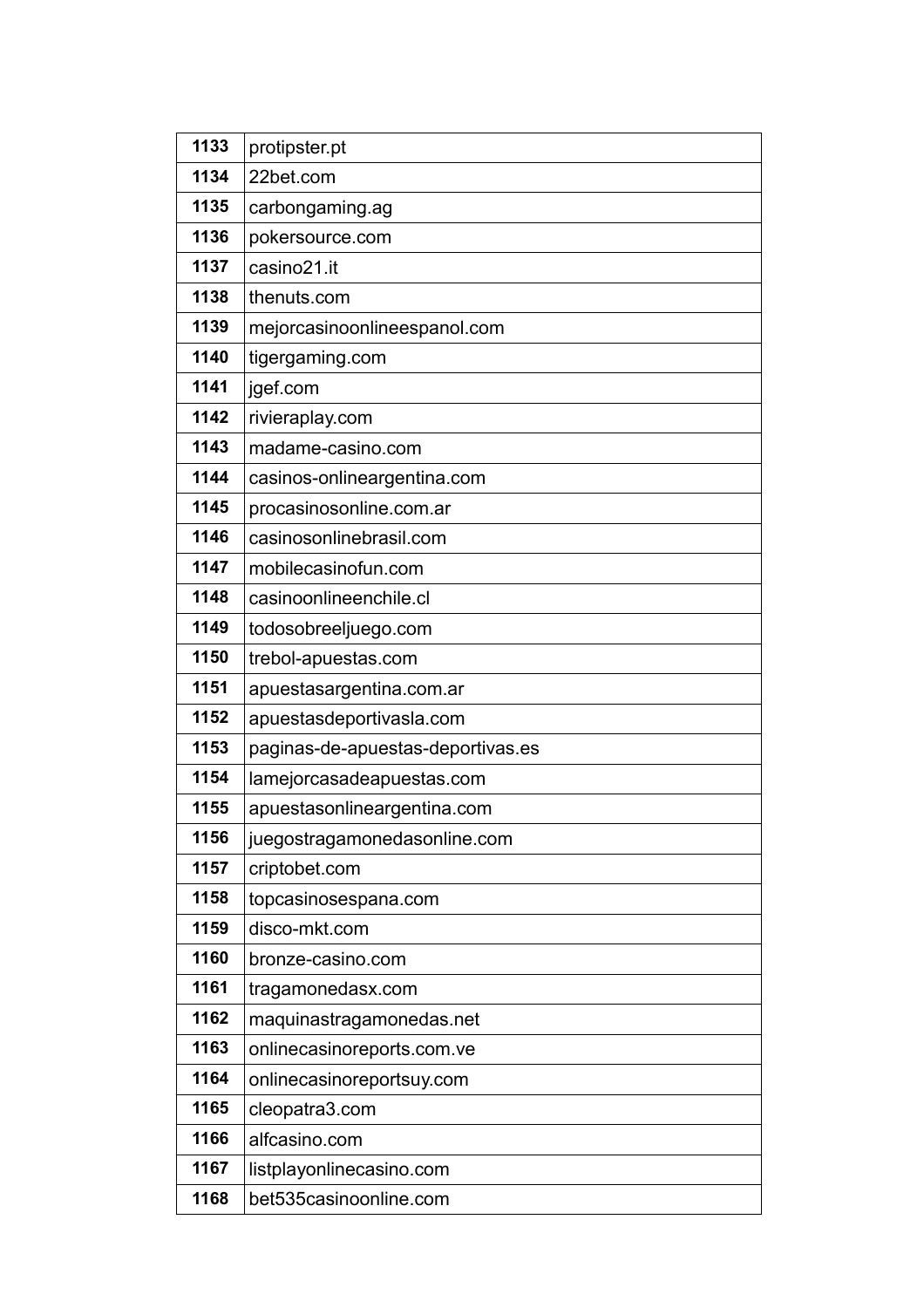| 1169 | apuestastest.com                            |
|------|---------------------------------------------|
| 1170 | es-sportbet.com                             |
| 1171 | mejorcasadeapuestas.bet                     |
| 1172 | roulette77.co                               |
| 1173 | maxwin24.net                                |
| 1174 | tempobet.com                                |
| 1175 | 777parley.com                               |
| 1176 | grupocordialito.com                         |
| 1177 | betscore007.com                             |
| 1178 | clubdeapuestas.net                          |
| 1179 | betclipper.com                              |
| 1180 | betcaribe.com                               |
| 1181 | accion247.com                               |
| 1182 | camanbet.com                                |
| 1183 | acabets.com                                 |
| 1184 | gobet.ag                                    |
| 1185 | collabobet.com                              |
| 1186 | palpitos.com.ar                             |
| 1187 | protipster.es                               |
| 1188 | melgarbet.net                               |
| 1189 | ecuabet.com                                 |
| 1190 | bet4u.bet                                   |
| 1191 | casinometropol146.com                       |
| 1192 | betfair.com                                 |
| 1193 | mobile.bet365.com.cy                        |
| 1194 | apuestatotal.com                            |
| 1195 | goal89.com                                  |
| 1196 | Icb.org                                     |
| 1197 | playmillion.com                             |
| 1198 | moneyreels.com                              |
| 1199 | luckylouis.com                              |
| 1200 | slotclubcasino.co                           |
|      | Resolución Nº 186/2020, 13 de marzo de 2020 |
| 1201 | casinophonebill.com                         |
| 1202 | strictlycash.co.uk                          |
| 1203 | poundslots.com                              |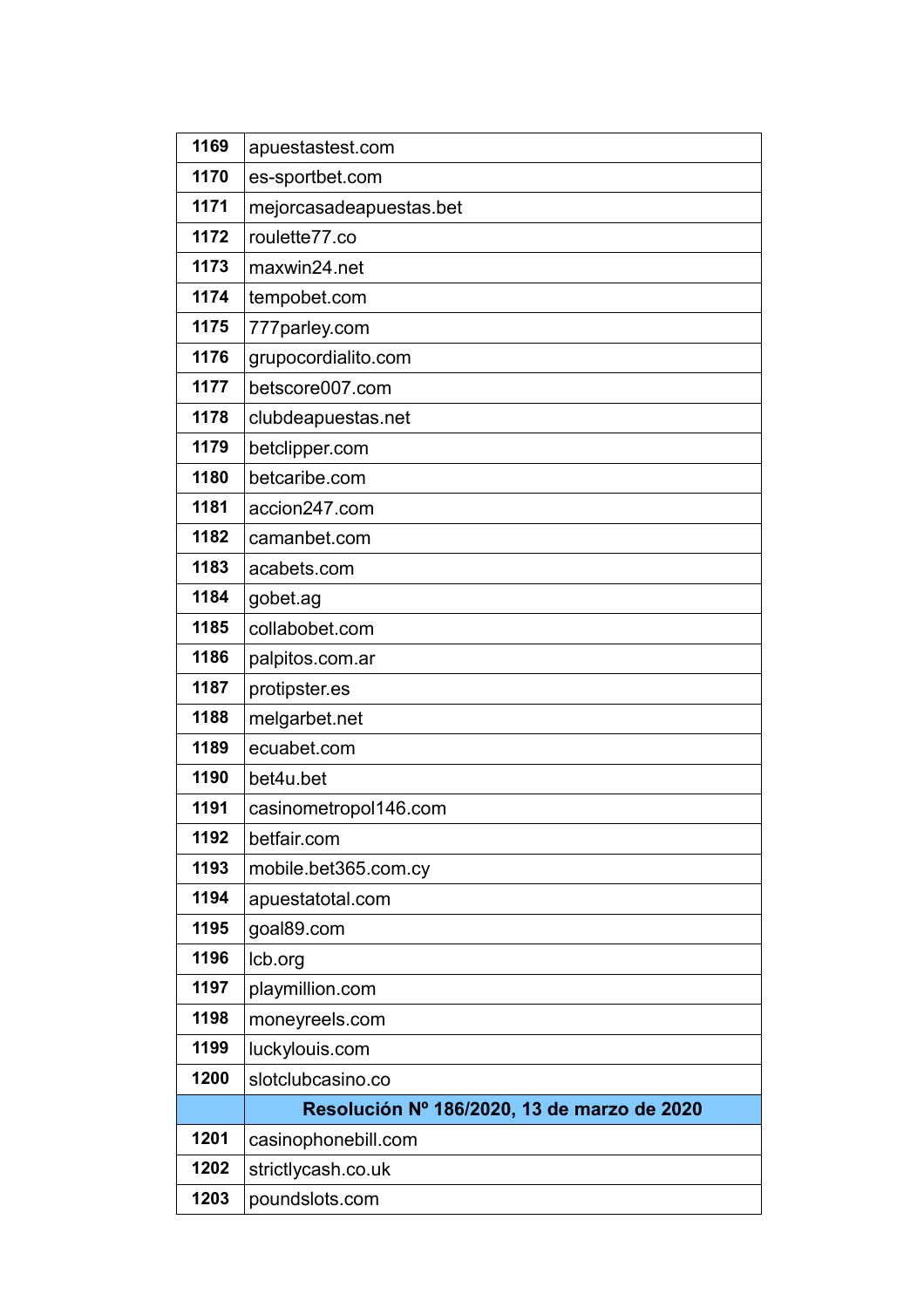| 1204 | casino.uk.com             |
|------|---------------------------|
| 1205 | slotfruity.com            |
| 1206 | lottotrillions.com        |
| 1207 | phonevegas.com            |
| 1208 | betoverwatch.eu           |
| 1209 | lottobonuses.com          |
| 1210 | bonusslot.co.uk           |
| 1211 | betcsgo.eu                |
| 1212 | bitcoinoddschecker.com    |
| 1213 | freeplayrainbowriches.com |
| 1214 | slotsltd.com              |
| 1215 | coolplaycasino.co.uk      |
| 1216 | betdota2.eu               |
| 1217 | grandesloterias.com       |
| 1218 | slotvault.com             |
| 1219 | sunmaker.com              |
| 1220 | ridika.com                |
| 1221 | njonlinecasino.com        |
| 1222 | cloudcasino.com           |
| 1223 | fruityvegas.co.uk         |
| 1224 | bingorella.com            |
| 1225 | casinofiz.co              |
| 1226 | allstarslots.com          |
| 1227 | slotsalley.com            |
| 1228 | bovegasnew.com            |
| 1229 | magicalspin.com           |
| 1230 | coin178.com               |
| 1231 | betcoin.ag                |
| 1232 | ahtigames.com             |
| 1233 | kudoscasino.com           |
| 1234 | faustbet.com              |
| 1235 | casinomeister.com         |
| 1236 | kingbillycasino.com       |
| 1237 | gamesandcasino.com        |
| 1238 | monstercasino.co.uk       |
| 1239 | casinocalzone.com         |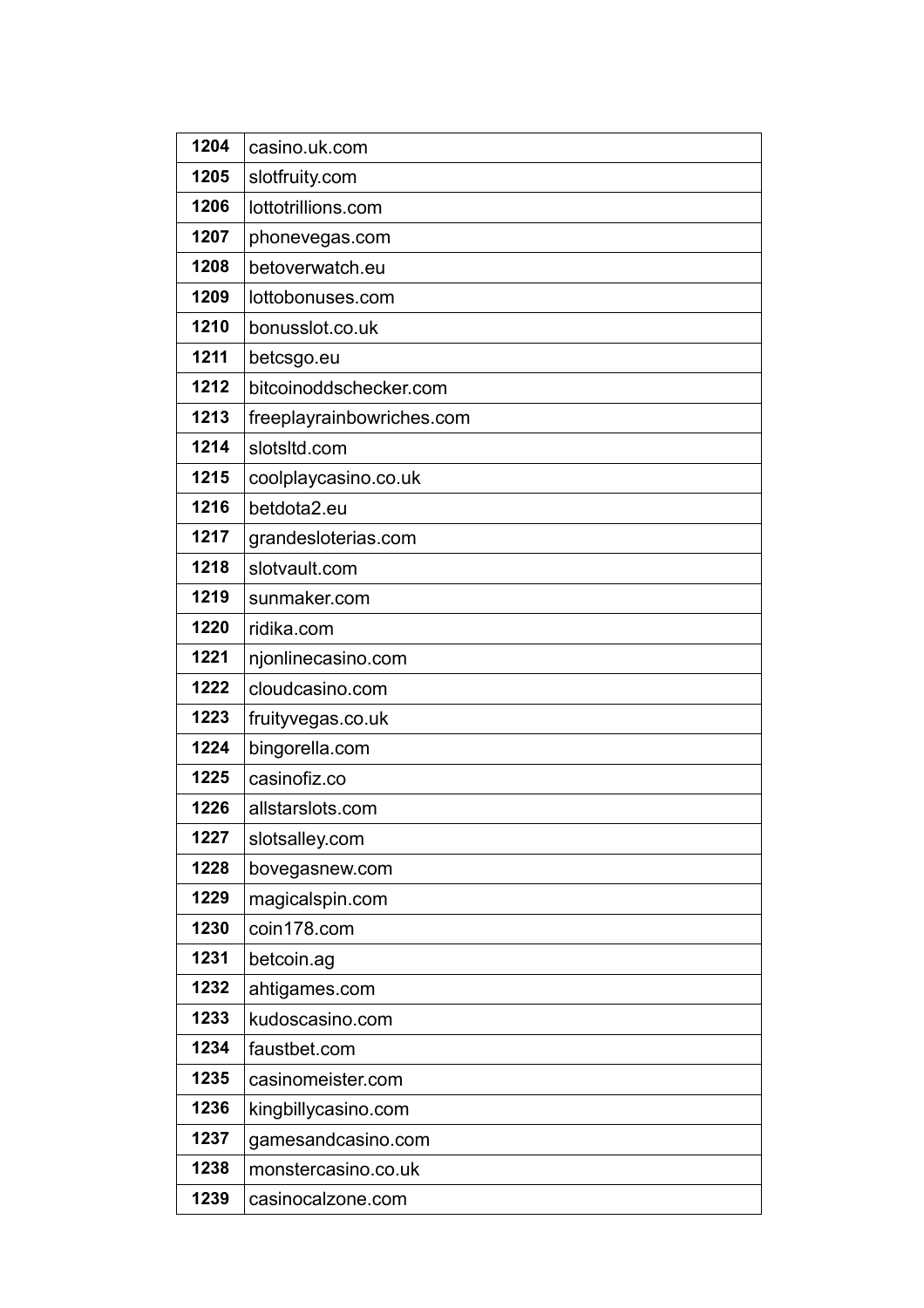| 1240 | everumcasino.com           |
|------|----------------------------|
| 1241 | northernlightscasino.co.uk |
| 1242 | oceanbets.com              |
| 1243 | 1xbit.com                  |
| 1244 | casinomax.com              |
| 1245 | indiocasino.com            |
| 1246 | eclipsecasino.com          |
| 1247 | ikasinot.com               |
| 1248 | casinon.nu                 |
| 1249 | galemartin.com             |
| 1250 | casinos.com.co             |
| 1251 | casinos.pe                 |
| 1252 | casilando.com              |
| 1253 | casinos.com.ve             |
| 1254 | casinos.com.ec             |
| 1255 | kasinohai.com              |
| 1256 | jackpotknights.com         |
| 1257 | gamblingplanet.eu          |
| 1258 | sunnaocasino.com           |
| 1259 | blightybingo.com           |
| 1260 | bingospirit.com            |
| 1261 | dabberbingo.com            |
| 1262 | oinkbingo.com              |
| 1263 | agentlotto.com             |
| 1264 | lottosend.com              |
| 1265 | eurolotto.com              |
| 1266 | lotto247.com               |
| 1267 | dicadeaposta.com           |
| 1268 | apostasesportivas.info     |
| 1269 | worldcasinodirectory.com   |
| 1270 | casinoenlinea.es           |
| 1271 | onlinecasinoreports.co     |
| 1272 | astralbet.com              |
| 1273 | codigodelbonus.com         |
| 1274 | euroslots.com              |
| 1275 | legalbet.es                |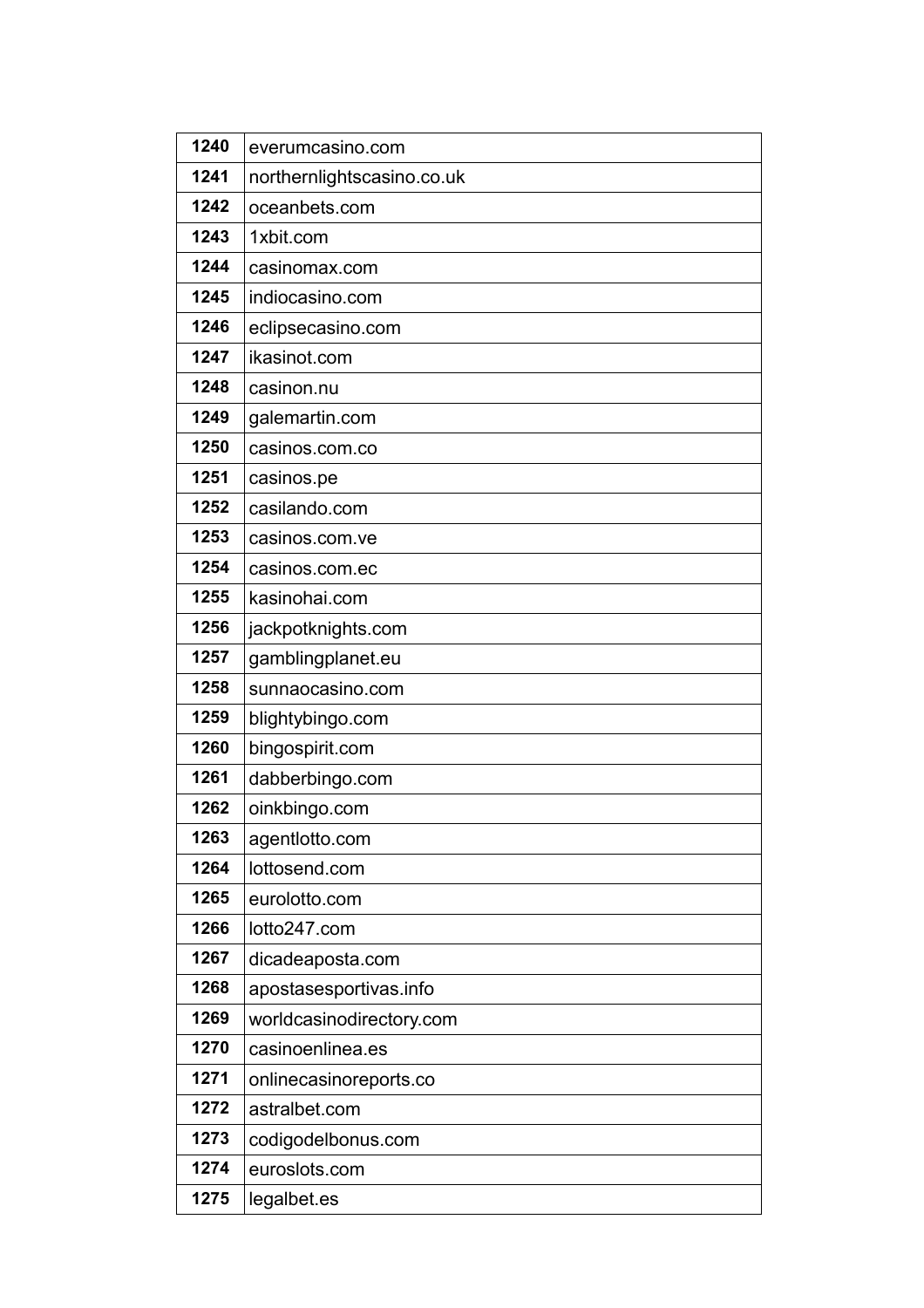| 1276 | onlinecasino.com.co        |
|------|----------------------------|
| 1277 | casinosnobrasil.com.br     |
| 1278 | casinonewsdaily.com        |
| 1279 | bestcasinoz.com            |
| 1280 | redflushcasino.com         |
| 1281 | expresscasino.com          |
| 1282 | premiofacil.com            |
| 1283 | aposta.legal               |
| 1284 | fastbet.com                |
| 1285 | superaposta1.com           |
| 1286 | palpitos24.com.ar          |
| 1287 | bresporte.net              |
| 1288 | 21 casino.com              |
| 1289 | apostagol.com              |
| 1290 | teapuesto.pe               |
| 1291 | Isbet.com                  |
| 1292 | viggoslots.com             |
| 1293 | mobil6000.com              |
| 1294 | betive.com                 |
| 1295 | vulkanbet.com              |
| 1296 | casino.chanz.com           |
| 1297 | mychance.com               |
| 1298 | spinjuju.com               |
| 1299 | vegasberry.com             |
| 1300 | toponlinecasino.my         |
| 1301 | 184bets10.com              |
| 1302 | b9casino.net               |
| 1303 | oddschecker.com            |
| 1304 | luck.info                  |
| 1305 | planet7oz.com              |
| 1306 | casino.bwin.com            |
| 1307 | livecasino.ie              |
| 1308 | playinglegal.com           |
| 1309 | australia-casino.org       |
| 1310 | latestbetting offers.co.uk |
| 1311 | freebets.co.uk             |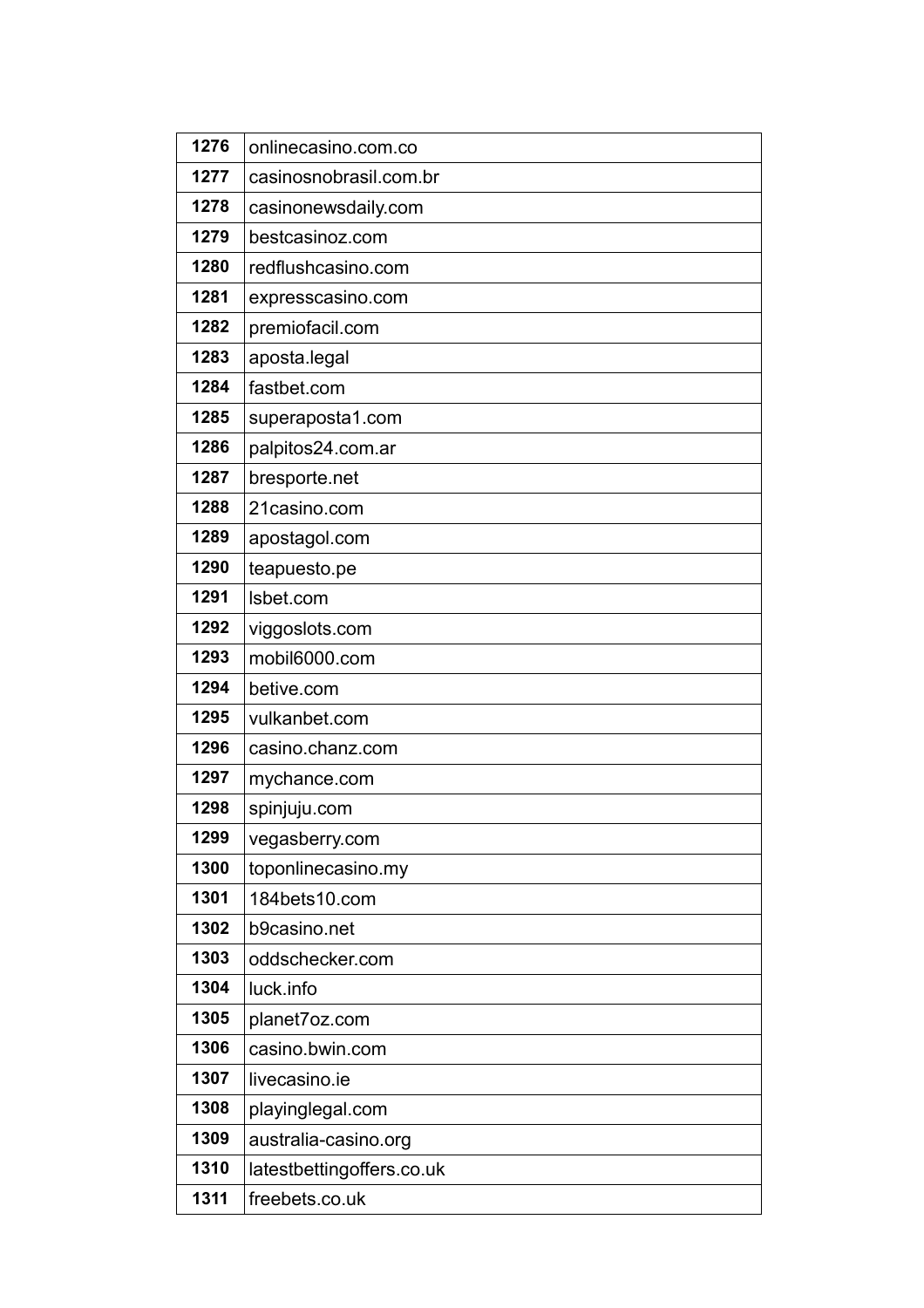| 1312 | playnj.com               |
|------|--------------------------|
| 1313 | parxonline.com           |
| 1314 | cheekypunter.com         |
| 1315 | freebets.uk              |
| 1316 | unibet.co.uk             |
| 1317 | casinousa.com            |
| 1318 | gambling.com             |
| 1319 | betting-directory.com    |
| 1320 | lybet.It                 |
| 1321 | bet.co.za                |
| 1322 | bestbettingsites.uk      |
| 1323 | gamblingjudge.com        |
| 1324 | novibet.co.uk            |
| 1325 | slotsfans.com            |
| 1326 | casinogates.co.uk        |
| 1327 | starspins.com            |
| 1328 | nicerodds.co.uk          |
| 1329 | 1xbetbk13.com            |
| 1330 | oddsmaker.ag             |
| 1331 | playcityapuestas.com     |
| 1332 | uscasinoreport.com       |
| 1333 | apuestasdeportivasz.com  |
| 1334 | casinobonusesindex.com   |
| 1335 | wombatcasino.com         |
| 1336 | aceluckycasino.com       |
| 1337 | racebets.com             |
| 1338 | casinosmash.com          |
| 1339 | casinohex.co.nz          |
| 1340 | online-casinos-canada.ca |
| 1341 | goodwincasinos.com       |
| 1342 | casinoreports.ca         |
| 1343 | realmoneyaction.com      |
| 1344 | casinos.ca               |
| 1345 | casinoedge.com           |
| 1346 | wizardofodds.com         |
| 1347 | legitimatecasinos.com    |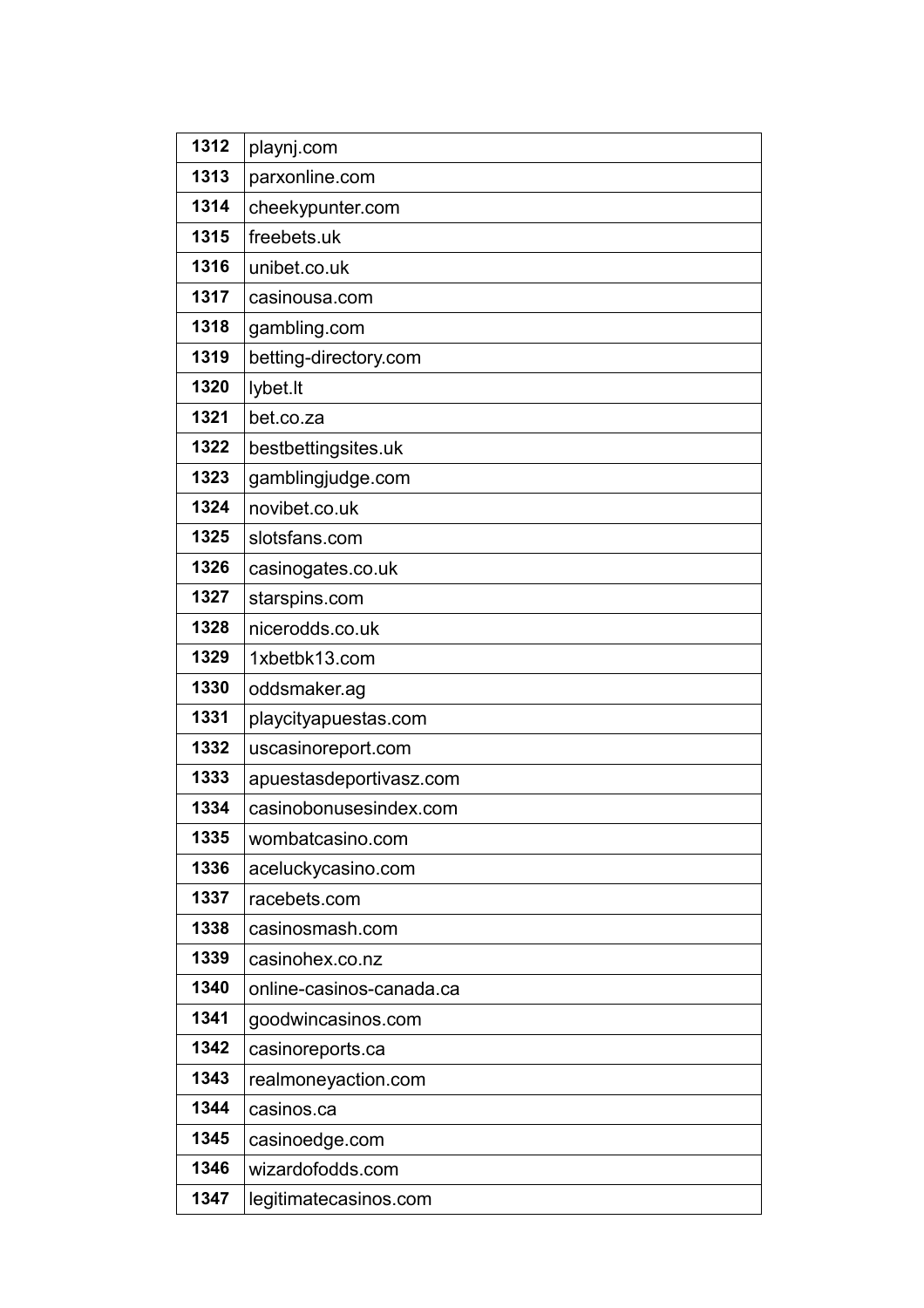| 1348 | aucasinosonline.com            |
|------|--------------------------------|
| 1349 | ukonlinecasino.reviews         |
| 1350 | platinumplayonlinecasino.com   |
| 1351 | onlinevideopoker.co            |
| 1352 | onlinecasinoland.co            |
| 1353 | slotsofvegas.com               |
| 1354 | onlinecasinosuite.com          |
| 1355 | casino-tructuyen.com           |
| 1356 | casinoonlinespielen.info       |
| 1357 | casinous.com                   |
| 1358 | captaincookscasino.eu          |
| 1359 | videoslotmachines.com          |
| 1360 | slotjunkies.com                |
| 1361 | dbestcasino.com                |
| 1362 | videoslotsdirect.com           |
| 1363 | jackpotparty.com               |
| 1364 | betgrandprive.com              |
| 1365 | bestnetentcasino.info          |
| 1366 | gamblerspick.com               |
| 1367 | wett-bonus.com                 |
| 1368 | sportwetten-online.com         |
| 1369 | sportbet-nl.com                |
| 1370 | wettanbieter.org               |
| 1371 | sportwette.net                 |
| 1372 | onlinewetten.net               |
| 1373 | tipp3.at                       |
| 1374 | fussballwetten.tv              |
| 1375 | sportwetten24.com              |
| 1376 | sportwettenvergleich.net       |
| 1377 | binary24.de                    |
| 1378 | wettportal.com                 |
| 1379 | kelbet.de                      |
| 1380 | sportwetten-leicht-gemacht.com |
| 1381 | pacman-spielen.com             |
| 1382 | gameoasis.de                   |
| 1383 | bet2day.at                     |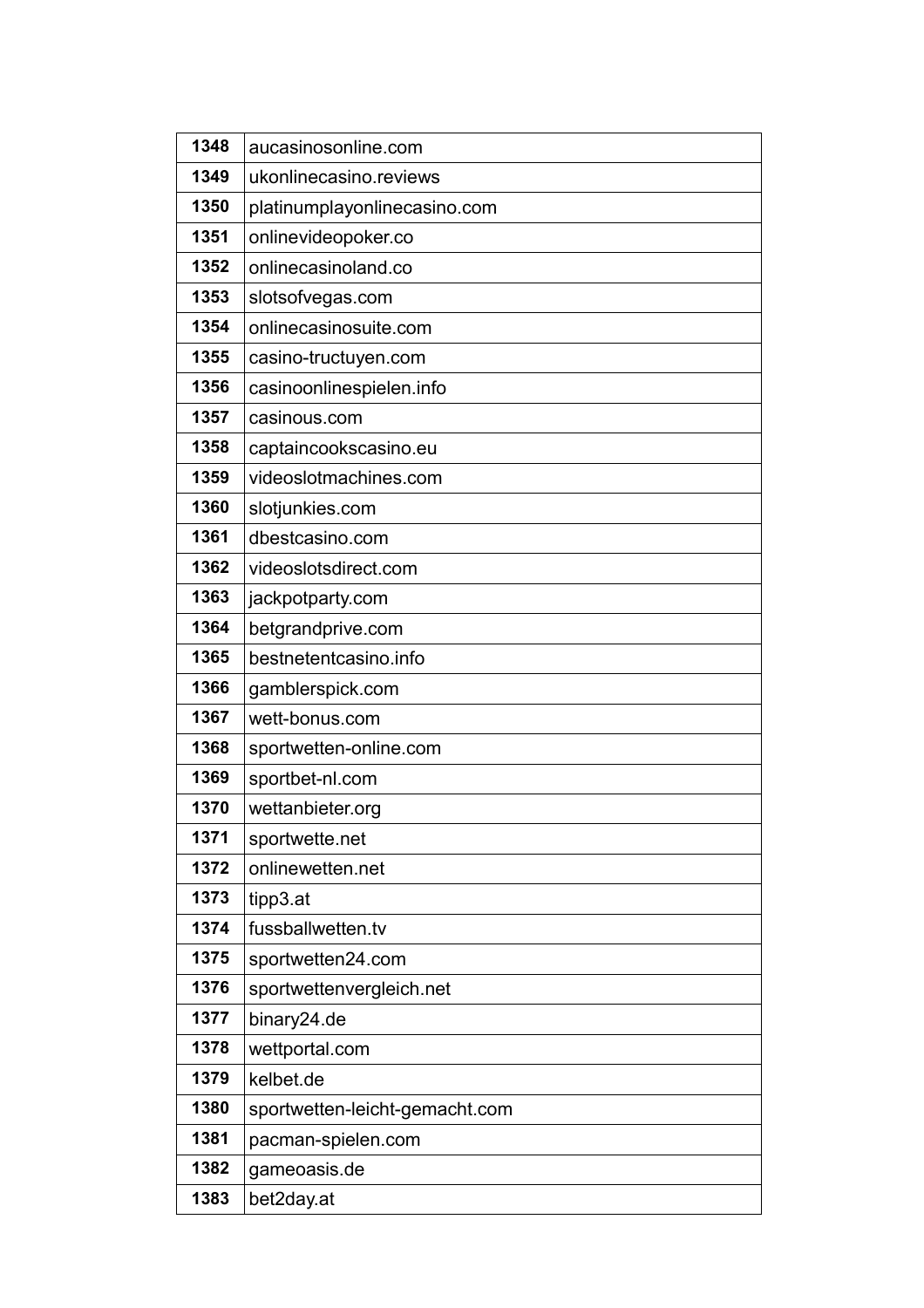| 1384 | spilnu.dk                                       |
|------|-------------------------------------------------|
| 1385 | danskespil.dk                                   |
| 1386 | casinoportalen.dk                               |
| 1387 | casinobonussen.dk                               |
| 1388 | casinolistings.dk                               |
| 1389 | onlinecasinoer.com                              |
| 1390 | bankoforum.dk                                   |
| 1391 | 888.dk                                          |
| 1392 | megacasino.dk                                   |
| 1393 | casinospilnu.dk                                 |
| 1394 | br.superaposta.com                              |
| 1395 | casinoguide.dk                                  |
| 1396 | playmillion.dk                                  |
| 1397 | simbagames.dk                                   |
| 1398 | casinointernet.de                               |
| 1399 | freefairplaycasinos.com                         |
| 1400 | onlinecasinoreport.info                         |
|      | Resolución Nº 322/2020, 25 de junio de 2020     |
| 1401 | casino.org                                      |
| 1402 | spincasino.com                                  |
| 1403 | play spincasino com                             |
| 1404 | leovegas.com                                    |
|      | Resolución Nº 565/2020, 20 de noviembre de 2020 |
| 1405 | Goldenrace.com                                  |
| 1406 | Rapoker.ws                                      |
| 1407 | uru24.com                                       |
| 1408 | Alllotto.com                                    |
| 1409 | Betplay.com.co                                  |
| 1410 | V9bet.com                                       |
|      | Resolución Nº 611/2020, 17 de diciembre de 2020 |
| 1411 | www.betspil.dk                                  |
| 1412 | www.casinogranmadrid.com                        |
| 1413 | promaticgames.com/games                         |
| 1414 | www.betlive.com/ka                              |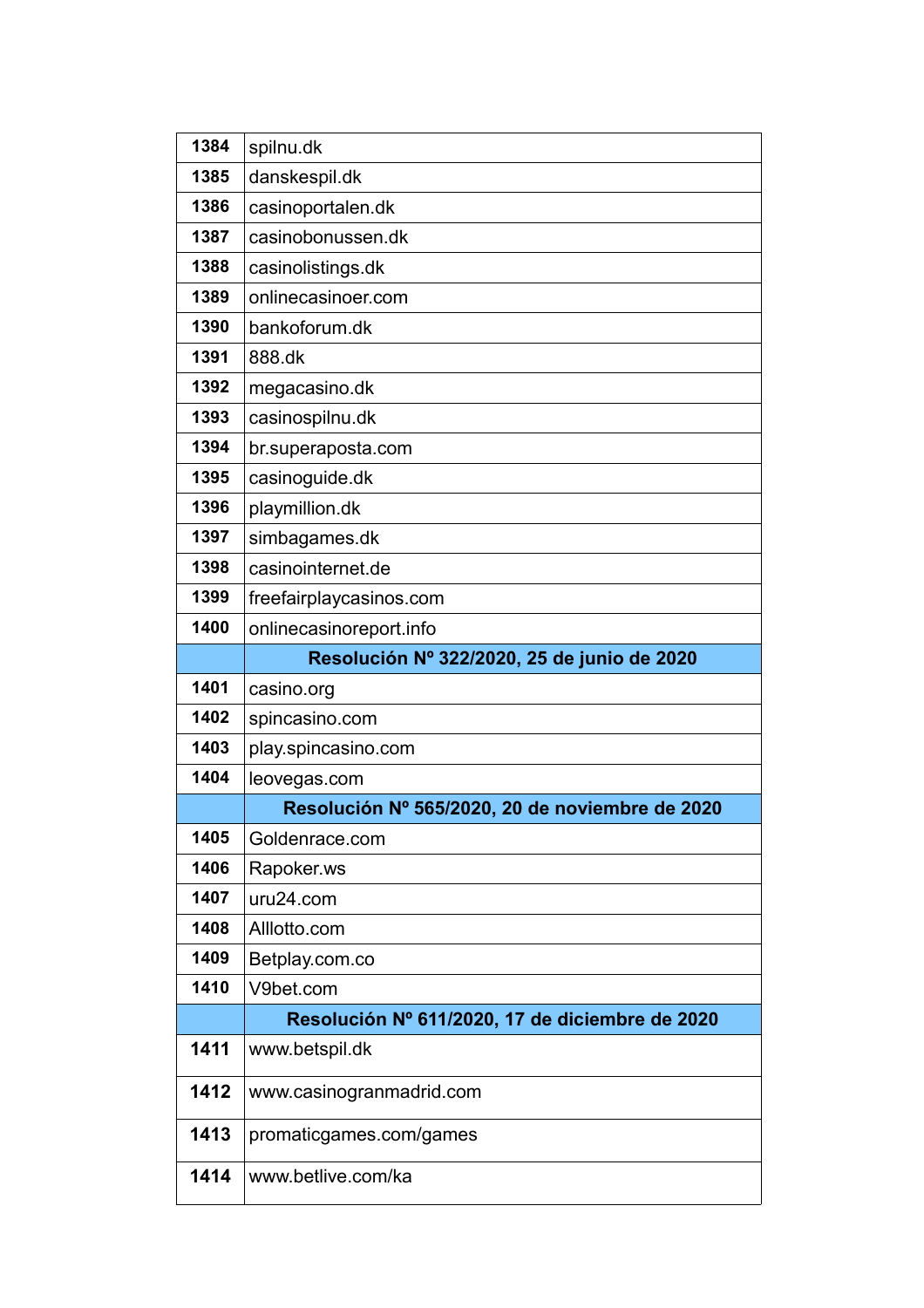| 1415 | sports.yajuego.co/                            |
|------|-----------------------------------------------|
| 1416 | www.nairabet.com                              |
| 1417 | meridianbet.pe/                               |
| 1418 | www.intralot.com.pe/                          |
| 1419 | betmaster.com/es                              |
| 1420 | gamdom.com                                    |
|      | Resolución Nº 166/2021, 28 de abril de 2021.  |
| 1421 | urupoker.net                                  |
| 1422 | uruguaypoker.ws                               |
| 1423 | prode24.com                                   |
| 1424 | 1xbet.com                                     |
| 1425 | interwetten.com                               |
| 1426 | etopaz.az                                     |
| 1427 | favbet.com                                    |
| 1428 | sportybet.com                                 |
| 1429 | megapuesta.co                                 |
| 1430 | mondobets.es                                  |
|      | Resolución Nº 328/2021, 03 de agosto de 2021. |
| 1431 | www.retabet.es                                |
| 1432 | www.betika.com                                |
| 1433 | www.crystalbet.com                            |
| 1434 | www.bingo.com                                 |
| 1435 | www.aconcaguapoker.es                         |
| 1436 | www.yocasino.es                               |
| 1437 | www.genesiscasino.es                          |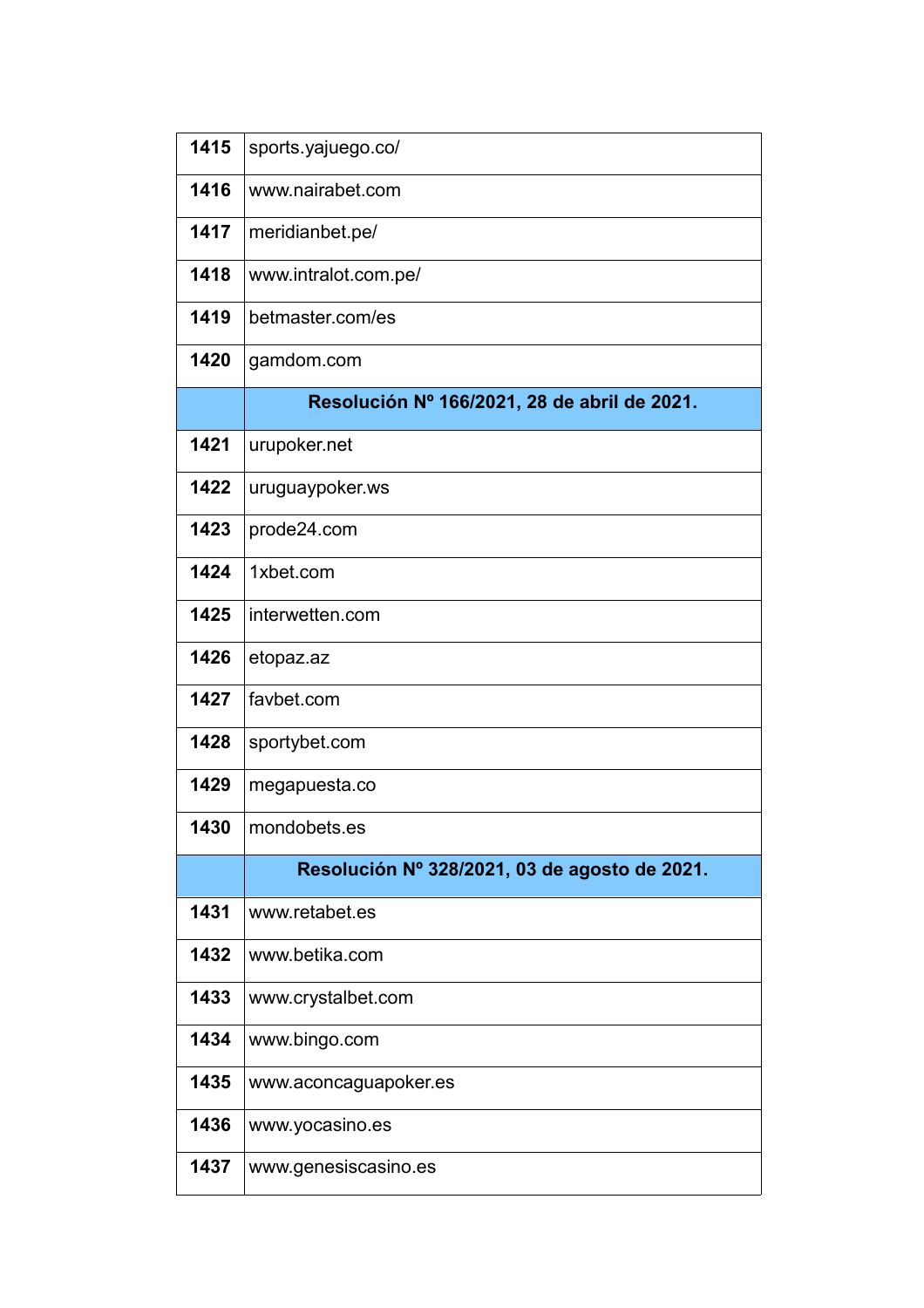| 1438 | www.bet777.es                                       |
|------|-----------------------------------------------------|
| 1439 | www.efbet.es                                        |
| 1440 | www.partycasino.es                                  |
| 1441 | v9betwin.com                                        |
| 1442 | www.v9bet.plus                                      |
| 1443 | www.v9bet.bet                                       |
| 1444 | www.konradfun.com                                   |
| 1445 | www.urubet.net                                      |
|      | Resolución Nº 0525/2021, 27 de setiembre de 2021.   |
| 1446 | casinogranmadridtv.es                               |
| 1447 | bet007.es                                           |
| 1448 | monopolycasino.es                                   |
| 1449 | canalbingo.es                                       |
| 1450 | todoslots.es                                        |
| 1451 | farmskins.com                                       |
| 1452 | labolitacubana.com                                  |
| 1453 | magesticlub.com                                     |
| 1454 | 1xbet.mobi                                          |
| 1455 | apuestas.1xbet.es                                   |
| 1456 | csgolive.com                                        |
| 1457 | Latinosbet.com                                      |
| 1458 | csgoempire.com                                      |
| 1459 | www.wtfskins.com                                    |
| 1460 | astroplay.net                                       |
|      | Resolución N.º 716/2021, de 8 de diciembre de 2021. |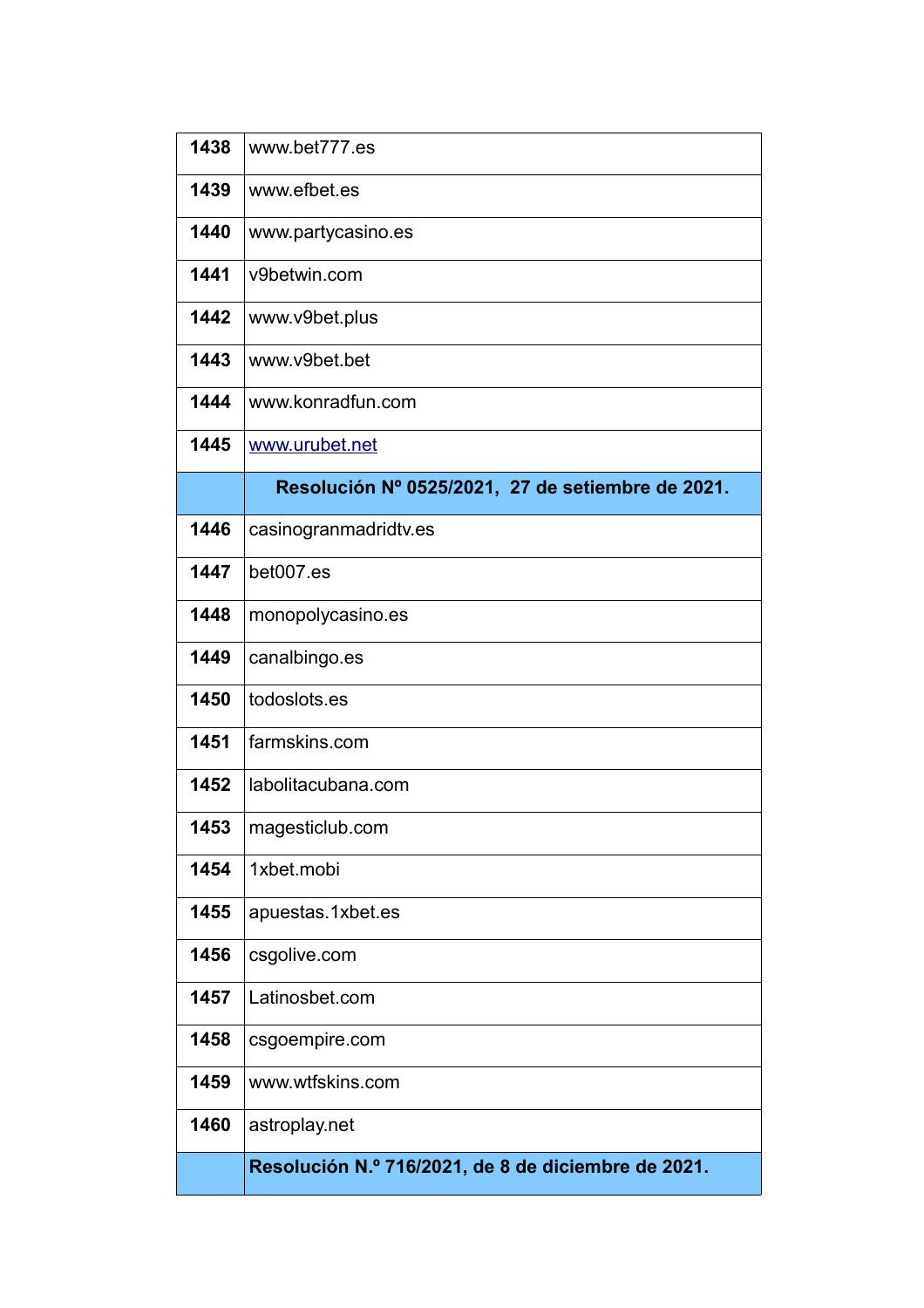| 1461 | skin.club                                       |
|------|-------------------------------------------------|
| 1462 | playemlive.com                                  |
| 1463 | bitstarz28.com                                  |
| 1464 | timbabet.net                                    |
| 1465 | sport.netbet.com                                |
| 1466 | play.siempregana.net                            |
| 1467 | vulkanvegas.com                                 |
| 1468 | caba.bplay.com.ar                               |
| 1469 | santafe.bplay.com.ar                            |
| 1470 | bplay.com.py                                    |
| 1471 | betclic.com                                     |
| 1472 | luckia.pt                                       |
| 1473 | bacanaplay.com                                  |
| 1474 | urulive.net                                     |
| 1475 | vajugando.com                                   |
|      | Resolución N.º 088/2022, de 8 de marzo de 2022. |
| 1476 | casino.888.pt                                   |
| 1477 | www.solbet.pe                                   |
| 1478 | www.fanteam.com                                 |
| 1479 | www.mrplay.com                                  |
| 1480 | offers2.mrplay.com                              |
| 1481 | www.spreadex.com                                |
| 1482 | welcome.kwiff.com                               |
| 1483 | join.mansionbet.com                             |
| 1484 | www.mansionbet.com                              |